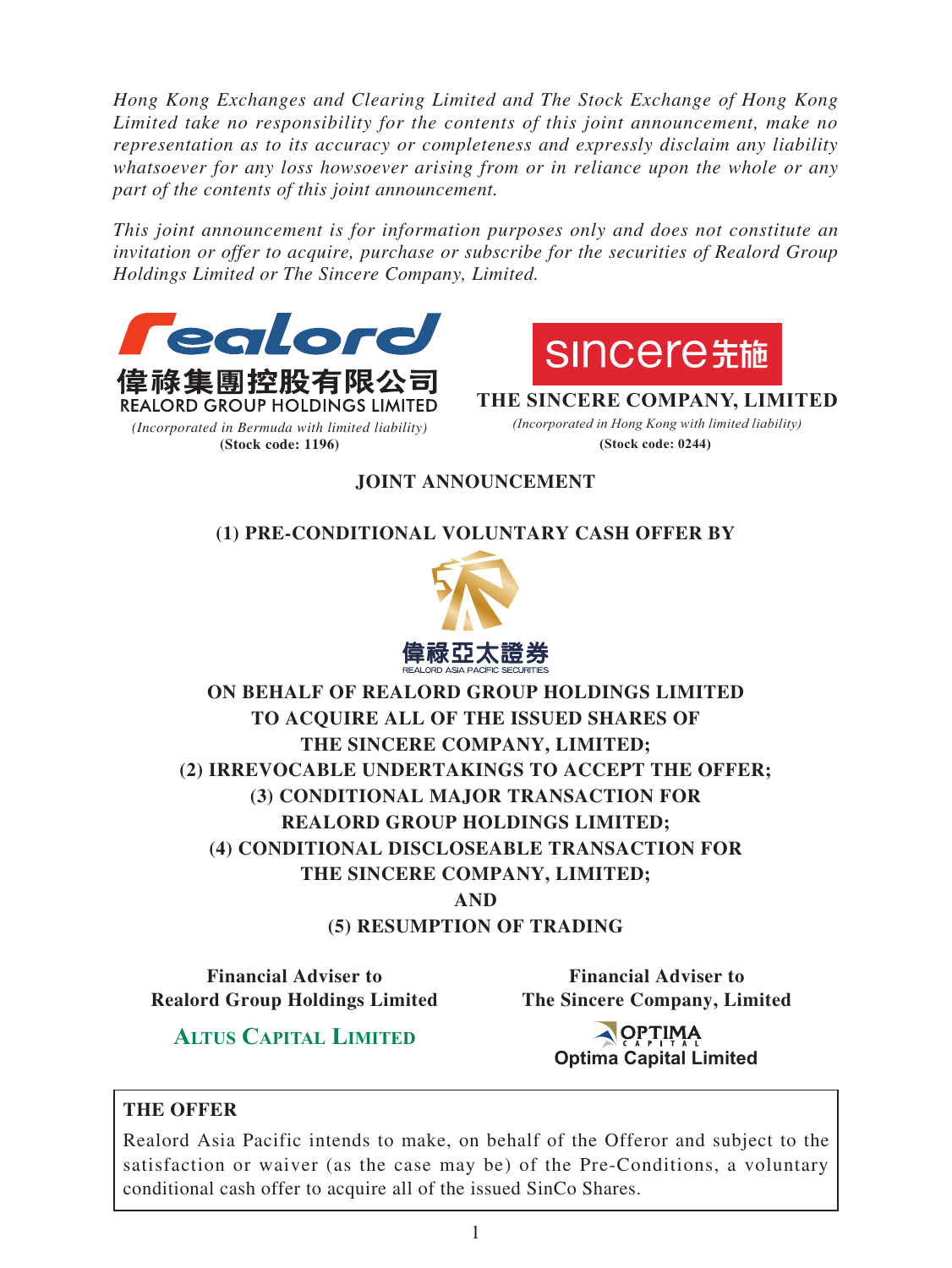As at the date of this joint announcement, there are 1,313,962,560 SinCo Shares in issue. There are no outstanding options, derivatives, warrants or securities which are convertible or exchangeable into SinCo Shares as at the date of this joint announcement.

The Offer, if and when made, will be made on terms set out in the offer document (which is expected to be part of a Composite Document) to be issued in accordance with the Takeovers Code and on the following basis:

For each SinCo Share . . . . . . . . . . . . . . . . . . . . . . . . . . . . . . . . . . . Initial Offer Price, being HK\$0.3806 in cash (which is subject to upward adjustment as set out below)

In the event that the consolidated net assets of the SinCo Group attributable to the SinCo Shareholders as at 29 February 2020 (after deduction of the 2020 Final Dividend, if any) are higher than HK\$123 million, the Initial Offer Price will be adjusted upwards by the amount calculated by dividing the difference between the February 2020 NAV and HK\$123 million by the total number of 1,313,962,560 SinCo Shares, subject to a cap of the February 2020 NAV of HK\$140 million. Based on the cap amount of the February 2020 NAV at HK\$140 million, the Maximum Offer Price (assuming the maximum upward adjustment is applied) shall be HK\$0.3935 per SinCo Share. On the other hand, if the February 2020 NAV is lower than HK\$123 million, no adjustment will be made to the Initial Offer Price and the Offer Price will remain at HK\$0.3806 per SinCo Share. The February 2020 NAV will be the audited consolidated net assets of the SinCo Group attributable to the SinCo Shareholders to be disclosed in the 2020 Annual Report after deducting the 2020 Final Dividend, if any. Further announcement as regard to the final Offer Price will be made after the despatch of the 2020 Annual Report as and when necessary, and in any event before the despatch of the Composite Document.

The Offer, if and when made, will be extended to all SinCo Shareholders in accordance with the Takeovers Code.

**The Offeror will not increase the Offer Price beyond the Maximum Offer Price. The SinCo Shareholders and potential investors of Sincere should be aware that this is a "no increase" statement for the purpose of Rule 18.3 of the Takeovers Code and the Offeror does not reserve the right to increase the Maximum Offer Price.**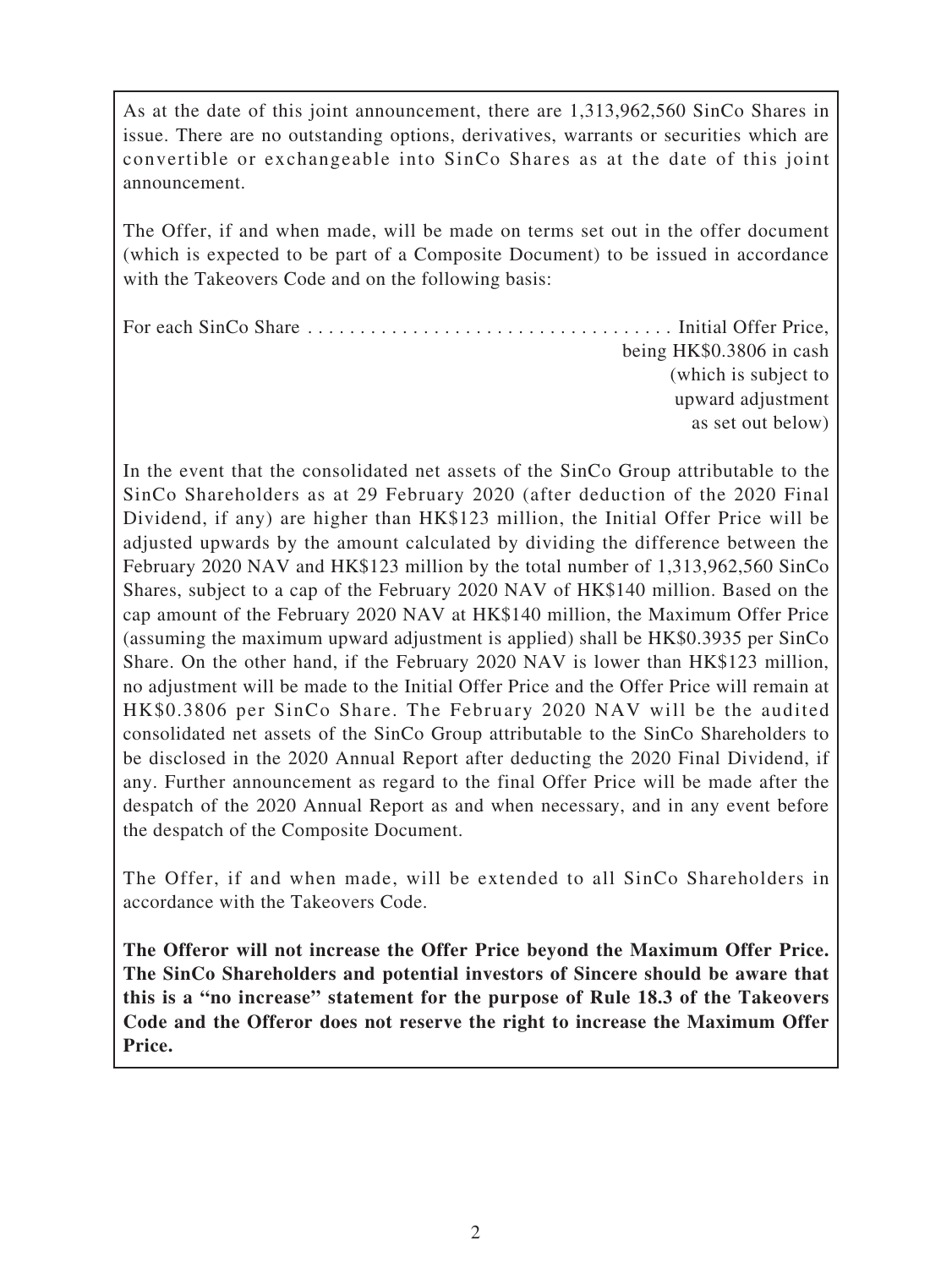## **The Pre-Conditions**

The making of the Offer is subject to the satisfaction or waiver (as the case may be) of the following Pre-Conditions:

- (i) the Offeror, MHL, Dr. Lin Xiaohui, Madam Su Jiaohua and any person who falls into the meaning of "controllers" under section  $9(1)(a)(iii)(B)$  or section  $13B(1)$ of the Insurance Ordinance having been approved by the Insurance Authority as "controllers" (within the meanings of the Insurance Ordinance) of Sincere LA and Sincere II;
- (ii) the Executive having issued the No-bid Confirmation and such confirmation not having been withdrawn;
- (iii) the SinCo Shares remaining listed on the Main Board of the Stock Exchange and trading not being suspended for a period of 30 consecutive days or more and no indication being received from the SFC and/or the Stock Exchange to the effect that the listing of the SinCo Shares on the Stock Exchange is or is likely to be withdrawn (save for any temporary suspension of trading of the SinCo Shares pending the release of any announcement in respect of the Offer) and Sincere has not received any letter from the Stock Exchange expressing the view that Sincere is or may be in breach of Rule 13.24 of the Listing Rules as at the date of satisfaction of Pre-Condition (i) or (ii) above, whichever is the later;
- (iv) all consents (including the consents from any relevant lenders) to a change in the controlling shareholder of Sincere as a result of the Offer required under any existing contractual or other obligations of the SinCo Group having been obtained and remaining in effect;
- (v) the retail outlets of the SinCo Group having been opened for business every day, save for the Chinese New Year holiday or where failure to open is due to or in connection with circumstances or expected circumstances beyond the control of Sincere including, without limitation, acts of God, governmental actions, war or national emergency, acts of terrorism, protests, riot, civil commotion, fire, explosion, flood, epidemic, lock-outs, strikes or other labour disputes;
- (vi) none of the members of the SinCo Group is engaged in any litigation, arbitration or governmental proceeding which (individually or in aggregate) is likely to have a material adverse effect on the financial or trading position of the SinCo Group as a whole and no such litigation, arbitration or proceeding has been threatened in writing to Sincere and there are no circumstances likely to give rise to any such litigation, arbitration or proceeding as at the date of satisfaction of Pre-Condition (i) or (ii) above, whichever is the later;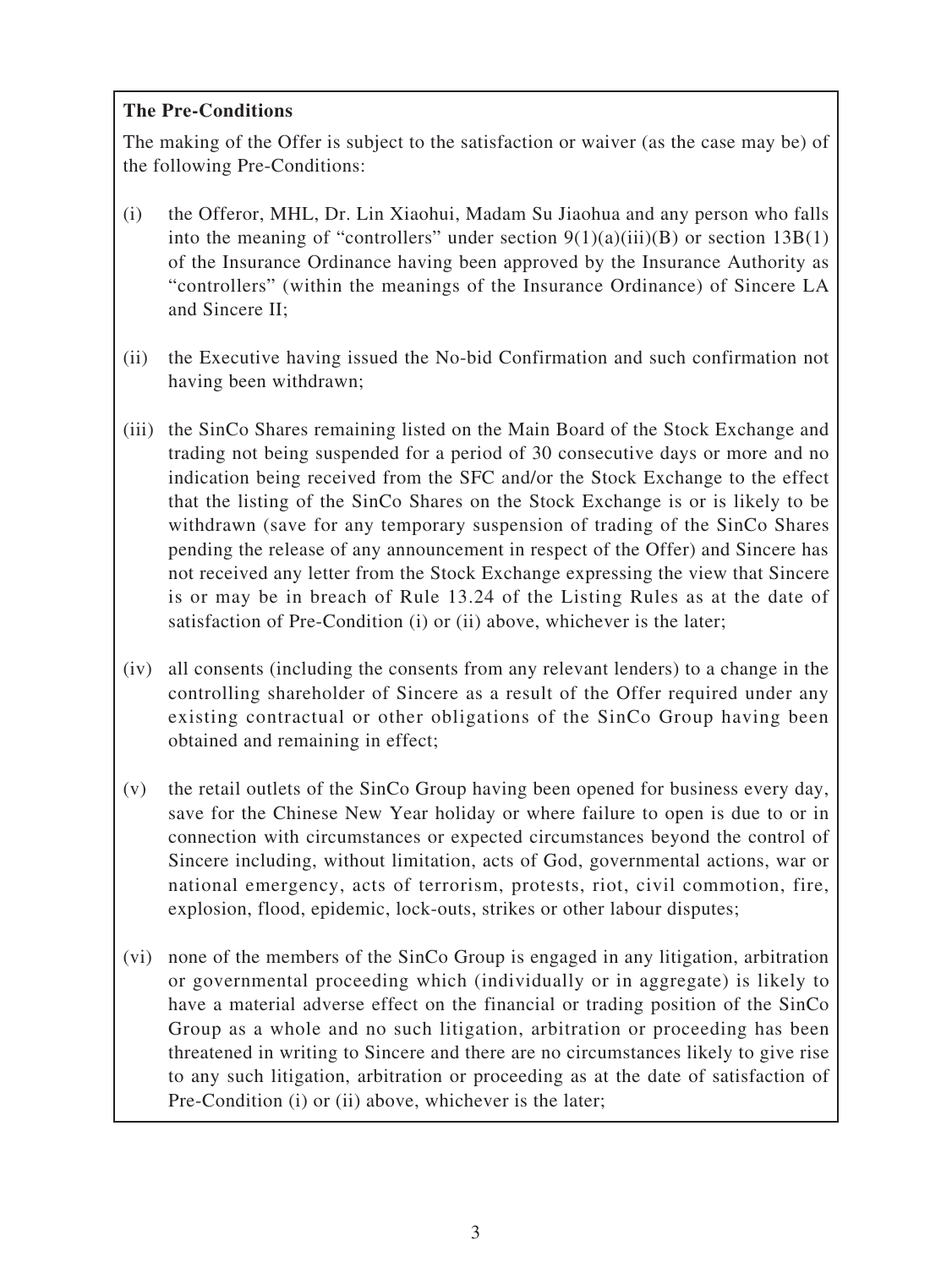- (vii) no order has been made and no resolution has been passed for the winding up of, or for a provisional liquidator to be appointed in respect of, any member of the SinCo Group, and no petition has been presented to any member of the SinCo Group and no meeting has been convened for the purpose of winding up any of the same, and no receiver has been appointed in respect of any member of the SinCo Group or all or any of its assets as at the date of satisfaction of Pre-Condition (i) or (ii) above, whichever is the later;
- (viii) none of Sincere or any of its subsidiaries is insolvent, or unable to pay its debts within the meaning of section 178 of the Companies (Winding Up and Miscellaneous Provisions) Ordinance (Chapter 32 of the Laws of Hong Kong), or has stopped paying its debts as they fall due, and no unsatisfied judgment which is materially adverse to the condition of Sincere is outstanding against Sincere or any of its subsidiaries as at the date of satisfaction of Pre-Condition (i) or (ii) above, whichever is the later; and
- (ix) Sincere has not been given notice of any ongoing governmental or other investigation, enquiry or disciplinary proceeding concerning Sincere or any member of the SinCo Group in any jurisdiction that is material to the SinCo Group as a whole or that any investigation, enquiry or disciplinary proceeding is pending or threatened as at the date of satisfaction of Pre-Condition (i) or (ii) above, whichever is the later.

The Offeror reserves the right to waive all Pre-Conditions except that Pre-Conditions (i) and (ii) above cannot be waived.

In respect of Pre-Condition (ii) above, in consideration of the various factors as set out in the paragraphs headed "Reasons for and benefits of the Offer for the Offeror" in the section headed "Conditional major acquisition for the Offeror" and the paragraph headed "No-bid Confirmation" in the section headed "Takeovers Code implications" in this joint announcement, the Offeror will seek confirmation from the SFC that it will not be required to make a general offer for each of the Sincere Companies in the event that it and parties acting in concert with it shall hold more than 50% of the SinCo Shares upon closing of the Offer. The Offeror will not proceed with the Offer if the No-bid Confirmation is not obtained from the Executive.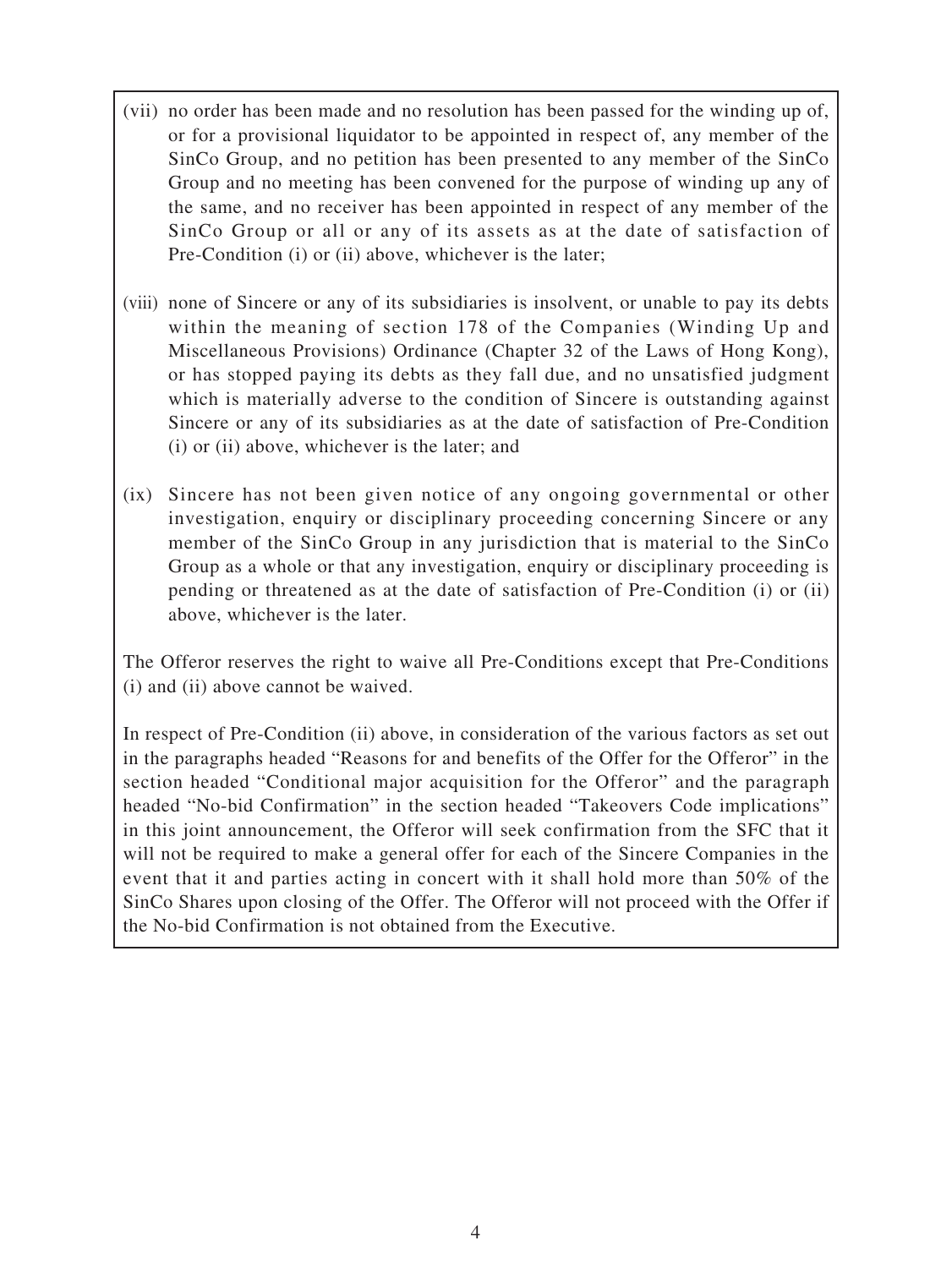If the Pre-Conditions are not satisfied or waived (as the case may be) by the Pre-Conditions Long Stop Date, i.e. 30 April 2021 or such later date as the Offeror and Sincere may agree with the consent of the Executive, the Offer will not be made. The Offeror and Sincere will issue a further announcement as soon as practicable after the Pre-Conditions have been satisfied or waived or it has become apparent they are not capable of being satisfied (as the case may be).

**WARNING: The Pre-Conditions must be satisfied or, if permitted, waived (as the case may be) before the making of the Offer. The making of the Offer is therefore a possibility only. Accordingly, the Realord Shareholders, the SinCo Shareholders and prospective investors are advised to exercise caution when dealing in the securities of the Offeror or Sincere. Persons who are in doubt as to the action they should take should consult their professional advisers.**

### **Condition of the Offer**

The Offer, if and when made, will be conditional only on valid acceptances of the Offer being received (and not, where permitted, withdrawn) by 4:00 p.m. on the Closing Date (or any subsequent closing date as may be decided and announced by the Offeror and approved by the Executive) in respect of the SinCo Shares which, together with the SinCo Shares acquired or to be acquired before or during the Offer, will result in the Offeror and parties acting in concert with it holding more than 50% of the voting rights of Sincere, i.e. at least 656,981,281 SinCo Shares (based on the number of SinCo Shares in issue at the date of this joint announcement).

As at the date of this joint announcement, Win Dynamic holds 662,525,276 SinCo Shares, representing approximately 50.42% of the SinCo Shares in issue, and the Sincere Companies hold 260,443,200 SinCo Shares in aggregate, representing approximately 19.82% of the SinCo Shares in issue. Win Dynamic and each of the Sincere Companies have respectively given the Irrevocable Undertakings to the Offeror to accept the Offer upon the Offer being made (further details are set out in the section headed "The Irrevocable Undertakings" in this joint announcement). As such, the condition of the Offer will be satisfied upon each of Win Dynamic and the Sincere Companies tendering its valid acceptance to the Offer.

Pursuant to Rule 15.3 of the Takeovers Code, where a conditional offer becomes or is declared unconditional (whether as to acceptances or in all respects), it should remain open for acceptances for not less than 14 days thereafter, provided that the Offer Period is open for at least 21 days.

The Offeror will issue an announcement in relation to the revision, extension or lapse of the Offer or the fulfilment of the condition of the Offer (as the case may be) in accordance with the Takeovers Code.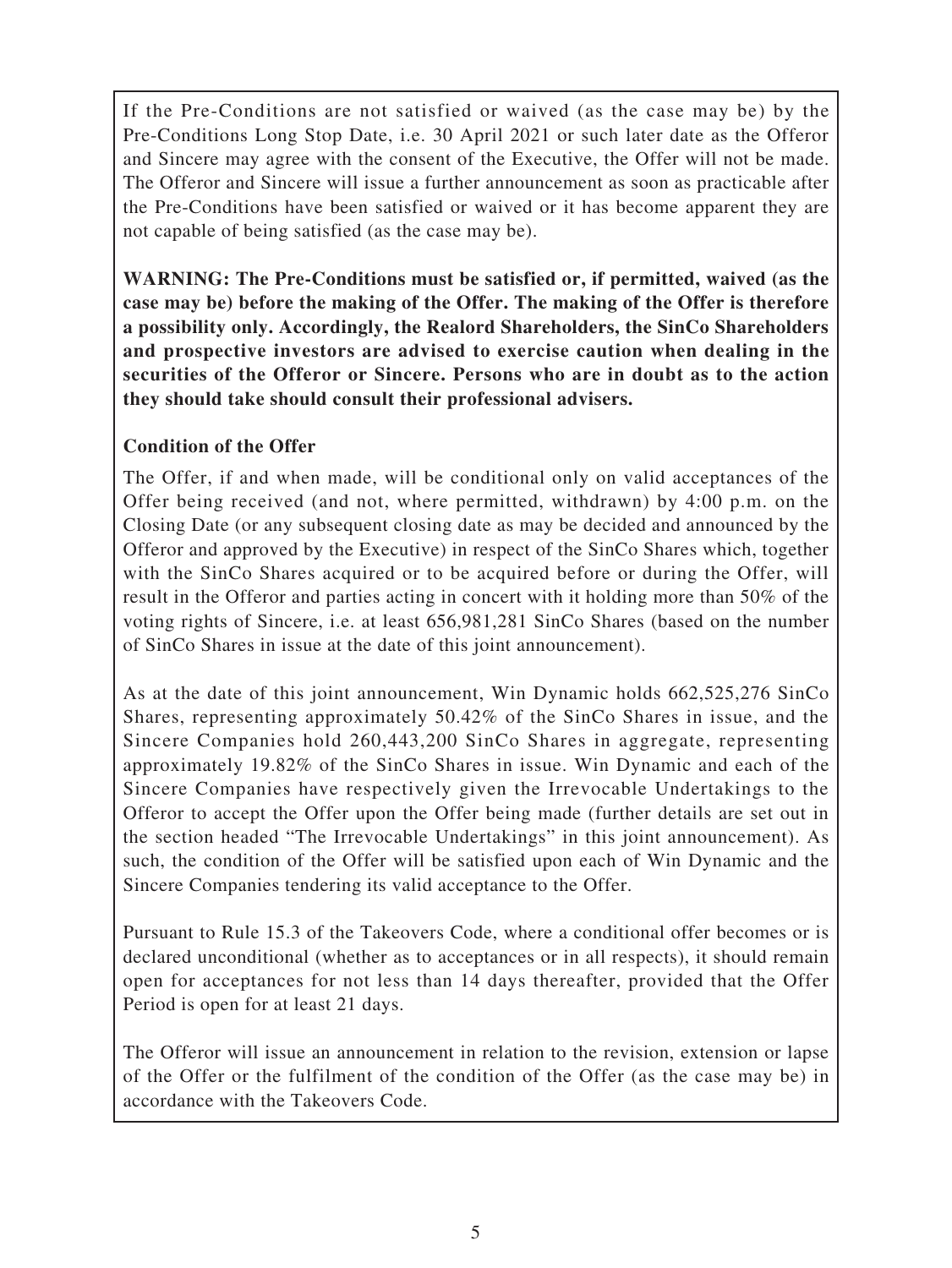**WARNING: The Offer may or may not become unconditional and will lapse if it does not become unconditional. Accordingly, the Realord Shareholders, the SinCo Shareholders and prospective investors are advised to exercise caution when dealing in the securities of the Offeror or Sincere. Persons who are in doubt as to the action they should take should consult their professional advisers.**

# **Value of the Offer**

As at the date of this joint announcement, there are 1,313,962,560 SinCo Shares in issue which will be subject to the Offer. Assuming that there is no change in the issued SinCo Shares from the date of this joint announcement up to the Closing Date and assuming full acceptance of the Offer, based on the Initial Offer Price of HK\$0.3806 per SinCo Share, the total cash consideration payable by the Offeror under the Offer would be approximately HK\$500,094,150. Subject to the upward adjustment mechanism to the Initial Offer Price as set out in the section headed "The Offer" in this joint announcement, the Maximum Offer Price will be HK\$0.3935 per SinCo Share and the maximum total cash consideration payable by the Offeror under the Offer would be approximately HK\$517,044,267.

## **Confirmation of financial resources available for the Offer**

The Offeror intends to finance the cash consideration required for the Offer by internal resources.

Altus Capital, being the financial adviser to the Offeror, is satisfied that sufficient financial resources are available to the Offeror to satisfy the maximum total cash consideration payable by the Offeror upon full acceptance of the Offer (based on the Maximum Offer Price as set out in the section headed "The Offer" in this joint announcement).

# **THE IRREVOCABLE UNDERTAKINGS**

Pursuant to the WD Irrevocable Undertaking, Win Dynamic has irrevocably undertaken to the Offeror (i) to tender, or procure the tender of, all of the 662,525,276 SinCo Shares (representing approximately 50.42% of the SinCo Shares in issue as at the date of this joint announcement) beneficially owned by it for acceptance under the Offer no later than the fifth business day following the despatch of the Composite Document; and (ii) that it will be the beneficial owner of the 662,525,276 SinCo Shares until the tender of the SinCo Shares owned by it under the Offer.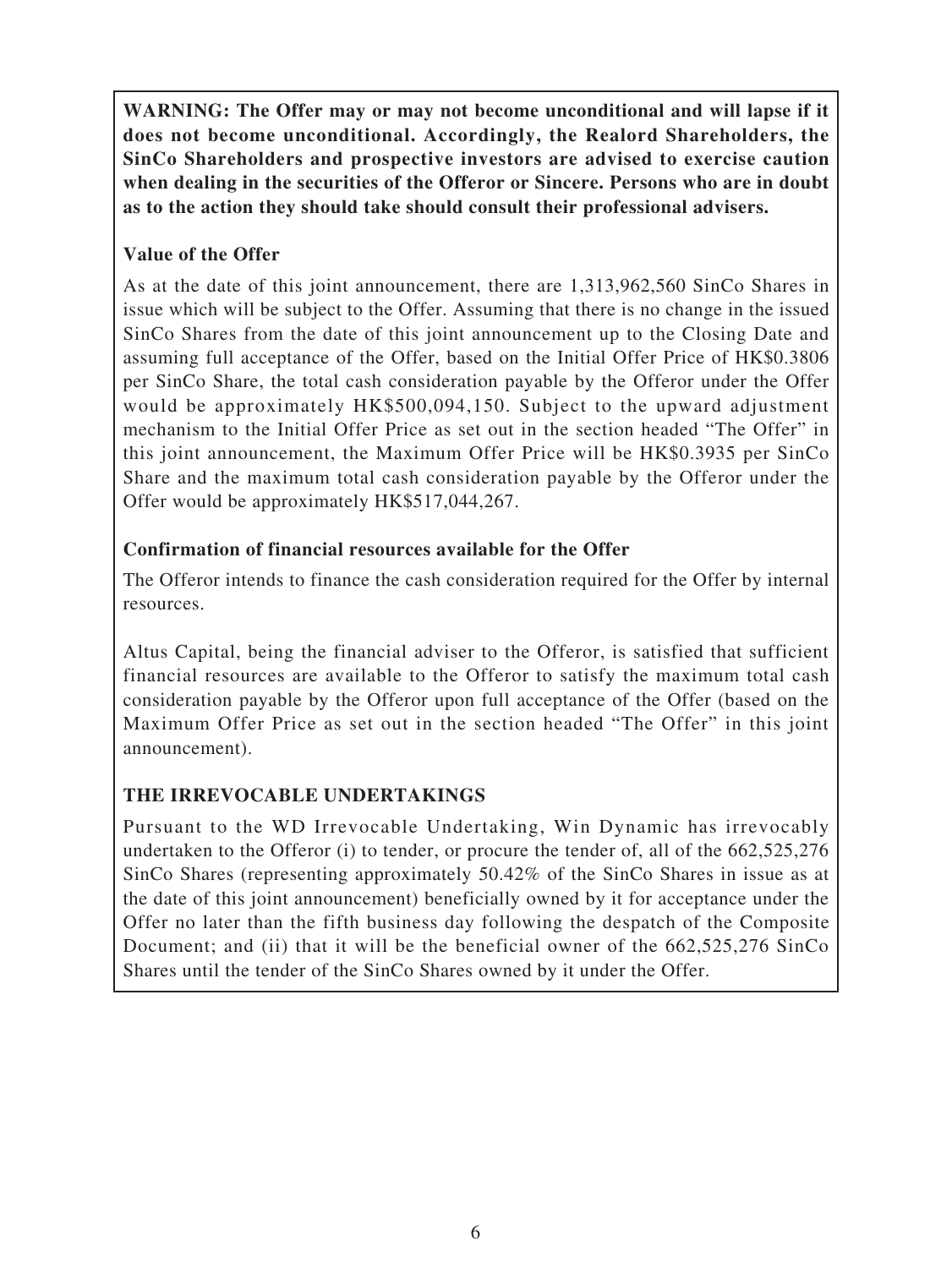Pursuant to the SC Irrevocable Undertakings, each of the Sincere Companies has irrevocably undertaken to the Offeror (i) to tender, or procure the tender of, all of the SinCo Shares beneficially owned by it, being 183,136,032 SinCo Shares in the case of Sincere LA, 75,608,064 SinCo Shares in the case of Sincere II and 1,699,104 SinCo Shares in the case of Perfumery (representing approximately 13.94%, 5.75% and 0.13% of the SinCo Shares in issue respectively as at the date of this joint announcement), for acceptance under the Offer no later than the fifth business day following the despatch of the Composite Document; and (ii) that it will be the beneficial owner of the SinCo Shares it holds until the tender of the SinCo Shares owned by it under the Offer.

## **CONDITIONAL MAJOR ACQUISITION FOR THE OFFEROR**

The making of the Offer and the acquisition of the SinCo Shares pursuant to the Offer constitute a transaction for the Offeror under Chapter 14 of the Listing Rules. As the highest applicable percentage ratio under Rule 14.07 of the Listing Rules in respect of the Offer is more than 25% but less than 100%, the making of the Offer and the acquisition of the SinCo Shares pursuant to the Offer constitute a major acquisition for the Offeror under Chapter 14 of the Listing Rules and is therefore subject to the requirements of notification, announcement and approval from the Realord Shareholders.

As at the date of this joint announcement, MHL is the controlling shareholder of the Offeror beneficially interested in 1,073,160,000 Realord Shares, representing approximately 74.62% of the issued share capital of the Offeror. The Offeror has obtained a written shareholders' approval from MHL on 15 May 2020 for the making of the Offer and the acquisition of the SinCo Shares pursuant to the Offer. To the best of the knowledge, information and belief of the Offeror's directors having made all reasonable enquiries, no Realord Shareholder or its/his/her associate(s) has a material interest in the Offer and accordingly, no Realord Shareholder is required to abstain from voting if the Offeror were to convene a shareholders' meeting for approving the Offer. Pursuant to Rule 14.44(2) of the Listing Rules, the written shareholders' approval from MHL will be accepted in lieu of holding a general meeting of the Realord Shareholders. Accordingly, no physical shareholders' meeting will be held by the Offeror to approve the Offer.

A circular containing, among other things, details of the Offer for their information is expected to be despatched to the Realord Shareholders on or before 5 June 2020.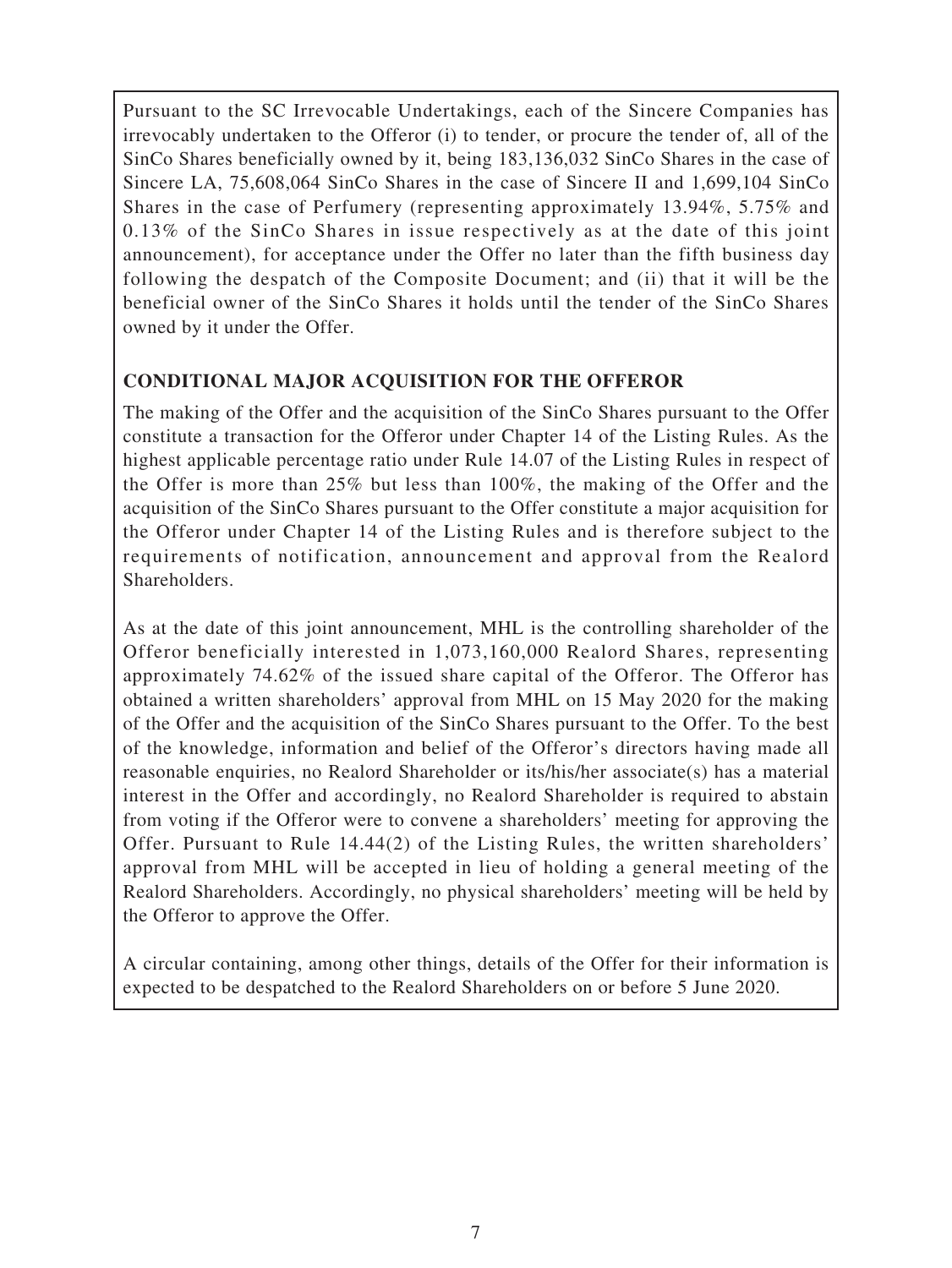## **CONDITIONAL DISCLOSEABLE TRANSACTION FOR SINCERE**

As at the date of this joint announcement, the Sincere Companies hold in aggregate 260,443,200 SinCo Shares, of which (i) 183,136,032 SinCo Shares are held by Sincere LA; (ii) 75,608,064 SinCo Shares are held by Sincere II; and (iii) 1,699,104 SinCo Shares are held by Perfumery. Pursuant to the SC Irrevocable Undertakings, the Sincere Companies will accept the Offer when it is made. Accordingly, the SC Irrevocable Undertakings and the transactions contemplated thereunder, namely the acceptances of the Offer, constitute a disposal for Sincere under Chapter 14 of the Listing Rules. As all of the applicable percentage ratios under Rule 14.07 of the Listing Rules in respect of acceptances of the Offer by the Sincere Companies are below 25%, the SC Irrevocable Undertakings and the tender of all the SinCo Shares held by the Sincere Companies for acceptances of the Offer pursuant to the SC Irrevocable Undertakings constitute a discloseable transaction for Sincere under Chapter 14 of the Listing Rules and is therefore subject to the reporting and announcement requirements.

## **TAKEOVERS CODE IMPLICATIONS**

## **The Offer**

The making of the Offer is subject to the satisfaction or waiver (as the case may be) of the Pre-Conditions.

### **No-bid Confirmation**

Each of the Sincere Companies is a public company for the purposes of the Takeovers Code. In the event that the Offeror and parties acting in concert with it acquire more than 50% of the voting rights, i.e. statutory control, in Sincere upon closing of the Offer, the Offeror may be required to make a general offer for all the shares in each of the Sincere Companies not then owned by it and parties acting in concert with it in respect of the relevant company under the "chain principle" under Note 8 to Rule 26.1 of the Takeovers Code. Considering (i) Sincere's holdings in the Sincere Companies are not significant to its assets and profits based on its latest published audited consolidated accounts for the year ended 28 February 2019; and (ii) the main purpose for the Offeror to make the Offer is not to secure control of the Sincere Companies but for the reasons and benefits as mentioned in the paragraph headed "Reasons for and benefits of the Offer for the Offeror" in this joint announcement, and that any such securing of control of the Sincere Companies is only incidental to the Offer, the Offeror will seek confirmation from the Executive that it will not be required to make a general offer for any of the Sincere Companies in the event that it and parties acting in concert with it shall hold or control more than 50% of the SinCo Shares upon closing of the Offer.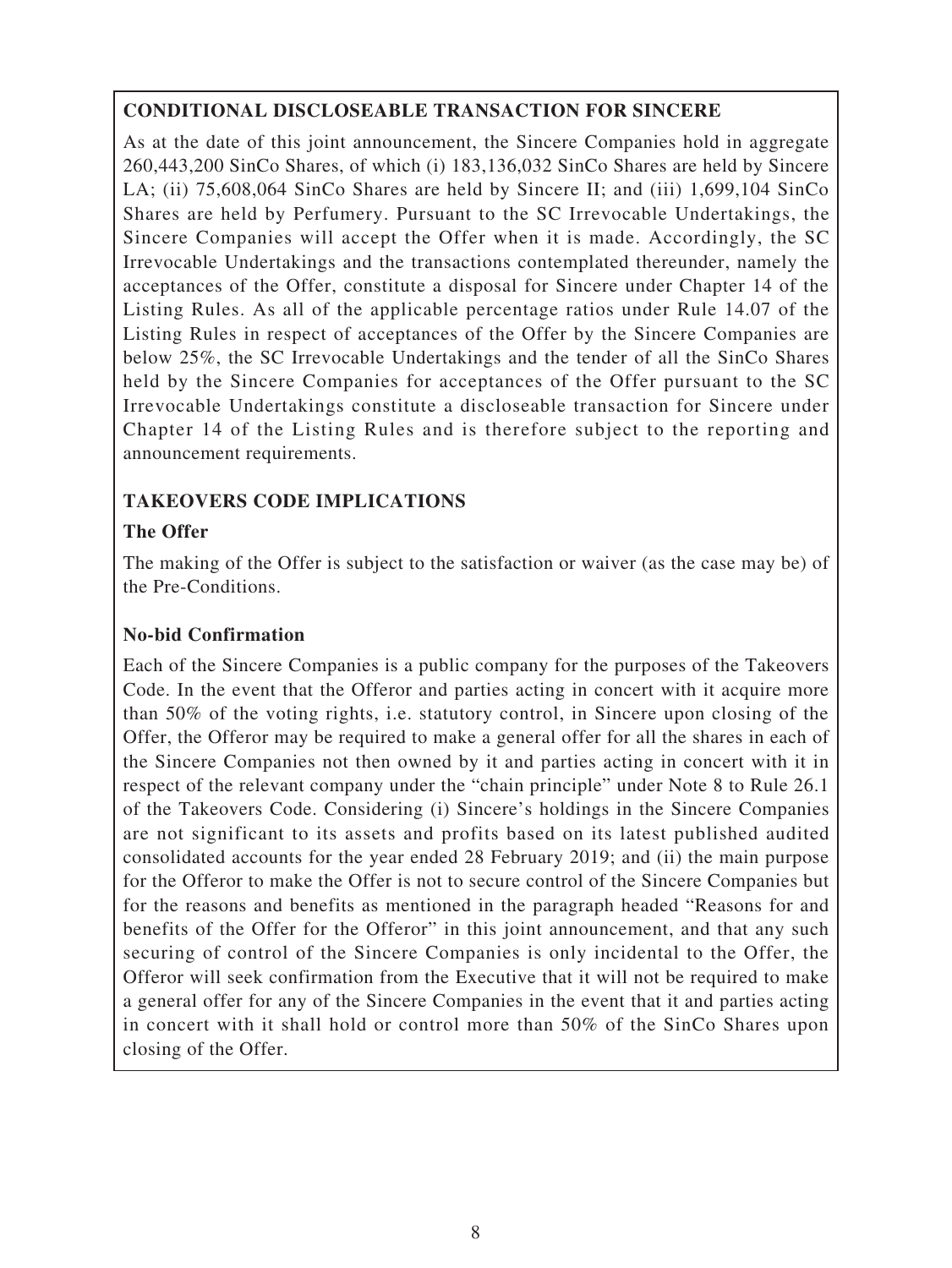# **WARNING: The obtaining of the No-bid Confirmation is one of the Pre-Conditions and is not waivable. If the No-bid Confirmation is not obtained from the Executive, the Offer will not proceed.**

## **Profit Warning Announcement**

It is mentioned in the Profit Warning Announcement that the SinCo Group is estimated to record an increase in loss for the year ended 29 February 2020. Pursuant to Rule 10 of the Takeovers Code, the profit warning constituted by the Profit Warning Announcement constitutes a profit forecast and is required to be reported on by Sincere's financial adviser and its auditor or accountant in accordance with Rule 10.4 and Practice Note 2 of the Takeovers Code.

The profit warning as set out in the Profit Warning Announcement will be reported on in accordance with Rule 10 of the Takeovers Code and such reports will be included in the next document to be sent to the SinCo Shareholders in connection with the Offer, which is expected to be the Composite Document. It is expected that the 2020 Annual Report will be published by end of June 2020, which is envisaged to be prior to the despatch of the Composite Document. If this is the case, the requirement under Rule 10 of the Takeovers Code to report on the profit forecast contained in the Profit Warning Announcement will be superseded by the publication of the 2020 Annual Report. Otherwise, the profit forecast contained in the Profit Warning Announcement shall be reported on in accordance with Rule 10 of the Takeovers Code and the relevant reports will be included in the Composite Document to be sent to the SinCo Shareholders.

**The SinCo Shareholders and potential investors of Sincere should also note that the Profit Warning Announcement does not meet the standard required by Rule 10 of the Takeovers Code and has not been reported on in accordance with the Takeovers Code. The SinCo Shareholders and potential investors of Sincere should therefore exercise caution in placing reliance on the Profit Warning Announcement in assessing the merits and demerits of the Offer and/or when dealing in the securities of Sincere.**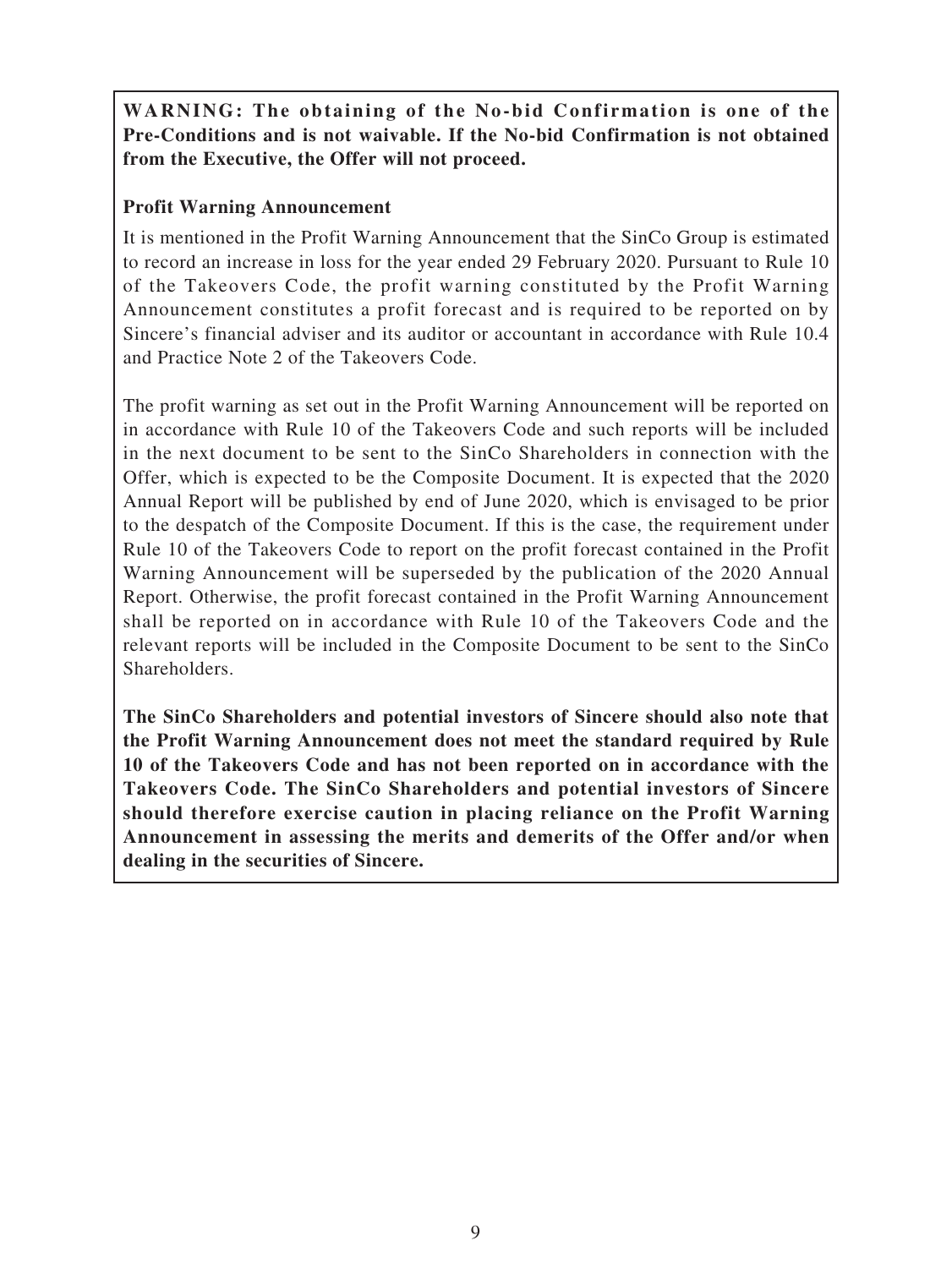# **ESTABLISHMENT OF THE SINCO IBC AND APPOINTMENT OF THE SINCO IFA**

Sincere has established the SinCo IBC, comprising all independent non-executive directors of Sincere, being Mr. King Wing Ma, Mr. Eric K K Lo, Mr. Peter Tan and Mr. Anders W L Lau, to advise the independent SinCo Shareholders in respect of the terms of the Offer and as to acceptance of the Offer. Mr. Charles M.W. Chan, a non-executive director, is not part of the SinCo IBC because of his interest in the WD Irrevocable Undertaking through Win Dynamic.

The SinCo IFA will be appointed by Sincere with the approval by the SinCo IBC to advise the SinCo IBC in respect of the Offer. A further announcement will be made as soon as practicable after the SinCo IFA has been appointed.

# **DESPATCH OF COMPOSITE DOCUMENT**

Pursuant to the Takeovers Code, within 21 days after the date of this joint announcement or such later date as the Executive may approve, the Offeror is required to despatch an offer document in relation to the Offer and Sincere is required to send to the SinCo Shareholders within 14 days of the posting of the offer document a response circular containing, among other things, financial information of Sincere and other information required under the Takeovers Code. It is the intention of the Offeror and Sincere that the offer document and the offeree board circular in respect of the Offer be combined in the Composite Document. Pursuant to Note 2 to Rule 8.2 of the Takeovers Code, the consent of the Executive is required if the making of the Offer is subject to the prior fulfilment or waiver (as the case may be) of the Pre-Conditions and the Pre-Conditions cannot be fulfilled within the time period required by Rule 8.2 of the Takeovers Code.

As the making of the Offer is conditional upon satisfaction or, where permitted, waiver of the Pre-Conditions, an application will be made to the Executive to extend the deadline for the despatch of the Composite Document, together with the form of acceptance and transfer or cancellation, as the case may be, to a date within seven days after the satisfaction or waiver (as the case may be) of the Pre-Conditions or such later date as the Executive may approve. Further announcement(s) will be made in this regard as and when necessary.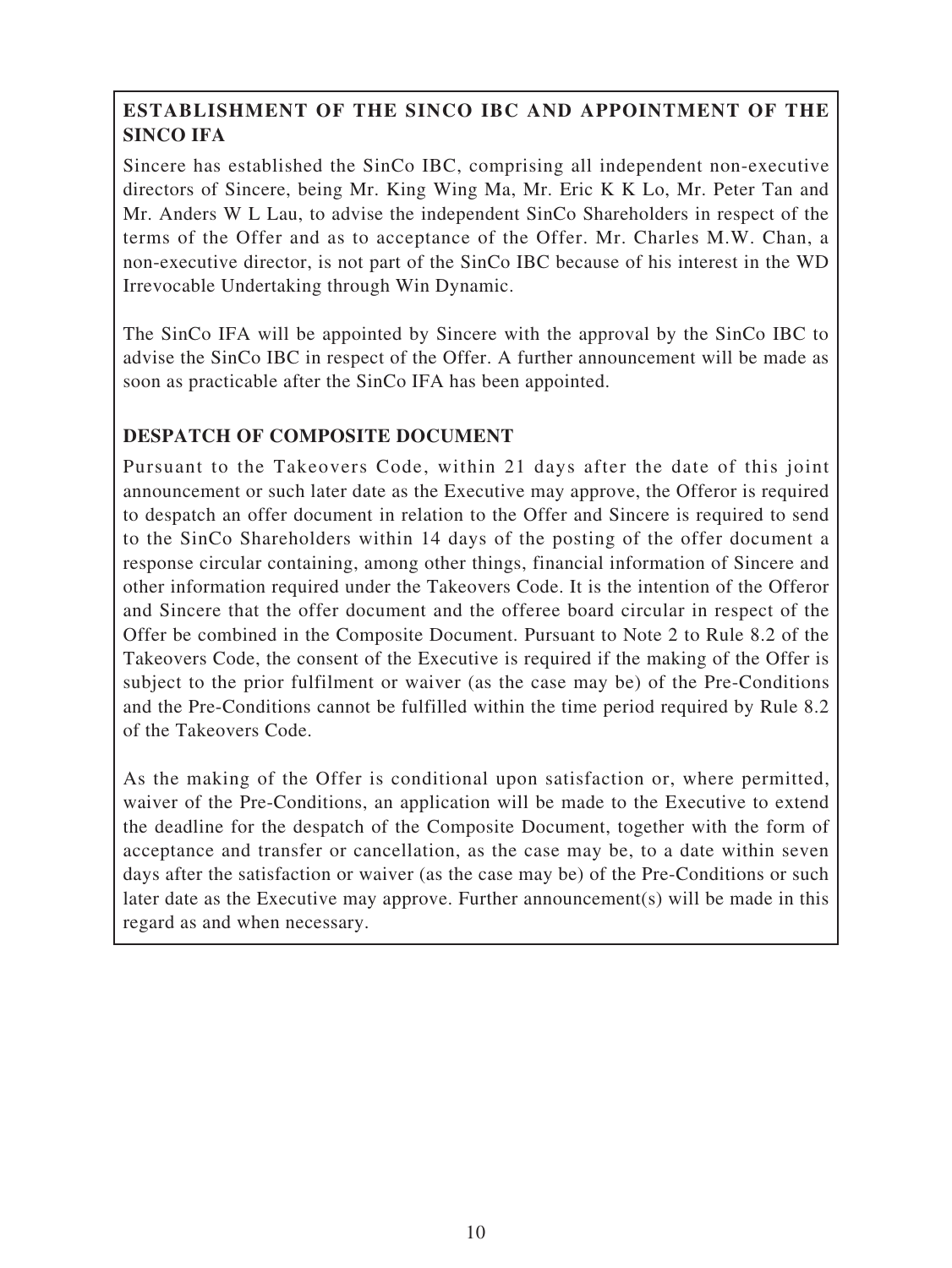## **WARNING:**

**The Realord Shareholders, the SinCo Shareholders and prospective investors should note that the making of the Offer is conditional upon the satisfaction or waiver (as the case may be) of the Pre-Conditions. The Offer is a possibility only and may or may not be made.**

**Closing of the Offer is subject to the condition of the Offer being fulfilled and the Offer becoming unconditional.**

**The Realord Shareholders, the SinCo Shareholders and prospective investors are advised to exercise caution when dealing in the securities of the Offeror or Sincere, and if they are in any doubt about their position, they should consult their professional advisers.**

## **RESUMPTION OF TRADING**

At the request of the Offeror, trading in the Realord Shares on the Main Board of the Stock Exchange was suspended with effect from 9:00 a.m. on 5 May 2020 pending the release of this joint announcement. An application has been made by the Offeror to the Stock Exchange for resumption of trading in the Realord Shares on the Stock Exchange with effect from 9:00 a.m. on 18 May 2020.

At the request of Sincere, trading in the SinCo Shares on the Main Board of the Stock Exchange was suspended with effect from 9:00 a.m. on 5 May 2020 pending the release of this joint announcement. An application has been made by Sincere to the Stock Exchange for resumption of trading in the SinCo Shares on the Stock Exchange with effect from 9:00 a.m. on 18 May 2020.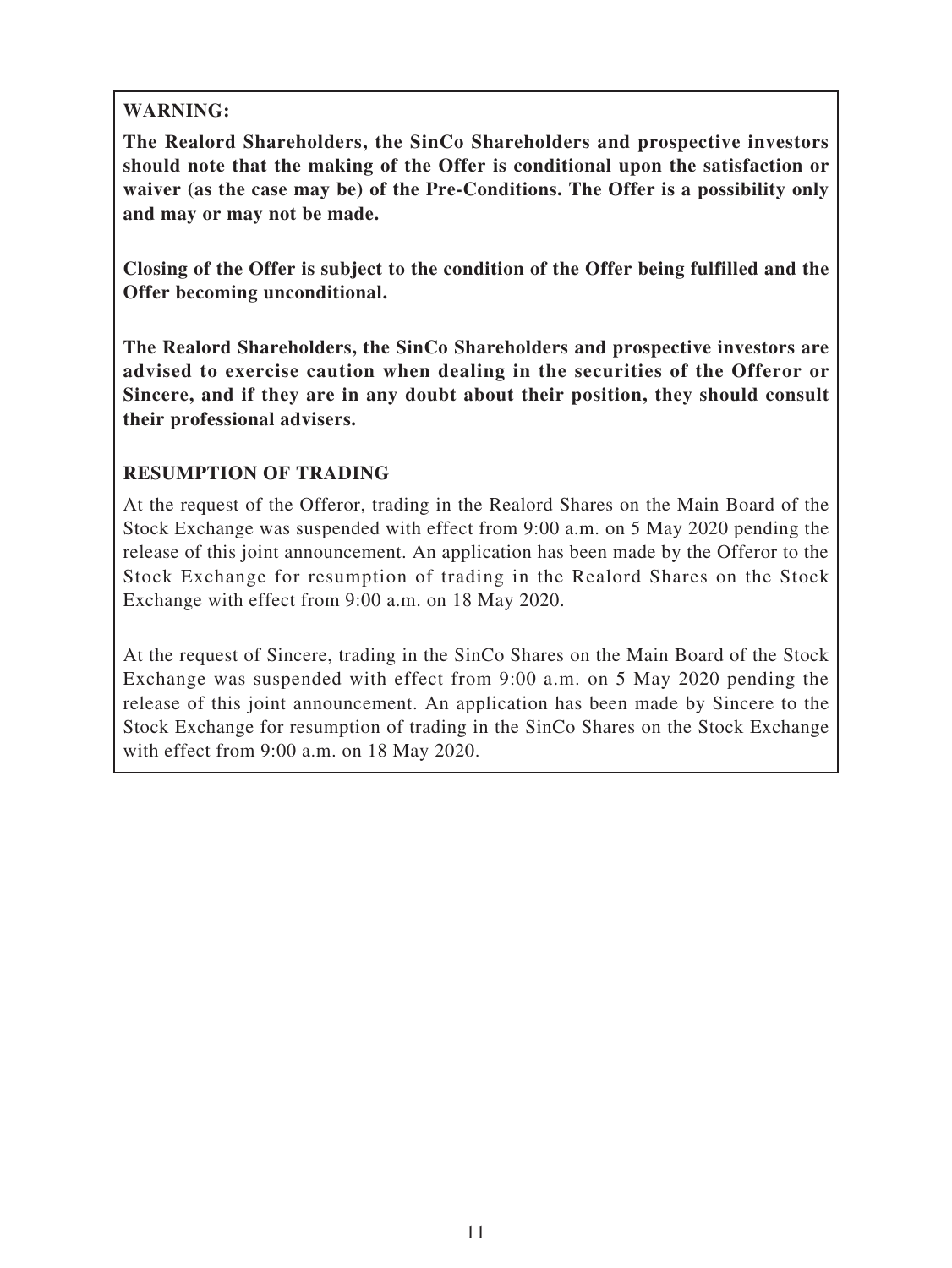### **THE OFFER**

Realord Asia Pacific intends to make, on behalf of the Offeror and subject to the satisfaction or waiver (as the case may be) of the Pre-Conditions, a voluntary conditional cash offer to acquire all of the issued SinCo Shares.

As at the date of this joint announcement, there are 1,313,962,560 SinCo Shares in issue. There are no outstanding options, derivatives, warrants or securities which are convertible or exchangeable into SinCo Shares as at the date of this joint announcement.

The Offer, if and when made, will be made on terms set out in the offer document (which is expected to be part of a Composite Document) to be issued in accordance with the Takeovers Code and on the following basis:

For each SinCo Share . . . . . . . . . . . . . . . . . . . . . . . . . . . . . . . . . . . . Initial Offer Price, being HK\$0.3806 in cash (which is subject to upward adjustment as set out below)

The Initial Offer Price of HK\$0.3806 (before any possible upward adjustment) per SinCo Share represents:

- (i) a premium of approximately 8.74% over the closing price of HK\$0.35 per SinCo Share as quoted on the Stock Exchange on the Last Trading Day;
- (ii) a premium of approximately 20.44% over the average of the closing prices per SinCo Share as quoted on the Stock Exchange for the last five consecutive trading days up to and including the Last Trading Day of approximately HK\$0.316;
- (iii) a premium of approximately 23.97% over the average of the closing prices per SinCo Share as quoted on the Stock Exchange for the last 10 consecutive trading days up to and including the Last Trading Day of approximately HK\$0.307;
- (iv) a premium of approximately 38.40% over the average of the closing prices per SinCo Share as quoted on the Stock Exchange for the last 30 consecutive trading days up to and including the Last Trading Day of approximately HK\$0.275;
- (v) a premium of approximately 785.12% over the audited consolidated net asset value per SinCo Share attributable to the SinCo Shareholders as at 28 February 2019 of approximately HK\$0.043 per SinCo Share calculated based on the audited consolidated net assets of the SinCo Group attributable to the SinCo Shareholders of approximately HK\$28.5 million as at 28 February 2019 as extracted from the annual report of Sincere for the year ended 28 February 2019 and 658,449,600 SinCo Shares (being the number of SinCo Shares then in issue other than the SinCo Shares held by the Sincere Companies *Notes 1 and 3*); and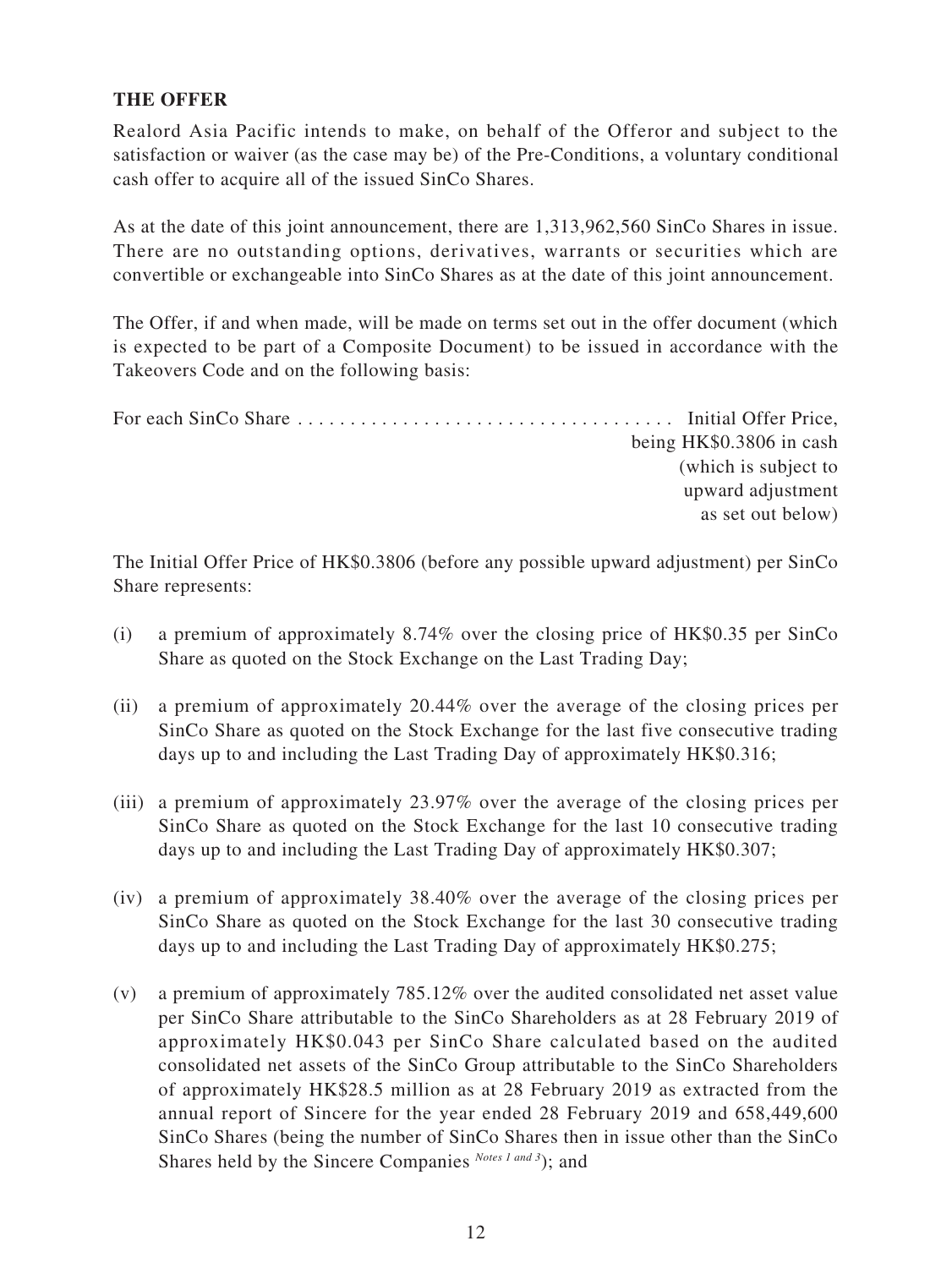(vi) a premium of approximately 928.65% over the unaudited consolidated net asset value per SinCo Share attributable to the SinCo Shareholders as at 31 August 2019 of approximately HK\$0.037 per SinCo Share calculated based on the unaudited consolidated net assets of the SinCo Group attributable to the SinCo Shareholders of approximately HK\$39.2 million as at 31 August 2019 as extracted from the interim report of Sincere for the six months ended 31 August 2019 and 1,053,519,360 SinCo Shares (being the number of SinCo Shares then in issue other than the SinCo Shares held by the Sincere Companies *Notes 1, 2 and 3*).

*Notes:*

- *1. The number of the SinCo Shares, being 260,443,200 SinCo Shares, held by the Sincere Companies, being accounted for as subsidiaries of Sincere, was excluded from the total number of issued SinCo Shares for calculating the net assets per SinCo Share as the value attributable to such number of SinCo Shares held by the Sincere Companies is eliminated upon consolidation of the SinCo Group in arriving at the audited consolidated net assets of the SinCo Group. This calculation is consistent with the calculation of the earnings per SinCo Share in the audited financial statements of Sincere.*
- *2. Sincere completed an open offer on 29 July 2019, details of which are set out in the prospectus of Sincere dated 5 July 2019.*
- *3. The consolidated net assets of the SinCo Group did not account for the fair market value of property interests held by the SinCo Group.*

In the event that the consolidated net assets of the SinCo Group attributable to the SinCo Shareholders as at 29 February 2020 (after deduction of the 2020 Final Dividend, if any) (the "**February 2020 NAV**") are higher than HK\$123 million, the Initial Offer Price will be adjusted upwards by the amount calculated by dividing the difference between the February 2020 NAV and HK\$123 million by the total number of 1,313,962,560 SinCo Shares, subject to a cap of the February 2020 NAV of HK\$140 million. Based on the cap amount of the February 2020 NAV at HK\$140 million, the Maximum Offer Price (assuming the maximum upward adjustment is applied) shall be HK\$0.3935 per SinCo Share. On the other hand, if the February 2020 NAV is lower than HK\$123 million, no adjustment will be made to the Initial Offer Price and the Offer Price will remain at HK\$0.3806 per SinCo Share. The February 2020 NAV will be the audited consolidated net assets of the SinCo Group attributable to the SinCo Shareholders to be disclosed in the annual report of Sincere for the year ended 29 February 2020 (the "**2020 Annual Report**") after deducting the 2020 Final Dividend, if any. Further announcement as regard to the final Offer Price will be made after the despatch of the 2020 Annual Report as and when necessary, and in any event before the despatch of the Composite Document.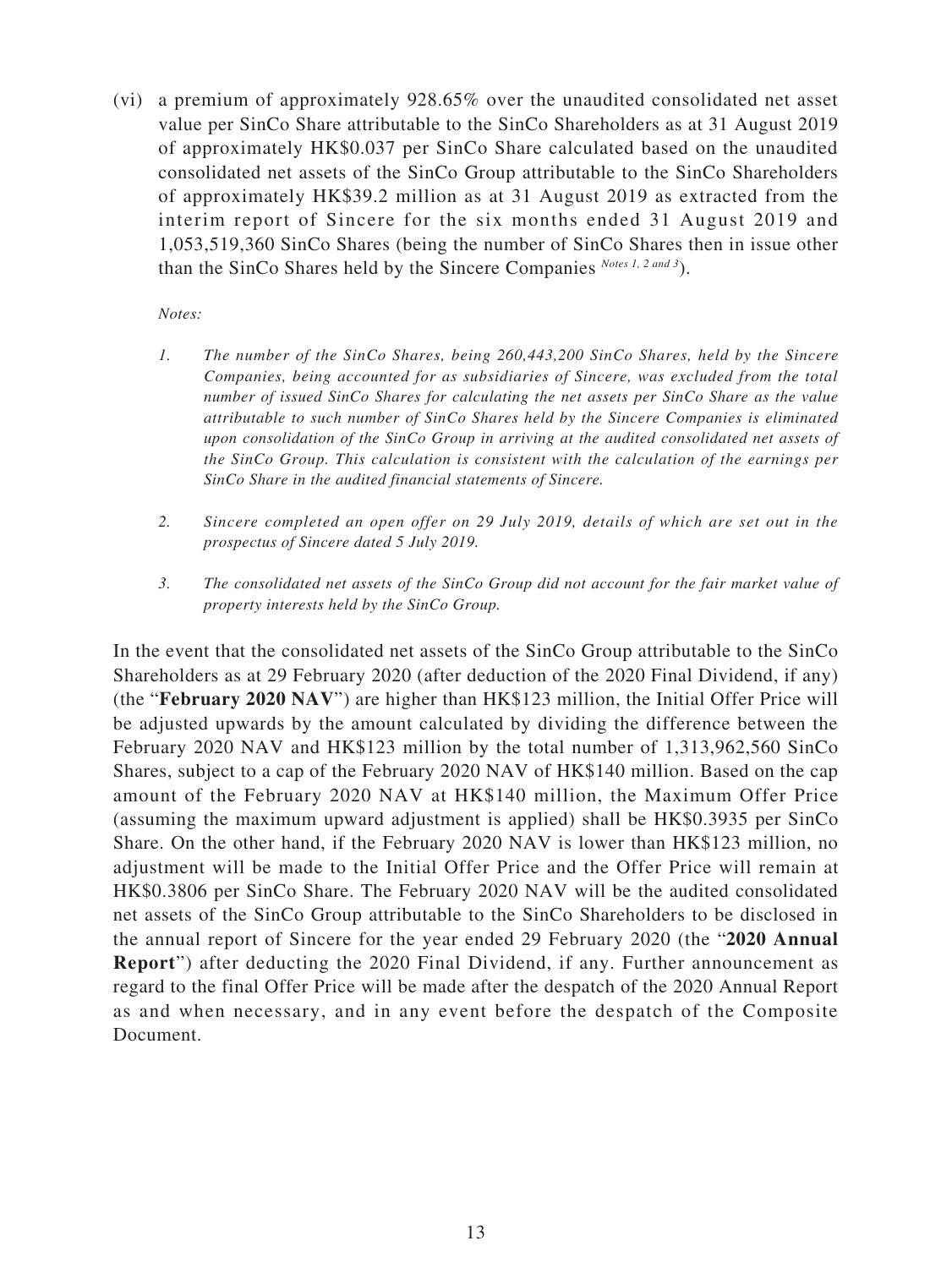The Offer, if and when made, will be extended to all SinCo Shareholders in accordance with the Takeovers Code.

**The Offeror will not increase the Offer Price beyond the Maximum Offer Price. The SinCo Shareholders and potential investors of Sincere should be aware that this is a "no increase" statement for the purpose of Rule 18.3 of the Takeovers Code and the Offeror does not reserve the right to increase the Maximum Offer Price.**

### **The Pre-Conditions**

The making of the Offer is subject to the satisfaction or waiver (as the case may be) of the following Pre-Conditions:

- (i) the Offeror, MHL, Dr. Lin Xiaohui, Madam Su Jiaohua and any person who falls into the meaning of "controllers" under section  $9(1)(a)(iii)(B)$  or section 13B(1) of the Insurance Ordinance having been approved by the Insurance Authority as "controllers" (within the meanings of the Insurance Ordinance) of Sincere LA and Sincere II;
- (ii) the Executive having issued the No-bid Confirmation and such confirmation not having been withdrawn;
- (iii) the SinCo Shares remaining listed on the Main Board of the Stock Exchange and trading not being suspended for a period of 30 consecutive days or more and no indication being received from the SFC and/or the Stock Exchange to the effect that the listing of the SinCo Shares on the Stock Exchange is or is likely to be withdrawn (save for any temporary suspension of trading of the SinCo Shares pending the release of any announcement in respect of the Offer) and Sincere has not received any letter from the Stock Exchange expressing the view that Sincere is or may be in breach of Rule 13.24 of the Listing Rules as at the date of satisfaction of Pre-Condition (i) or (ii) above, whichever is the later;
- (iv) all consents (including the consents from any relevant lenders) to a change in the controlling shareholder of Sincere as a result of the Offer required under any existing contractual or other obligations of the SinCo Group having been obtained and remaining in effect;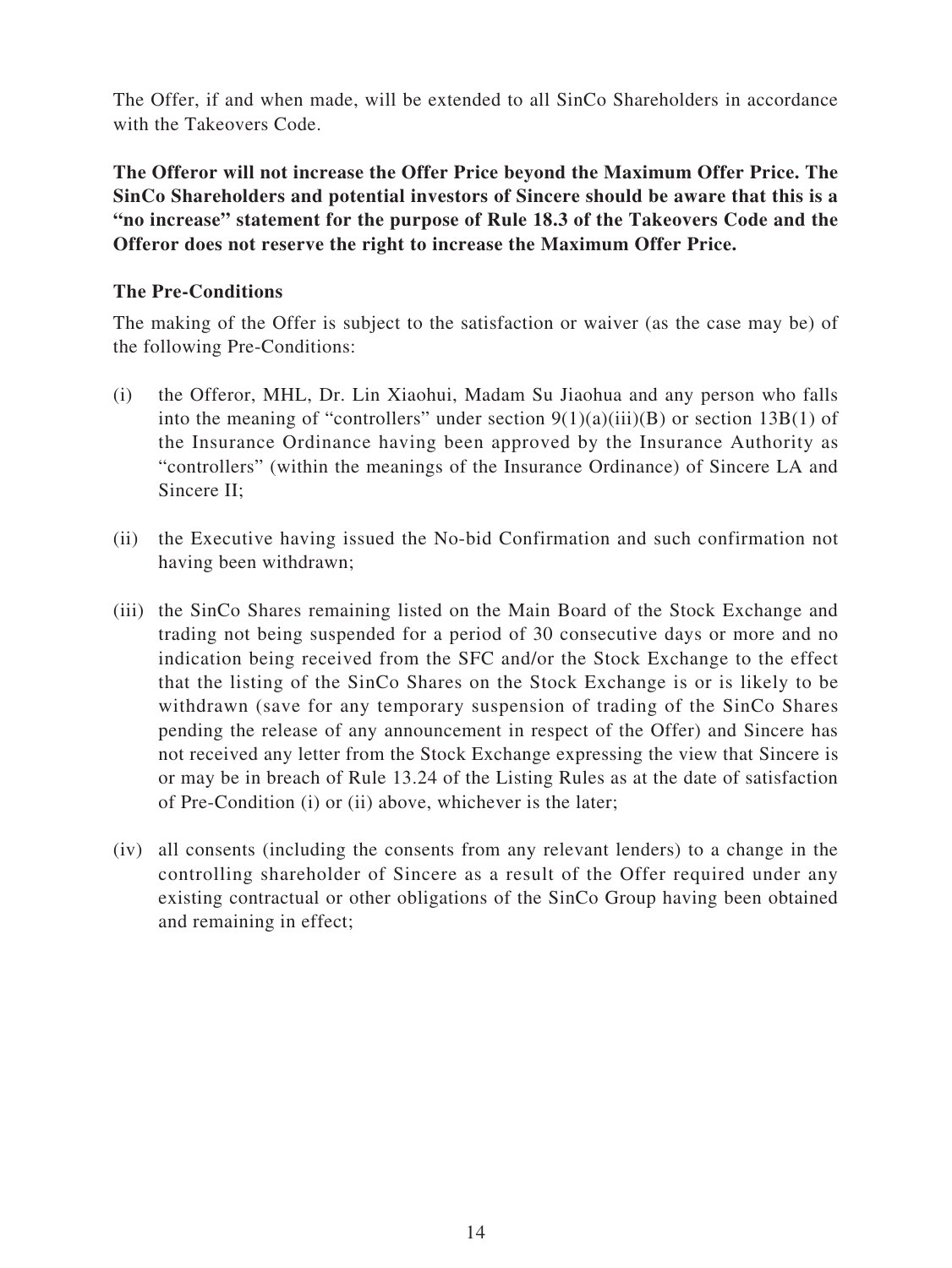- (v) the retail outlets of the SinCo Group having been opened for business every day, save for the Chinese New Year holiday or where failure to open is due to or in connection with circumstances or expected circumstances beyond the control of Sincere including, without limitation, acts of God, governmental actions, war or national emergency, acts of terrorism, protests, riot, civil commotion, fire, explosion, flood, epidemic, lock-outs, strikes or other labour disputes;
- (vi) none of the members of the SinCo Group is engaged in any litigation, arbitration or governmental proceeding which (individually or in aggregate) is likely to have a material adverse effect on the financial or trading position of the SinCo Group as a whole and no such litigation, arbitration or proceeding has been threatened in writing to Sincere and there are no circumstances likely to give rise to any such litigation, arbitration or proceeding as at the date of satisfaction of Pre-Condition (i) or (ii) above, whichever is the later;
- (vii) no order has been made and no resolution has been passed for the winding up of, or for a provisional liquidator to be appointed in respect of, any member of the SinCo Group, and no petition has been presented to any member of the SinCo Group and no meeting has been convened for the purpose of winding up any of the same, and no receiver has been appointed in respect of any member of the SinCo Group or all or any of its assets as at the date of satisfaction of Pre-Condition (i) or (ii) above, whichever is the later;
- (viii) none of Sincere or any of its subsidiaries is insolvent, or unable to pay its debts within the meaning of section 178 of the Companies (Winding Up and Miscellaneous Provisions) Ordinance (Chapter 32 of the Laws of Hong Kong), or has stopped paying its debts as they fall due, and no unsatisfied judgment which is materially adverse to the condition of Sincere is outstanding against Sincere or any of its subsidiaries as at the date of satisfaction of Pre-Condition (i) or (ii) above, whichever is the later; and
- (ix) Sincere has not been given notice of any ongoing governmental or other investigation, enquiry or disciplinary proceeding concerning Sincere or any member of the SinCo Group in any jurisdiction that is material to the SinCo Group as a whole or that any investigation, enquiry or disciplinary proceeding is pending or threatened as at the date of satisfaction of Pre-Condition (i) or (ii) above whichever is the later.

The Offeror reserves the right to waive all Pre-Conditions except that Pre-Conditions (i) and (ii) above cannot be waived.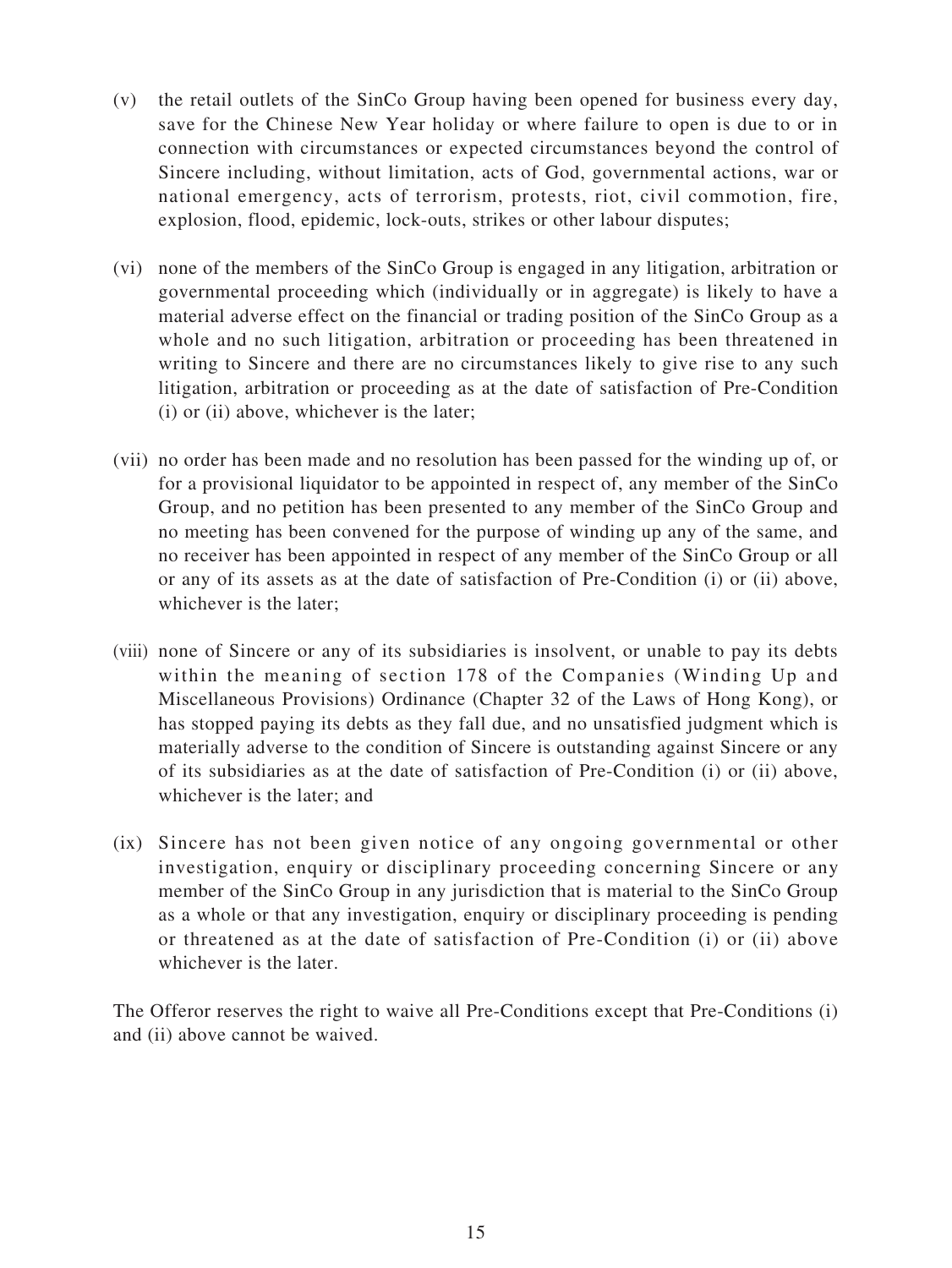In respect of Pre-Condition (ii) above, in consideration of the various factors as set out in the paragraphs headed "Reasons for and benefits of the Offer for the Offeror" in the section headed "Conditional major acquisition for the Offeror" and the paragraph headed "No-bid Confirmation" in the section headed "Takeovers Code implications" in this joint announcement, the Offeror will seek confirmation from the SFC that it will not be required to make a general offer for each of the Sincere Companies in the event that it and parties acting in concert with it shall hold more than 50% of the SinCo Shares upon closing of the Offer. The Offeror will not proceed with the Offer if the No-bid Confirmation is not obtained from the Executive.

If the Pre-Conditions are not satisfied or waived (as the case may be) by the Pre-Conditions Long Stop Date, i.e. 30 April 2021 or such later date as the Offeror and Sincere may agree with the consent of the Executive, the Offer will not be made. The Offeror and Sincere will issue a further announcement as soon as practicable after the Pre-Conditions have been satisfied or waived or it has become apparent they are not capable of being satisfied (as the case may be).

**WARNING: The Pre-Conditions must be satisfied or, if permitted, waived (as the case may be) before the making of the Offer. The making of the Offer is therefore a possibility only. Accordingly, the Realord Shareholders, the SinCo Shareholders and prospective investors are advised to exercise caution when dealing in the securities of the Offeror or Sincere. Persons who are in doubt as to the action they should take should consult their professional advisers.**

#### **Condition of the Offer**

The Offer, if and when made, will be conditional only on valid acceptances of the Offer being received (and not, where permitted, withdrawn) by 4:00 p.m. on the Closing Date (or any subsequent closing date as may be decided and announced by the Offeror and approved by the Executive) in respect of the SinCo Shares which, together with the SinCo Shares acquired or to be acquired before or during the Offer, will result in the Offeror and parties acting in concert with it holding more than 50% of the voting rights of Sincere, i.e. at least 656,981,281 SinCo Shares (based on the number of SinCo Shares in issue at the date of this joint announcement).

As at the date of this joint announcement, Win Dynamic holds 662,525,276 SinCo Shares, representing approximately 50.42% of the SinCo Shares in issue, and the Sincere Companies hold 260,443,200 SinCo Shares in aggregate, representing approximately 19.82% of the SinCo Shares in issue. Win Dynamic and each of the Sincere Companies have respectively given the Irrevocable Undertakings to the Offeror to accept the Offer upon the Offer being made (further details are set out in the section headed "The Irrevocable Undertakings" in this joint announcement). As such, the condition of the Offer will be satisfied upon each of Win Dynamic and the Sincere Companies tendering its valid acceptance to the Offer.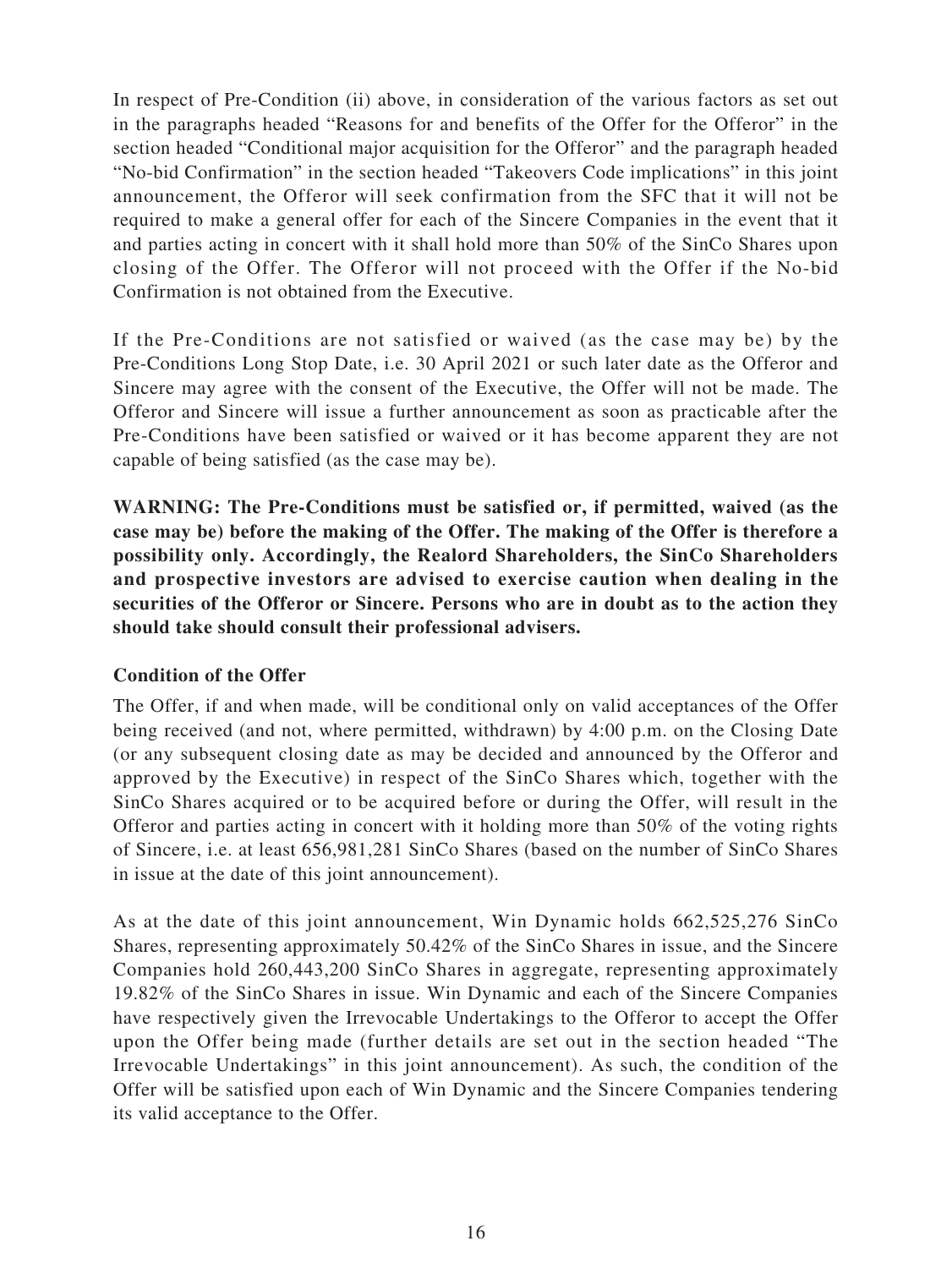Pursuant to Rule 15.3 of the Takeovers Code, where a conditional offer becomes or is declared unconditional (whether as to acceptances or in all respects), it should remain open for acceptances for not less than 14 days thereafter, provided that the Offer Period is open for at least 21 days.

The Offeror will issue an announcement in relation to the revision, extension or lapse of the Offer or the fulfilment of the condition of the Offer (as the case may be) in accordance with the Takeovers Code.

**WARNING: The Offer may or may not become unconditional and will lapse if it does not become unconditional. Accordingly, the Realord Shareholders, the SinCo Shareholders and prospective investors are advised to exercise caution when dealing in the securities of the Offeror or Sincere. Persons who are in doubt as to the action they should take should consult their professional advisers.**

### **Highest and lowest SinCo Share prices**

During the six-month period preceding the date of this joint announcement, the highest closing price of the SinCo Shares as quoted on the Stock Exchange was HK\$0.35 per SinCo Share on 4 May 2020 and the lowest closing price of the SinCo Shares as quoted on the Stock Exchange was HK\$0.19 per SinCo Share on 12 December 2019.

### **Value of the Offer**

As at the date of this joint announcement, there are 1,313,962,560 SinCo Shares in issue which will be subject to the Offer. Assuming that there is no change in the issued SinCo Shares from the date of this joint announcement up to the Closing Date and assuming full acceptance of the Offer, based on the Initial Offer Price of HK\$0.3806 per SinCo Share, the total cash consideration payable by the Offeror under the Offer would be approximately HK\$500,094,150. Subject to the upward adjustment mechanism to the Initial Offer Price as set out in the section headed "The Offer" in this joint announcement, the Maximum Offer Price will be HK\$0.3935 per SinCo Share and the maximum total cash consideration payable by the Offeror under the Offer will be approximately HK\$517,044,267.

#### **Confirmation of financial resources available for the Offer**

The Offeror intends to finance the cash consideration required for the Offer by internal resources.

Altus Capital, being the financial adviser to the Offeror, is satisfied that sufficient financial resources are available to the Offeror to satisfy the maximum total cash consideration payable by the Offeror upon full acceptance of the Offer (based on the Maximum Offer Price as set out in the section headed "The Offer" in this joint announcement).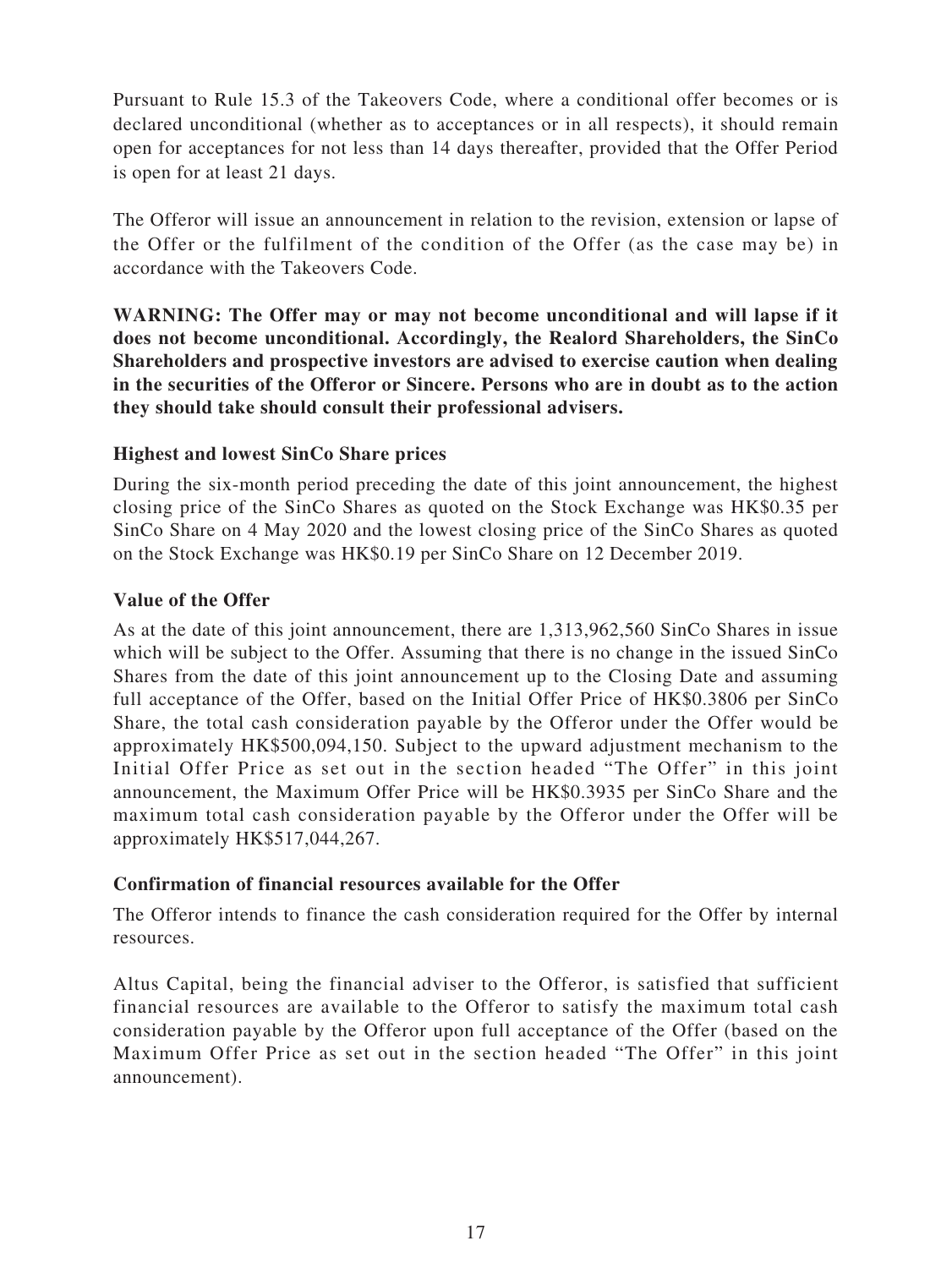#### **Effect of accepting the Offer**

By accepting the Offer, the SinCo Shareholders will sell their SinCo Shares to the Offeror free from all encumbrances together with all rights attached thereto, including but not limited to all rights to any dividend or other distribution declared, made or paid, if any, the record date of which is on or after the date on which the Offer is made, being the date of the despatch of the Composite Document but except for the 2020 Final Dividend, if any, in any event. The 2020 Final Dividend, if any, and any dividend or other distribution the record date of which is before the date of the despatch of the Composite Document will be paid by Sincere to the SinCo Shareholders who are qualified for such dividend or distributions. As at the date of this joint announcement, the board of directors of Sincere has not decided whether to recommend the payment of any 2020 Final Dividend. The board of directors of Sincere will consider whether to recommend a payment of any 2020 Final Dividend when it meets to consider the consolidated results of Sincere for the year ended 29 February 2020. Such meeting is expected to take place by end of May 2020.

### **WARNING: The SinCo Shareholders are reminded to read the recommendations of the SinCo IBC and the advice of the SinCo IFA in respect of the Offer which will be included in the Composite Document.**

#### **Overseas SinCo Shareholders**

The availability of the Offer (if and when made) to any Overseas SinCo Shareholders may be affected by the applicable laws and regulations of their relevant jurisdictions of residence. Overseas SinCo Shareholders should observe any applicable legal and regulatory requirements and, where necessary, consult their own professional advisers. It is the responsibility of Overseas SinCo Shareholders who wish to accept the Offer to satisfy themselves as to the full observance of the laws and regulations of the relevant jurisdictions in connection with the acceptance of the Offer (including the obtaining of any governmental or other consent which may be required or the compliance with other necessary formalities and the payment of any transfer or other taxes due by such Overseas SinCo Shareholders in respect of such jurisdictions).

**WARNING: Any acceptance tendered by any Overseas SinCo Shareholder will be deemed to constitute a representation and warranty from such Overseas SinCo Shareholder to the Offeror that the local laws and requirements have been complied with. Overseas SinCo Shareholders should consult their own professional advisers if in doubt.**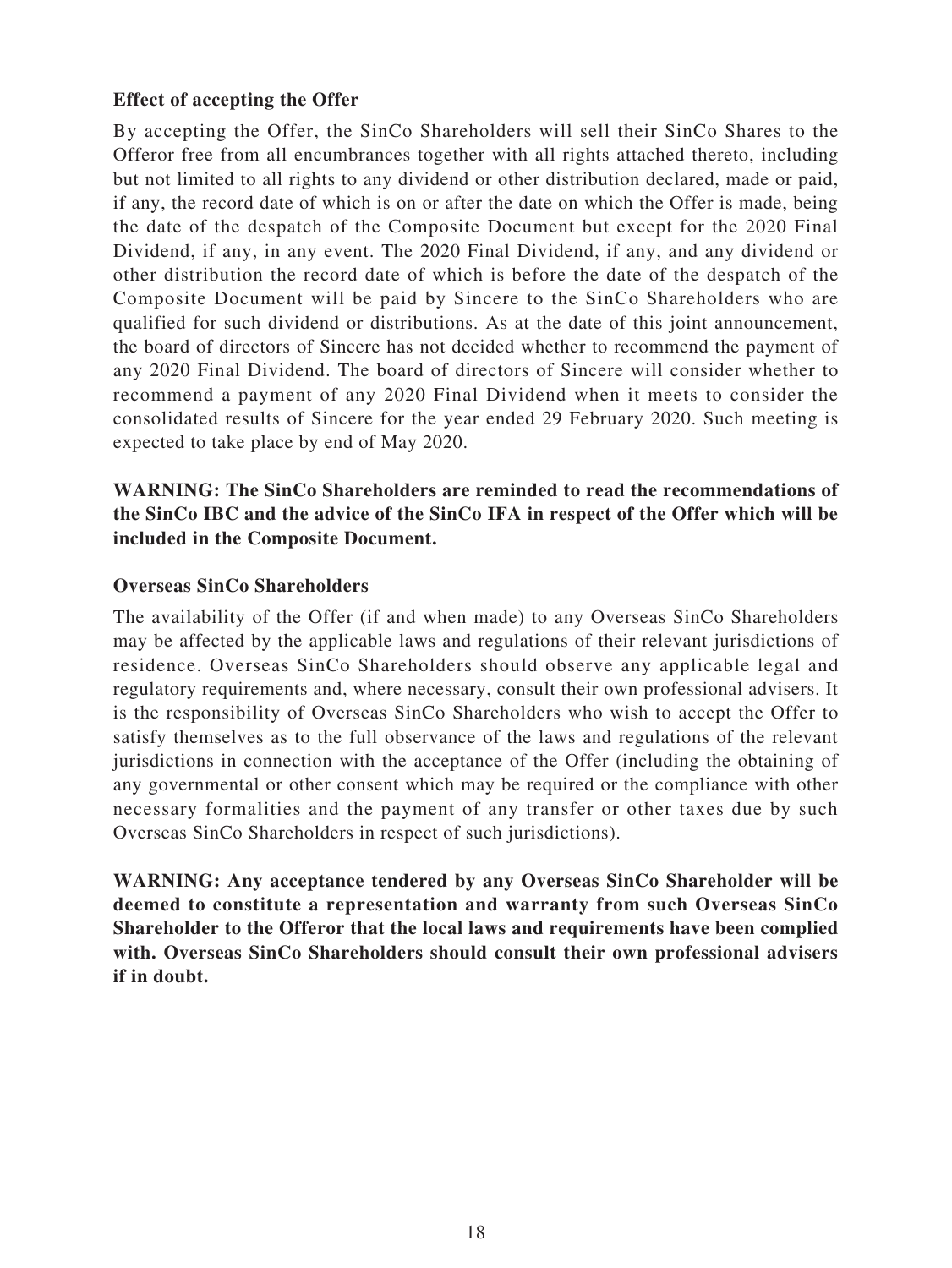### **Hong Kong stamp duty**

The seller's Hong Kong ad valorem stamp duty on acceptances of the Offer at a rate of 0.1% of the consideration payable in respect of the acceptance by the SinCo Shareholders or if higher, the market value of the SinCo Shares subject to such acceptance, will be deducted from the amount payable to those SinCo Shareholders who accept the Offer. The Offeror will arrange for payment of the seller's ad valorem stamp duty on behalf of the relevant SinCo Shareholders who accept the Offer and pay the buyer's Hong Kong ad valorem stamp duty in connection with acceptances of the Offer and the transfers of the SinCo Shares in accordance with the Stamp Duty Ordinance (Chapter 117 of the Laws of Hong Kong).

### **Payment**

Payment (after deducting the accepting SinCo Shareholder's share of stamp duty) in cash in respect of acceptances of the Offer will be made as soon as possible but in any event within seven (7) business days of (i) the receipt of duly completed acceptances; or (ii) the Offer has become or is declared unconditional in all respects, whichever is later. Relevant documents of title must be received to render each acceptance of the Offer complete and valid.

#### **Taxation advice**

The SinCo Shareholders are recommended to consult their own professional advisers if they are in any doubt as to the taxation implications of accepting or rejecting the Offer. None of the Offeror, Realord Asia Pacific, Altus Capital, Sincere, Optima Capital and their respective direct or indirect beneficial owners, directors, officers, agents or associates or any other person involved in the Offer accepts any responsibility for any taxation effects on, or liabilities of, any persons as a result of their acceptance or rejection of the Offer.

#### **Dealing and interests in Sincere's securities**

None of the Offeror, MHL and its ultimate beneficial owners (namely Dr. Lin Xiaohui and Madam Su Jiaohua), and parties acting in concert with any of them has dealt in any SinCo Shares, options, derivatives, warrants or other relevant securities convertible (as defined in Note 4 to Rule 22 of the Takeovers Code) into SinCo Shares during the six-month period prior to the date of this joint announcement.

#### **The Offeror's confirmations**

The Offeror confirms that, as at the date of this joint announcement:

- (i) neither the Offeror nor parties acting in concert with it own or have control or direction over any voting rights in and rights over any SinCo Shares;
- (ii) save for the Irrevocable Undertakings, the Offeror and parties acting in concert with it have not received any irrevocable commitment to accept or reject the Offer;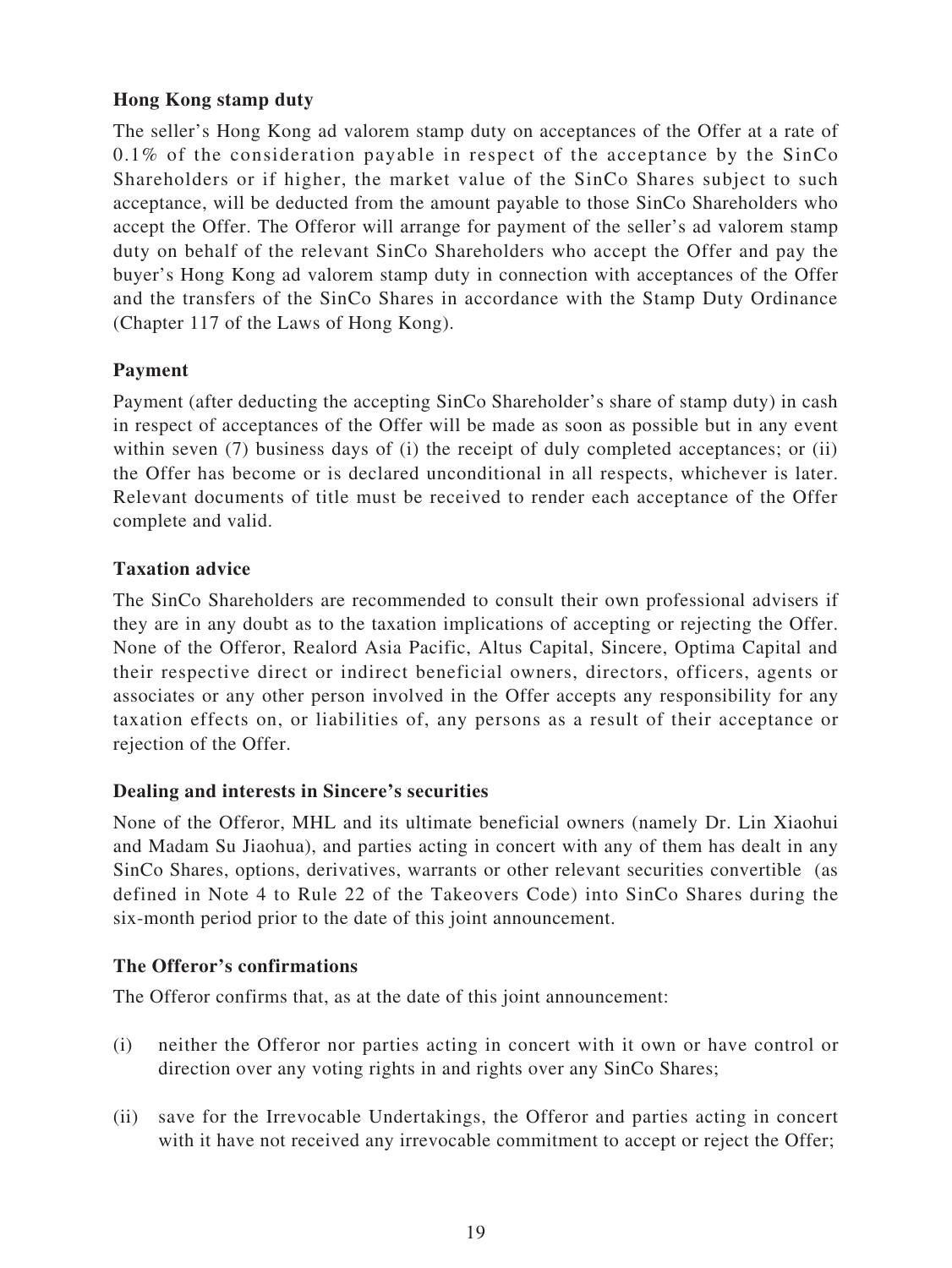- (iii) the Offeror and parties acting in concert with it do not hold any convertible securities, warrants or options or securities exchangeable into shares in Sincere;
- (iv) the Offeror and parties acting in concert with it have not entered into any outstanding derivatives in the securities of Sincere;
- (v) save for the Pre-Conditions and the condition as mentioned in the paragraph headed "Condition of the Offer" in this joint announcement, the Offer will not be subject to any conditions;
- (vi) there are no arrangements (whether by way of option, indemnity or otherwise) in relation to the shares of the Offeror, the Realord Shares or the SinCo Shares and which might be material to the Offer (as referred to in Note 8 to Rule 22 of the Takeovers Code);
- (vii) there are no agreements or arrangements to which the Offeror or parties acting in concert with it is a party which relates to the circumstances in which it may or may not invoke or seek to invoke a pre-condition or a condition to the Offer;
- (viii) the Offeror and parties acting in concert with it have not borrowed or lent any relevant securities (as defined in Note 4 to Rule 22 of the Takeovers Code) in Sincere;
- (ix) save for the consideration in respect of acceptance of the Offer, there is no other consideration, compensation or benefits in whatever form paid or to be paid) by the Offeror, MHL and its ultimate beneficial owners or any parties acting in concert with any of them to Win Dynamic and the Sincere Companies or any parties acting in concert with any of them in respect of the SinCo Shares; and
- (x) there is no understanding, arrangement or agreement which constitutes a special deal (as defined in Rule 25 of the Takeovers Code) in respect of the Offer (i) between the Offeror, MHL and its ultimate beneficial owners and any party acting in concert with it on the one hand, and Win Dynamic and the Sincere Companies or any parties acting in concert with any of them and any parties acting in concert with any of them on the other hand; and (ii) between (1) any SinCo Shareholder; and  $(2)(a)$  the Offeror and any party acting in concert with it; or (b) Sincere, its subsidiaries or associated companies.

#### **THE IRREVOCABLE UNDERTAKINGS**

Pursuant to the WD Irrevocable Undertaking, Win Dynamic has irrevocably undertaken to the Offeror (i) to tender, or procure the tender of, all of the 662,525,276 SinCo Shares (representing approximately 50.42% of the SinCo Shares in issue as at the date of this joint announcement) beneficially owned by it for acceptance under the Offer no later than the fifth business day following the despatch of the Composite Document; and (ii) that it will be the beneficial owner of the 662,525,276 SinCo Shares until the tender of the SinCo Shares owned by it under the Offer.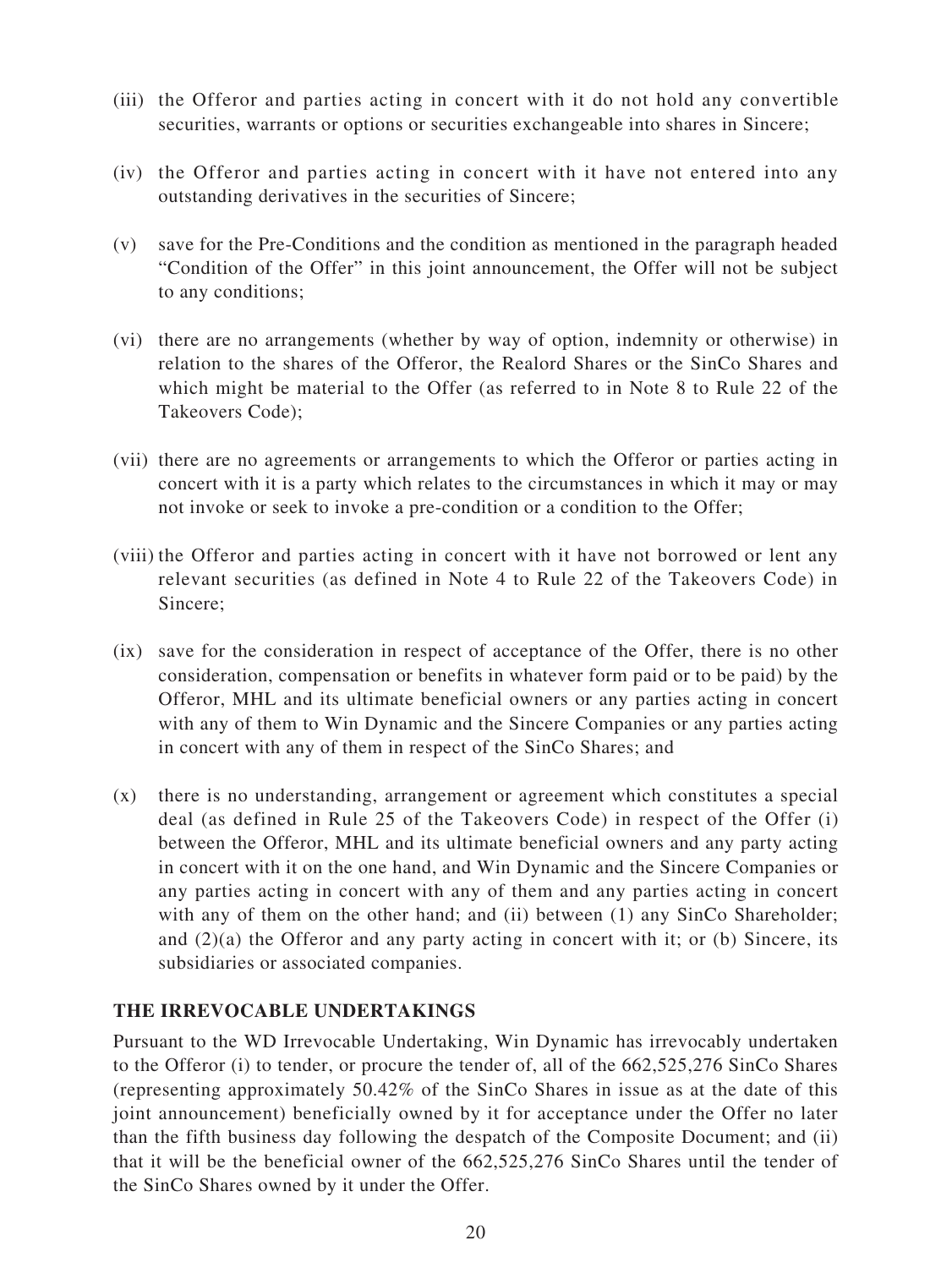Pursuant to the SC Irrevocable Undertakings, each of the Sincere Companies has irrevocably undertaken to the Offeror (i) to tender, or procure the tender of, all of the SinCo Shares beneficially owned by it, being 183,136,032 SinCo Shares in the case of Sincere LA, 75,608,064 SinCo Shares in the case of Sincere II and 1,699,104 SinCo Shares in the case of Perfumery (representing approximately 13.94%, 5.75% and 0.13% of the SinCo Shares in issue respectively as at the date of this joint announcement), for acceptance under the Offer no later than the fifth business day following the despatch of the Composite Document; and (ii) that it will be the beneficial owner of the SinCo Shares it holds until the tender of the SinCo Shares owned by it under the Offer.

### **INFORMATION OF THE OFFEROR**

The Offeror is a company incorporated in Bermuda with limited liability and the shares of which are listed and traded on the Main Board of the Stock Exchange. As at the date of this joint announcement, MHL is the controlling shareholder of the Offeror beneficially interested in 1,073,160,000 Realord Shares, representing approximately 74.62% of the issued share capital of the Offeror. MHL is owned as to 70% by Dr. Lin Xiaohui and as to 30% by Madam Su Jiaohua.

The Realord Group is principally engaged in (i) provision of financial printing, digital printing and other related services; (ii) sales of hangtags, labels, shirt paper boards and plastic bags principally to manufacturers of consumer products; (iii) distribution and sales of motor vehicle parts; (iv) provision of corporate finance advisory, asset management, securities brokerage services and margin financing; (v) property investment and development and commercial operation; and (vi) environmental protection industry.

To the best of the knowledge, information and belief of the Offeror's directors having made all reasonable enquiries, Sincere, Win Dynamic and its ultimate beneficial owners are third parties independent of the Offeror and its connected persons save that (i) Realord Asia Pacific acted as placing agent for Sincere in connection with an open offer in July 2019, and subsequently made an offer on behalf of Win Dynamic to acquire all outstanding SinCo Shares and options to acquire SinCo Shares in August 2019; and (ii) Optima Capital acted as the financial adviser of Sincere for the open offer and the offer mentioned in (i) above, and the Offer.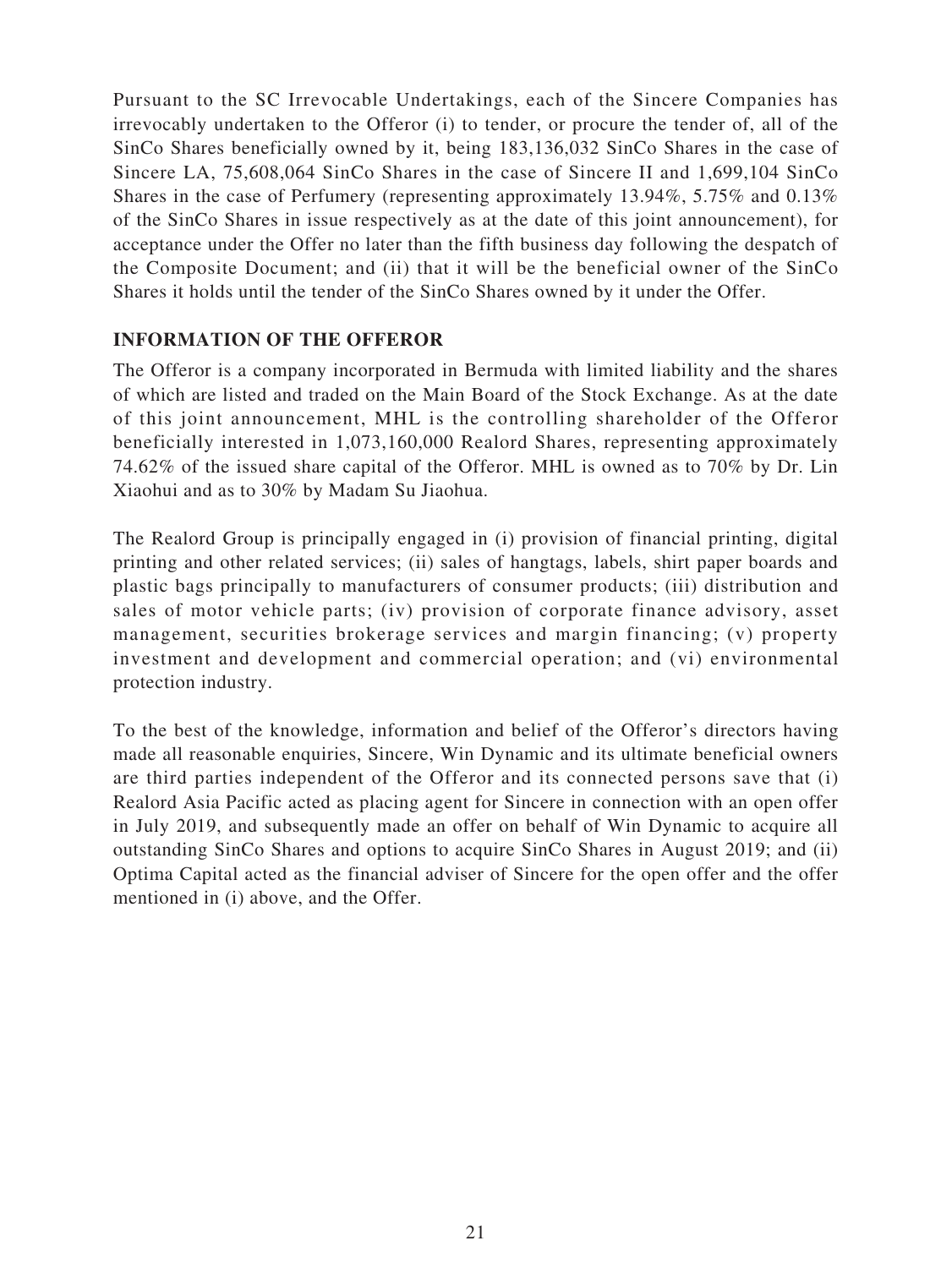#### **THE OFFEROR'S INTENTION ON SINCERE**

It is the intention of the Offeror to continue with the SinCo Group's existing principal business. The Offeror will conduct a detailed review on the business and operations of the SinCo Group in order to formulate a long-term strategy for the SinCo Group. The Offeror reserves the right to make any changes it deems necessary or appropriate to Sincere's business and operations to enhance the value of Sincere and strengthen its revenue. As at the date of this joint announcement, save for the intention to assess the feasibility of possible co-operation in the development and management of the retail properties of the Realord Group as discussed in the paragraph headed "Reasons for and benefits of the Offer for the Offeror" below, the Offeror has no plan, and has not engaged in any discussion or negotiation, on any injection of any assets or businesses into the SinCo Group, and has no intention to discontinue the employment of the employees, or to dispose of or re-deploy the assets of the SinCo Group. Meanwhile, the Offeror has not decided on the future composition of the board of Sincere as mentioned below. Subject to the result of the detailed review and the working capital requirements of the SinCo Group, it is the intention of the Offeror to consider providing additional loan financing to members of the SinCo Group to support its future working capital needs.

#### **PROPOSED CHANGE TO THE BOARD COMPOSITION OF SINCERE**

As at the date of this joint announcement, the Offeror has not decided on the future composition of the board of Sincere. The current directors of Sincere have not decided on whether to resign when permitted to do so under the Takeovers Code. Any changes to the board of Sincere will be made in compliance with the Takeovers Code and the Listing Rules and further announcement will be made by Sincere as and when appropriate.

#### **MAINTENANCE OF THE LISTING STATUS OF SINCERE**

The Offeror intends to maintain the listing of the SinCo Shares on the Stock Exchange after the close of the Offer. The directors of the Offeror and the directors of Sincere will jointly and severally undertake to the Stock Exchange to take appropriate steps as soon as possible following the close of the Offer to ensure that sufficient public float exists for the SinCo Shares. The Stock Exchange has stated that if, at the close of the Offer, less than the minimum prescribed percentage applicable to Sincere, being 25%, of the SinCo Shares are held by the public or if the Stock Exchange believes that (i) a false market exists or may exist in the trading of the SinCo Shares; or (ii) there are insufficient SinCo Shares held in public hands to maintain an orderly market, it will consider exercising its discretion to suspend trading in the SinCo Shares until the prescribed level of public float is restored.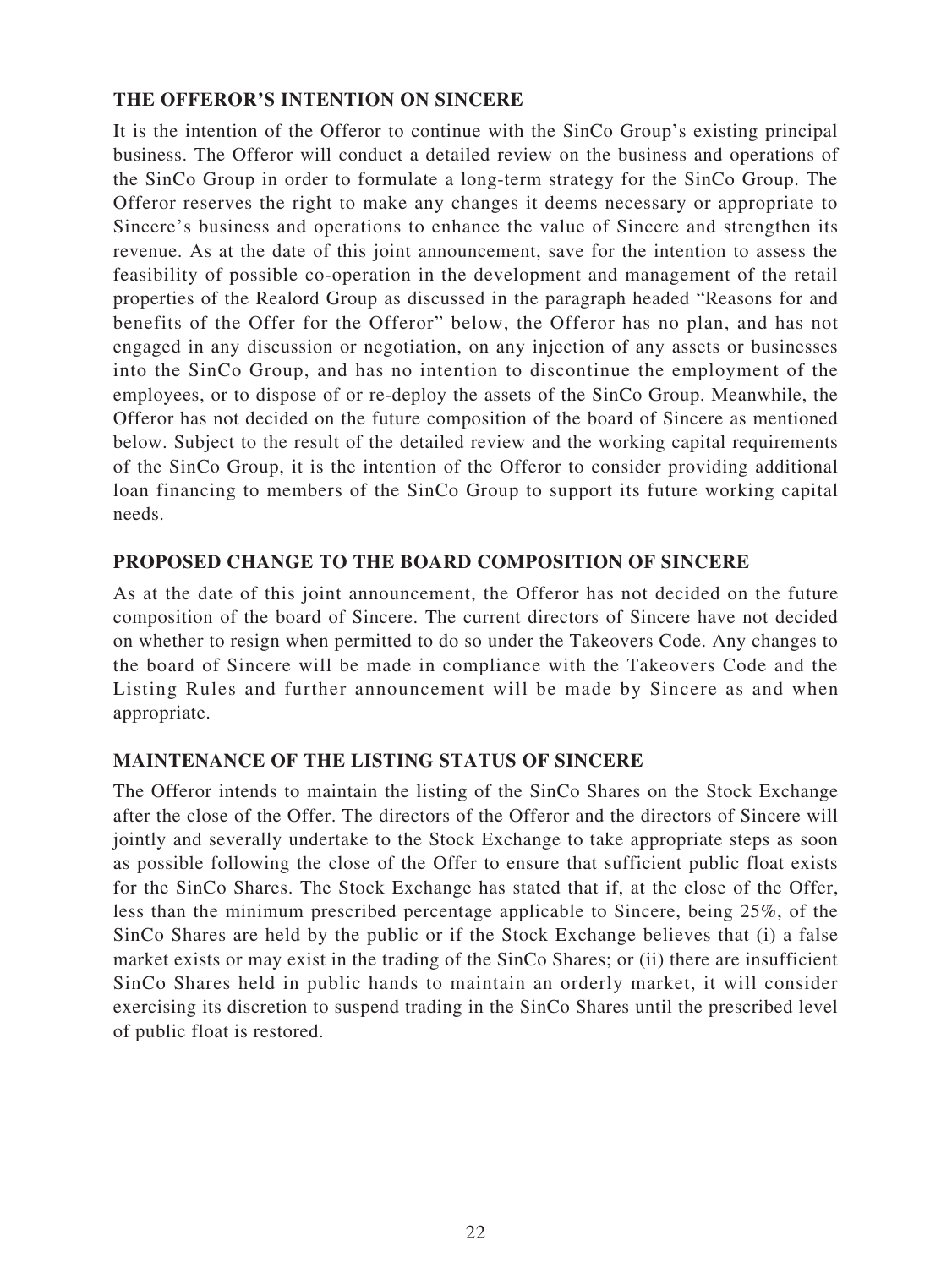## **CONDITIONAL MAJOR ACQUISITION FOR THE OFFEROR**

The making of the Offer and the acquisition of the SinCo Shares pursuant to the Offer constitute a transaction for the Offeror under Chapter 14 of the Listing Rules. As the highest applicable percentage ratio under Rule 14.07 of the Listing Rules in respect of the Offer is more than 25% but less than 100%, the making of the Offer and the acquisition of the SinCo Shares pursuant to the Offer constitute a major acquisition for the Offeror under Chapter 14 of the Listing Rules and is therefore subject to the requirements of notification, announcement and approval from the Realord Shareholders.

As at the date of this joint announcement, MHL is the controlling shareholder of the Offeror beneficially interested in 1,073,160,000 Realord Shares, representing approximately 74.62% of the issued share capital of the Offeror. The Offeror has obtained a written shareholders' approval from MHL on 15 May 2020 for the making of the Offer and the acquisition of the SinCo Shares pursuant to the Offer. To the best of the knowledge, information and belief of the Offeror's directors having made all reasonable enquiries, no Realord Shareholder or its/his/her associate(s) has a material interest in the Offer and accordingly, no Realord Shareholder is required to abstain from voting if the Offeror were to convene a shareholders' meeting for approving the Offer. Pursuant to Rule 14.44(2) of the Listing Rules, the written shareholders' approval from MHL will be accepted in lieu of holding a general meeting of the Realord Shareholders. Accordingly, no physical shareholders' meeting will be held by the Offeror to approve the Offer.

A circular containing, among other things, details of the Offer for their information is expected to be despatched to the Realord Shareholders on or before 5 June 2020.

## **Basis of the Offer Price**

The Offer Price was determined on a commercial basis after taking into account, among other things, (i) the historical market prices of the SinCo Shares traded on the Stock Exchange; (ii) the unaudited net assets of the SinCo Group attributable to the SinCo Shareholders as at 31 August 2019; (iii) the February 2020 NAV; (iv) historical financial performance of the SinCo Group; and (v) given the Irrevocable Undertakings, upon the Offer is being made, the Offeror will acquire a controlling stake in Sincere to at least approximately 70%.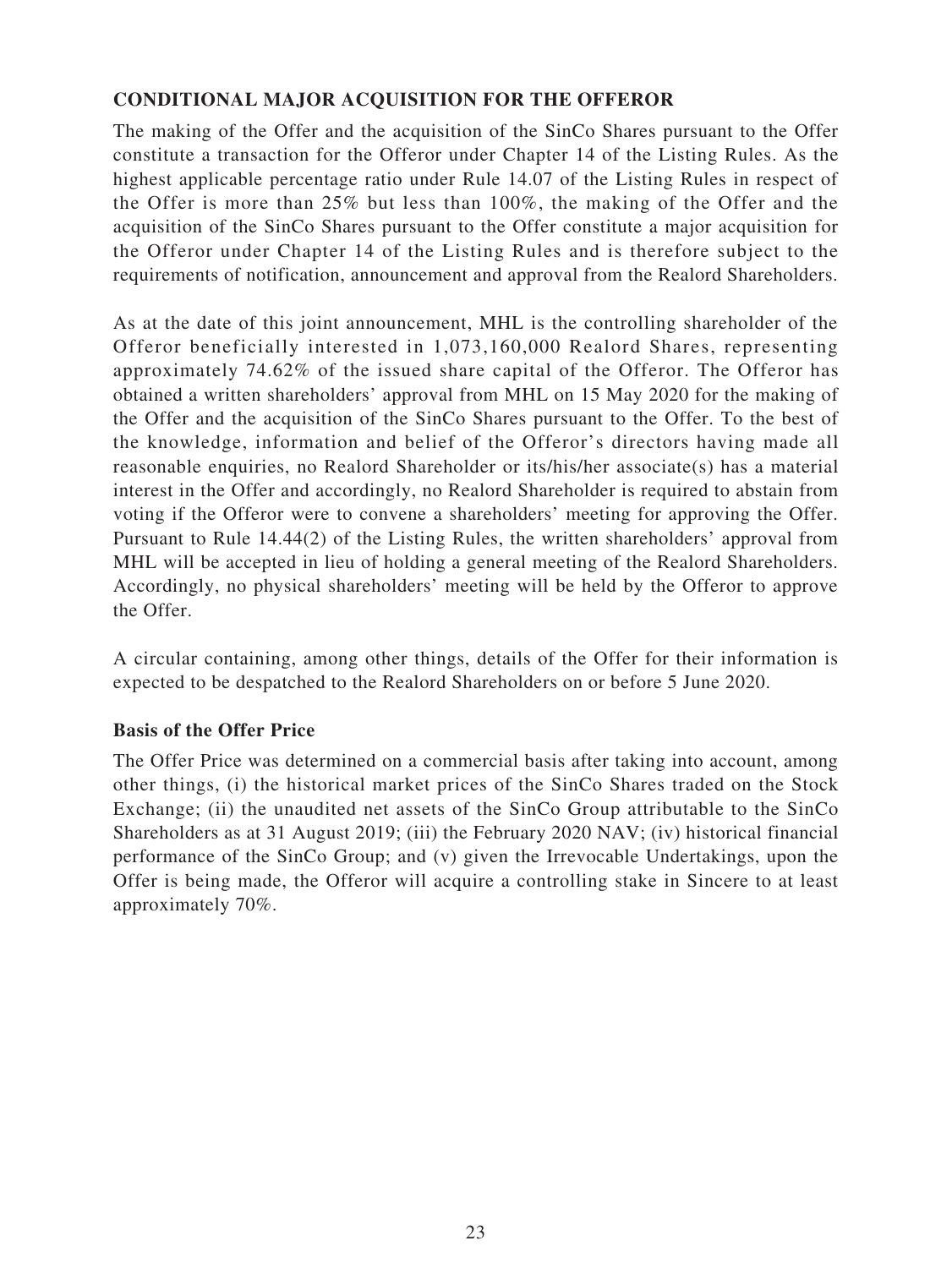The property interests of the SinCo Group were not accounted for at its market value in preparing the unaudited consolidated net assets of the SinCo Group as at 31 August 2019 in its interim financial statements and accordingly, revaluation surplus representing the difference between the market value of the property interests of the SinCo Group as at 29 February 2020 and their respective book value may be resulted. The February 2020 NAV of HK\$123 million for the purpose of the adjustment of the Initial Offer Price as set out in the section headed "The Offer" above is determined with reference to (i) the unaudited net assets of the SinCo Group attributable to the SinCo Shareholders as at 31 August 2019; (ii) the revaluation surplus arising from the difference between the preliminary fair market value of the property interests held by the SinCo Group as at 29 February 2020 and the book value of such property interests as at 31 August 2019; (iii) the loss attributable to the Sinco Shareholders for the six months ended 31 August 2019; and (iv) the business environment of retail and department store business in Hong Kong for the six months ended 29 February 2020.

#### **Reasons for and benefits of the Offer for the Offeror**

The Offeror is of the view that Sincere, a company incorporated in Hong Kong back in 1919, has a long history of development for more than 100 years and operates one of the most well-known and well-established department stores in Hong Kong which stays connected with its customers through generations (further details are discussed in the section headed "Financial information of the SinCo Group" in this joint announcements). Currently, the SinCo Group operates five retail outlets in Mongkok, Central, Sham Shui Po, Yau Tong and Tsuen Wan. The revenue generated by the SinCo Group for the year ended 28 February 2019 was over HK\$300 million. Although it is mentioned in the announcement dated 8 April 2020 of Sincere that the SinCo Group is estimated to record an increase in loss for the year ended 29 February 2020, the Offeror remains confident in the performance of the SinCo Group in the long run given its solid foundation in the department store operation and, in particular, in contemplation of the potential rebound of business upon the suppressed purchasing power to be released following the ease and containment of the COVID-19 epidemic.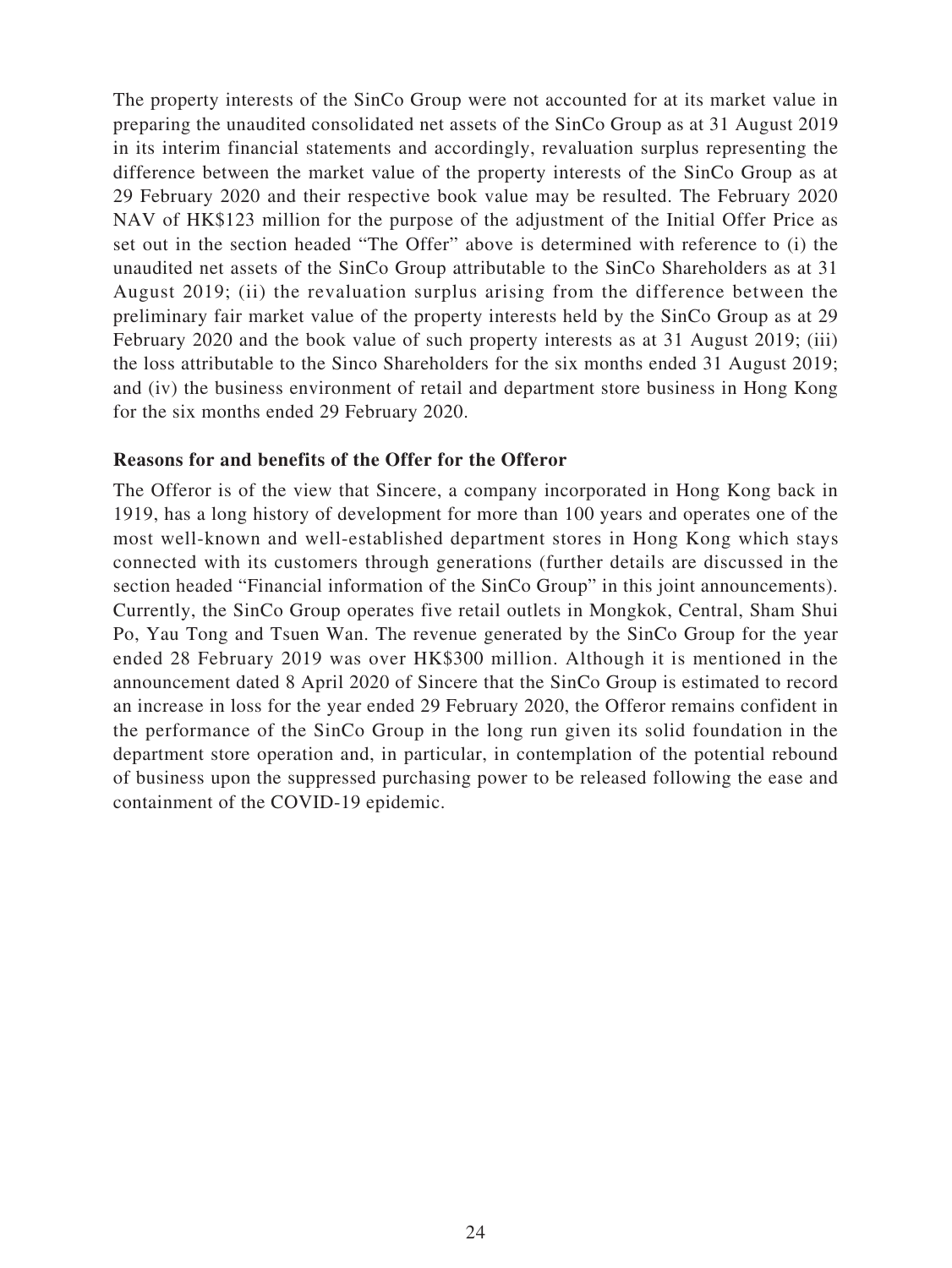In view of the pressure of meeting its financial needs for daily operation amid the outbreak of the COVID-19, an unsecured loan in the principal amount of HK\$80 million, carrying an interest of 10% per annum, was sought by Sincere from and granted by Realord Finance, a subsidiary of the Offeror, on 3 April 2020 for a term of 18 months and such loan was fully drawn. During the discussion between the Offeror and Sincere for the loan, it occurred to the Offeror there was a possibility for it to become the controlling shareholder of Sincere.

The Offeror considers that the acquisition as a result of making the Offer would provide an opportunity for the Realord Group to diversify its business and tap into the department stores business in Hong Kong. Further, having considered that one of the principal businesses of the Realord Group is property investment and development and commercial operation, there may be potential synergy effects for developing the property development and commercial operation of the Realord Group leveraging on the experience of the SinCo Group in the department store operation by cooperating and/or utilising the properties held by the Realord Group. As at 31 December 2019, the Realord Group's investment properties include a commercial complex project, namely "Realord Villas" (偉祿雅苑), situates in Longhua District, Shenzhen, the PRC. The Realord Group holds the business apartment building, a shopping mall named "Realord Vcity" (偉祿 Vcity), retail shops and car parking spaces with a gross floor area of approximately 51,039 square metres in Realord Villas. Realord Vcity is expected to be the first community mall project of the Realord Group which is built as a business and shopping centre that integrates local amenities, entertainment and leisure, parent-child education and specialty food and beverage experience. It is the intention of the Offeror to assess the possibility to co-operate with SinCo Group in the development and management of Realord Vcity, including tenants management and marketing and promotion of the mall. Leveraging on the long history and experience of the department store operation of Sincere, the Realord Group will be in the position to consolidate and further develop its property development and commercial operation business in the PRC. Accordingly, the directors of the Offeror are of the view that the terms of the Offer are fair and reasonable and the acquisition as a result of making the Offer is in the interests of the Offeror and the Realord Shareholders as a whole.

#### **Financial effects of the Offer on the Offeror**

Upon the final closing of the Offer, in the event that the Offeror and parties acting in concert with it together having held not less than 50% of the voting rights of Sincere, Sincere will be a non wholly-owned subsidiary of the Offeror and the financial results of the SinCo Group will be consolidated into the financial statements of the Realord Group.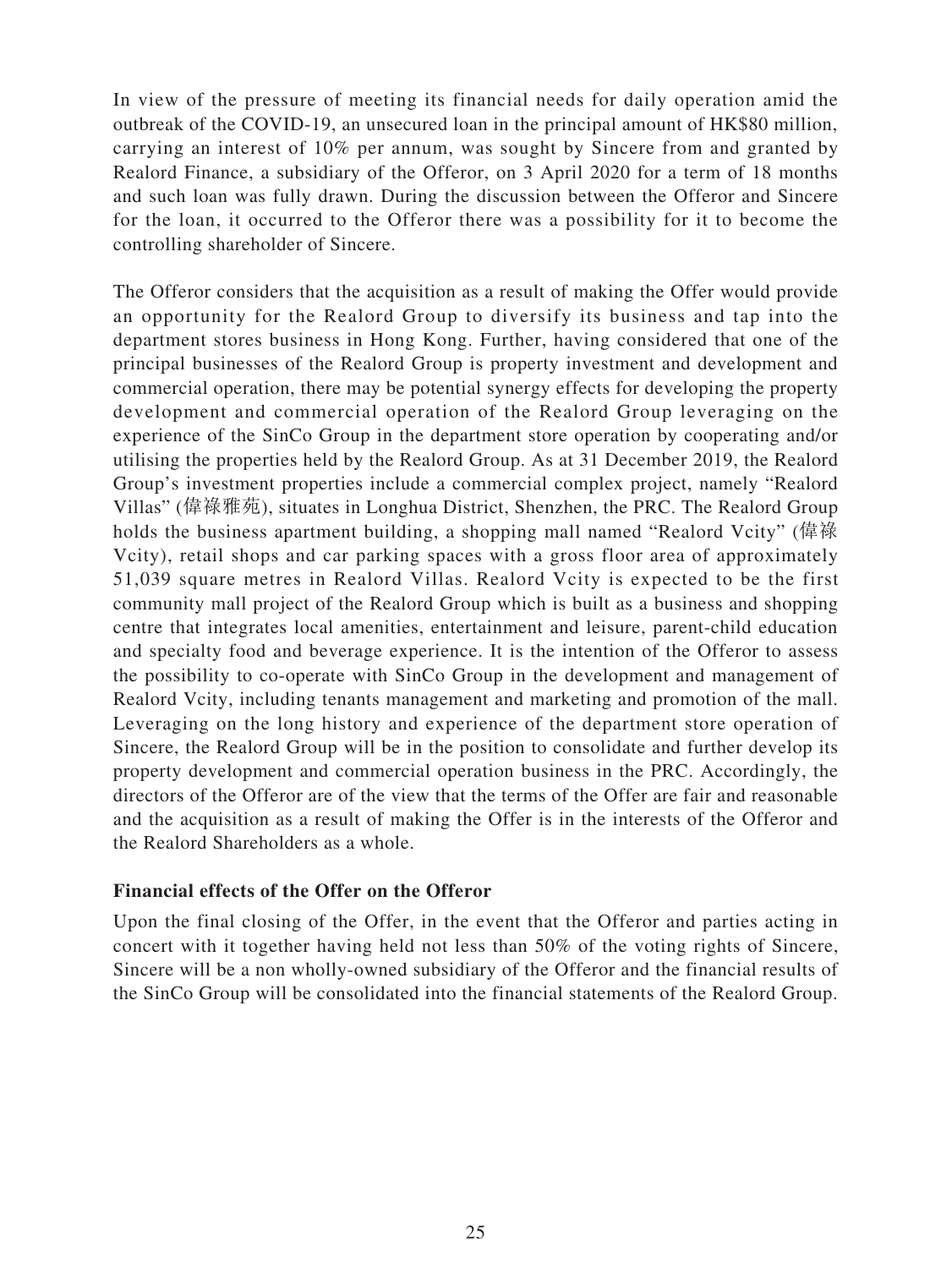#### **INFORMATION OF SINCERE**

Sincere is a company incorporated in Hong Kong with limited liability and the issued shares of which are listed and traded on the Main Board of the Stock Exchange. The SinCo Group is principally engaged in the operation of department stores, securities trading, securities investments and the provision of general and life insurances.

Sincere considers that it controls Sincere LA and its subsidiary, Sincere II and its subsidiary and Perfumery even though it owns less than 50% of the voting rights in each of them because Sincere is the single largest shareholder of Sincere LA, Sincere II and Perfumery with 48.09%, 40.67% and 37.15% direct equity interests, respectively. Based on the Sincere's absolute size of holding in Sincere LA, Sincere II and Perfumery, the relative size and dispersion of the shareholdings owned by the other shareholders who acted as principal of their investments in Sincere LA Sincere II and Perfumery, and past history of voting patterns in the shareholders' meetings of Sincere LA, Sincere II and Perfumery, the directors of Sincere concluded that Sincere has had control over Sincere LA and its subsidiary, Sincere II and its subsidiary and Perfumery since the dates on which the SinCo Group obtained control. As such, the Sincere Companies are accounted for as subsidiaries of Sincere and the results of the Sincere Companies are consolidated into the consolidated financial statements of the SinCo Group.

To the best of the knowledge, information and belief of Sincere's directors having made all reasonable enquiries, the Offeror, MHL and its ultimate beneficial owners (Dr. Lin Xiaohui and Madam Su Jiaohua) are third parties independent of Sincere and its connected persons save that Realord Finance, a subsidiary of the Offeror, has advanced a loan to Sincere (as disclosed in the section headed "Reasons for and benefits of the Offer for the Offeror" in this joint announcement) which remains outstanding at the date of this joint announcement, and that (i) Realord Asia Pacific acted as placing agent for Sincere and subsequently made an offer on behalf of Win Dynamic; and (ii) Optima Capital acted as the financial adviser of Sincere for the open offer and the offer in 2019 as mentioned above, and the Offer.

#### **Financial information of the SinCo Group**

Set out below are extracts from the annual reports of Sincere for the three years ended 28 February 2019 prepared in accordance with Hong Kong Financial Reporting Standards:

|                                                              | For the year ended<br>28 February |           |            |
|--------------------------------------------------------------|-----------------------------------|-----------|------------|
|                                                              | 2017                              | 2018      | 2019       |
|                                                              | HK\$'000                          | HK\$'000  | HK\$'000   |
| Revenue                                                      | 375,276                           | 355,865   | 311,865    |
| Net loss before tax                                          | (94, 994)                         | (92, 862) | (134, 727) |
| Net loss after tax                                           | (95, 024)                         | (92,880)  | (134, 743) |
| Net loss after tax attributable to<br>the SinCo Shareholders | (92, 614)                         | (90, 497) | (132,068)  |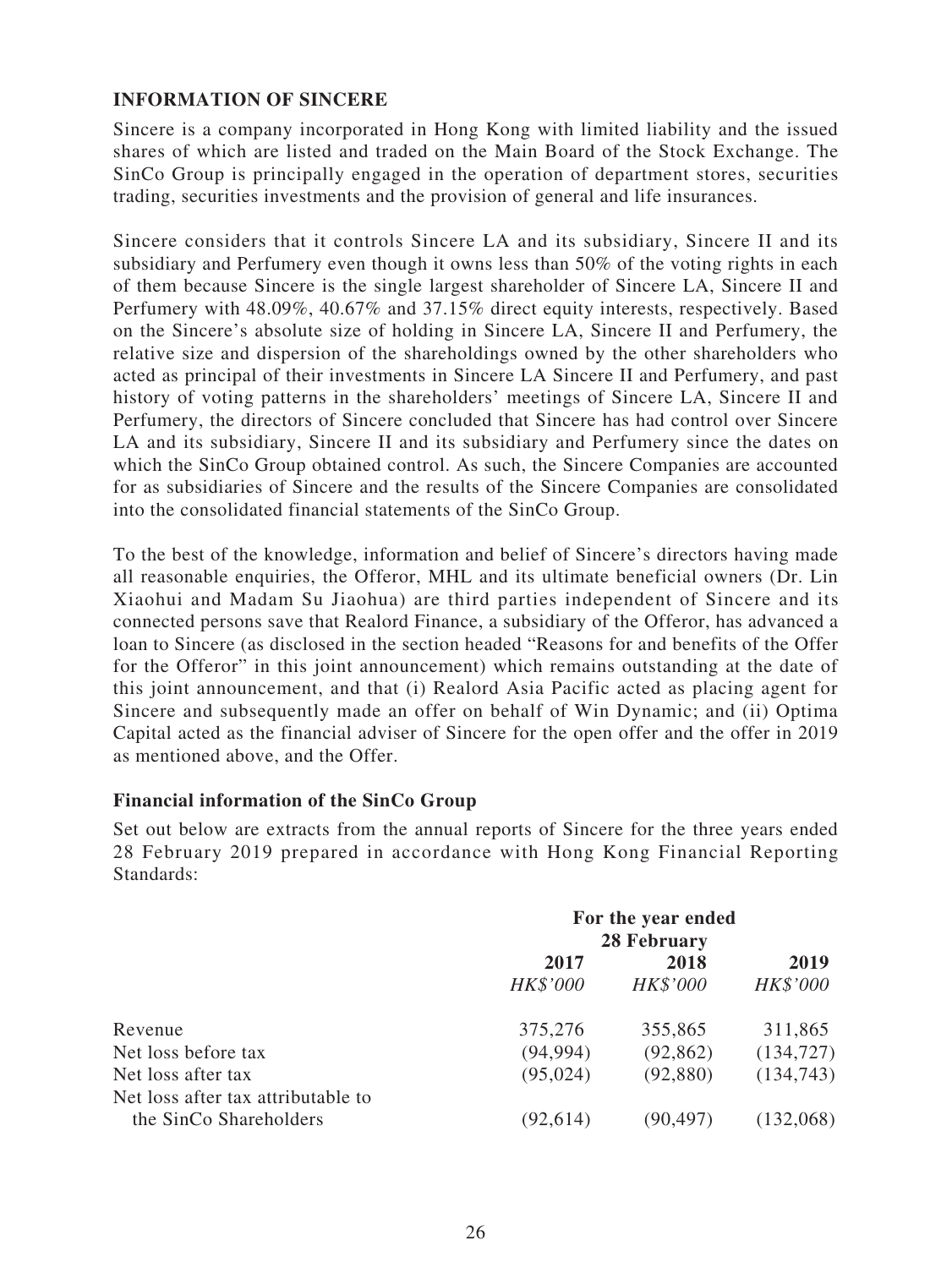As at 31 August 2019, the unaudited net assets of the SinCo Group attributable to the SinCo Shareholders were approximately HK\$39.2 million.

#### *The Department Store Operations*

Sincere operates department stores selling a wide range of consumer products (the "**Department Store Operations**") which has a long heritage in Hong Kong retail industry. Its history can be traced back to as early as 1900. Over the hundred years of operations, the brand of "Sincere" has become well known and symbolic to local community as one of the most renowned local department stores in Hong Kong. Throughout the years of development, the SinCo Group had expanded to other business sectors including properties investment, property development, securities trading and other businesses such as provision of advertising agency services and travel agency franchising services. While some of these businesses had been loss making and had not continued, the Department Store Operations continue to be the core business of the SinCo Group. The long history and experience lay a solid foundation for the continuing operation of the Department Store Operations. Over the years, the SinCo Group disposed its self-owned properties for operating the flagship shops for the Department Store Operations. Thereafter and particularly in the past decade, the Department Store Operations have been suffering from increasing rental and/or relocation expenses as a result of the boom of property markets in Hong Kong, resulting in staggering operation results of the Department Store Operations in recent years. Downsized and/or closed down of major stores as a result of landlords' requests had adversely affected the Department Store Operations. While efforts had been put on improving store layouts and merchandising mix in order to boost sales, management of Sincere had also worked hard on cutting operating expenses. During the year ended 28 February 2017, Sincere succeeded in trimming down a number of expenses, in particular store rentals through landlord negotiations, which helped alleviate the loss in the Department Store Operations. Continuous cost control measures have been implemented in this regard. However, as disclosed in the annual report of Sincere for the year ended 28 February 2019, revenue generated from Department Store Operations were affected by the intensifying of the China-US trade war since the second quarter of 2018 as well as the unseasonably warm winter in 2018, which resulting in a decrease in gross profit of the Department Store Operations. As disclosed in the announcement of Sincere dated 8 April 2020, the retail environment has been significantly weakened and the Department Store Operations had been adversely affected, in particular, since February 2020 as a result of the outbreak and wide spreading of COVID-19, social distancing policies and various other measures have been recommended and implemented by the Hong Kong government in order to contain COVID-19 in Hong Kong. Following the ease of the social distancing policies and the gradual resumption of the retail activities recently, the management is cautiously optimistic about the gradual recovery of the Department Store Operations going forward.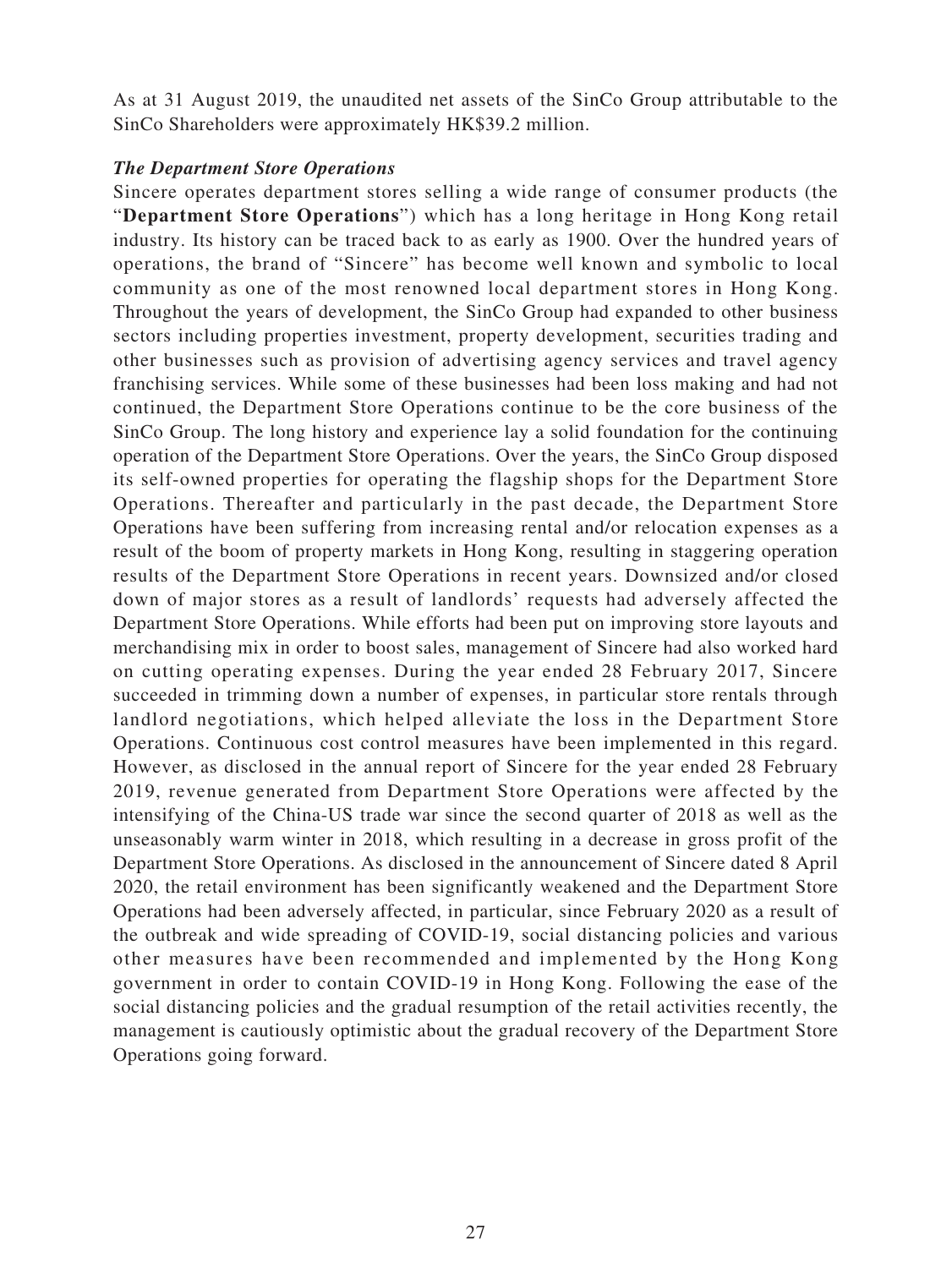### *Perfumery*

Perfumery was incorporated in Hong Kong on 13 May 1926 with limited liability and its principal activities consist of investments in securities and earning interest income. Other than investments in securities, Perfumery does not have any operation or any subsidiary.

#### *Sincere II*

Sincere II was incorporated in Hong Kong on 12 July 1915 with limited liability and its principal activities consist of general insurance and investment in securities. Sincere II has minimal operations which mainly involve the annual renewal of certain property damage insurance. It has no other active business operation and recorded revenue of HK\$38,203 and HK\$66,545 for the two years ended 28 February 2018 and 2019. As at the date of this joint announcement, Sincere II has one subsidiary which is incorporated in the British Virgin Islands and is dormant. As set out in the announcement of Sincere dated 22 May 2019, a non-compliance matter occurred in which certain Insurance Authority regulatory filings/prior written consents were not made/sought by Sincere II in connection with Win Dynamic acquiring 26.48% of the SinCo Shares in issue and becoming a substantial shareholder of Sincere (the "**Change**") as a result of the completion (the "**Rights Issue Completion**") of the rights issue of Sincere in December 2017. As a result of the Rights Issue Completion, Win Dynamic and Mr. Philip K H Ma each became a new "controller" within the meaning of section  $9(1)(a)(iii)(B)$  of the Insurance Ordinance of Sincere II on 20 December 2017 and, pursuant to a directive which was imposed by the Insurance Authority on Sincere II in its letter in March 2016, Sincere II was required to obtain the written consent of the Insurance Authority for the Change before it took place. Sincere II was also required under the Insurance Ordinance to file for the Change to the Insurance Authority by January 2018. Sincere II is in the process of carrying out the requisite remediation actions. As a result of the non-compliance matter, Sincere II may be subject to the potential liability and supervisory actions under the Insurance Ordinance.

#### *Sincere LA*

Sincere LA was incorporated in Hong Kong on 14 October 1922 with limited liability and its principal activities consist of life insurance and investments in securities. Sincere LA has minimal operations which mainly involve the maintenance of insurance contracts entered into more than 10 years ago. Sincere LA has ceased to carry on new business and did not record any revenue for the two years ended 28 February 2018 and 2019. As at the date of this joint announcement, Sincere LA has one subsidiary, which is incorporated in the British Virgin Islands and is dormant. As set out in the announcement of Sincere dated 22 May 2019, a non-compliance matter occurred in which certain Insurance Authority regulatory filings were not made by Sincere LA in connection with the Change as a result of the Rights Issue Completion. As a result of the Rights Issue Completion, Win Dynamic and Mr. Philip K H Ma each became a new "controller" within the meaning of section  $9(1)(a)(iii)(B)$  of the Insurance Ordinance of Sincere LA on 20 December 2017 and filings in this respect were required to be made by Sincere LA to the Insurance Authority by January 2018. Sincere LA is in the process of carrying out the requisite remediation actions. As a result of the non-compliance matter, Sincere LA may be subject to the potential liability and supervisory actions under the Insurance Ordinance.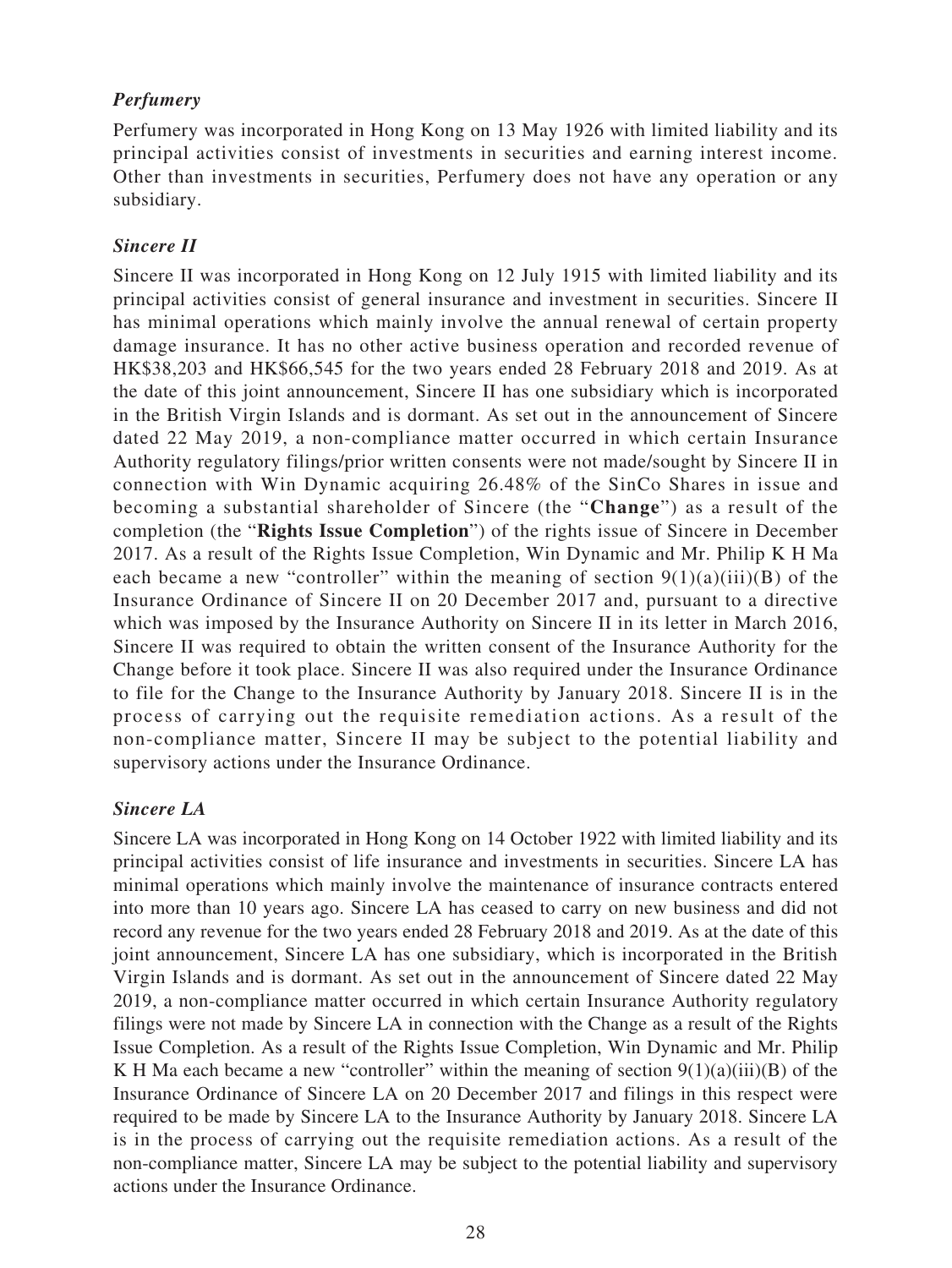#### **Profit Warning Announcement**

It is mentioned in the announcement dated 8 April 2020 of Sincere that the SinCo Group is estimated to record an increase in loss for the year ended 29 February 2020 (the "**Profit Warning Announcement**"). Pursuant to Rule 10 of the Takeovers Code, the profit warning constituted by the Profit Warning Announcement constitutes a profit forecast and is required to be reported on by Sincere's financial adviser and its auditor or accountant in accordance with Rule 10.4 and Practice Note 2 of the Takeovers Code. The profit warning as set out in the Profit Warning Announcement will be reported on in accordance with Rule 10 of the Takeovers Code and such reports will be included in the next document to be sent to the SinCo Shareholders in connection with the Offer, which is expected to be the Composite Document. It is expected that the 2020 Annual Report will be published by end of June 2020, which is envisaged to be prior to the despatch of the Composite Document. If this is the case, the requirement under Rule 10 of the Takeovers Code to report on the profit forecast contained in the Profit Warning Announcement will be superseded by the publication of the 2020 Annual Report. Otherwise, the profit forecast contained in the Profit Warning Announcement shall be reported on in accordance with Rule 10 of the Takeovers Code and the relevant reports will be included in the Composite Document to be sent to the SinCo Shareholders.

**The SinCo Shareholders and potential investors of Sincere should also note that the Profit Warning Announcement does not meet the standard required by Rule 10 of the Takeovers Code and has not been reported on in accordance with the Takeovers Code. The SinCo Shareholders and potential investors of Sincere should therefore exercise caution in placing reliance on the Profit Warning Announcement in assessing the merits and demerits of the Offer and/or when dealing in the securities of Sincere.**

#### **CONDITIONAL DISCLOSEABLE TRANSACTION FOR SINCERE**

As at the date of this joint announcement, the Sincere Companies hold in aggregate 260,443,200 SinCo Shares, of which (i) 183,136,032 SinCo Shares are held by Sincere LA; (ii) 75,608,064 SinCo Shares are held by Sincere II; and (iii) 1,699,104 SinCo Shares are held by Perfumery. Pursuant to the SC Irrevocable Undertakings, the Sincere Companies will accept the Offer when it is made. Accordingly, the SC Irrevocable Undertakings and the transactions contemplated thereunder, namely acceptances of the Offer, constitute a disposal for Sincere under Chapter 14 of the Listing Rules. As all of the applicable percentage ratios under Rule 14.07 of the Listing Rules in respect of acceptances of the Offer by the Sincere Companies are below 25%, the SC Irrevocable Undertakings and the tender of all the SinCo Shares held by the Sincere Companies for acceptance of the Offer pursuant to the SC Irrevocable Undertakings constitute a discloseable transaction for Sincere under Chapter 14 of the Listing Rules and is therefore subject to the reporting and announcement requirements.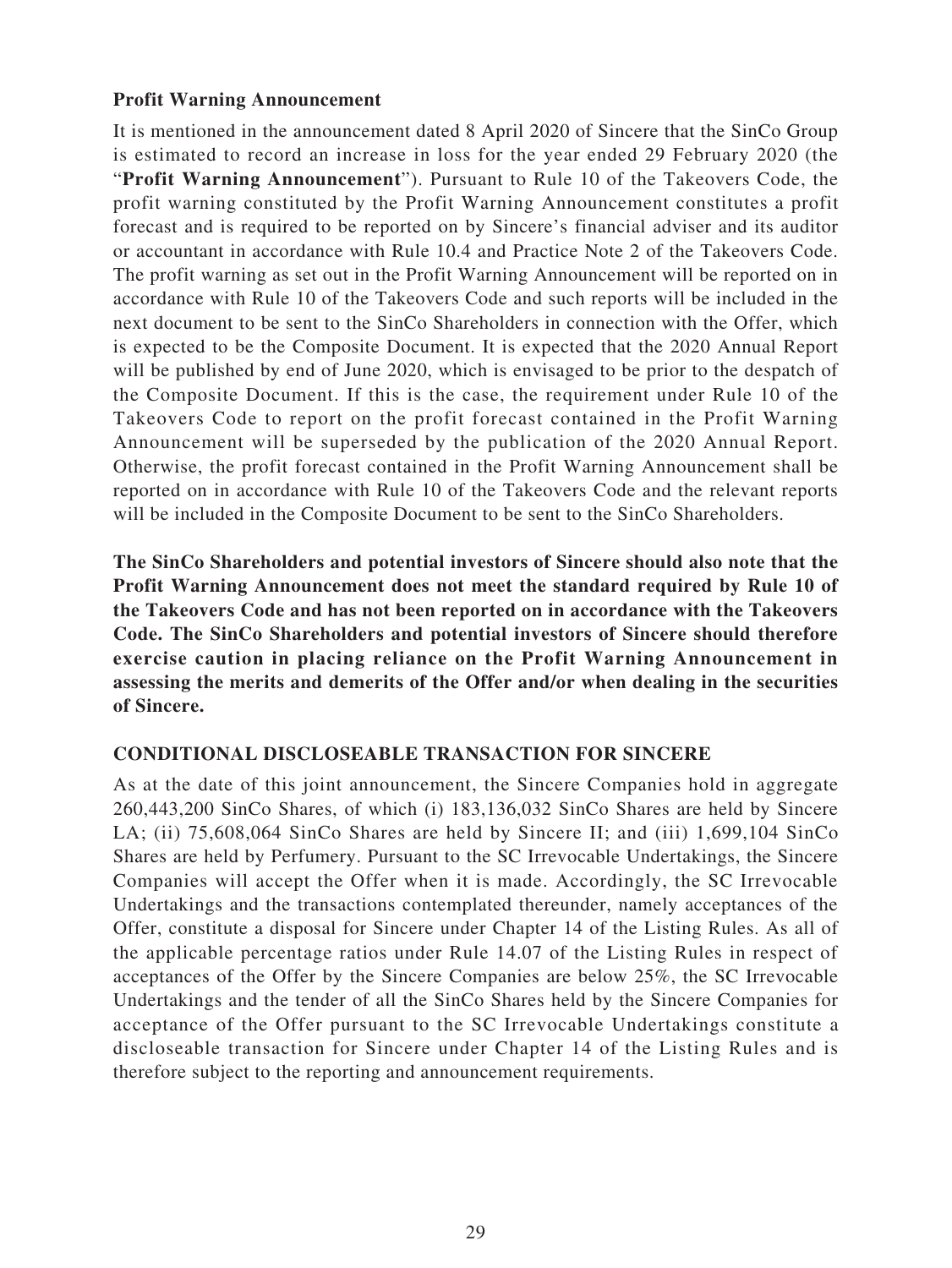#### **Reasons for and benefits of accepting the Offer by the Sincere Companies**

Depending on the final Offer Price, the aggregate consideration that the Sincere Companies will receive when they all accept the Offer pursuant to the SC Irrevocable Undertakings will be not less than approximately HK\$99.1 million and not more than approximately HK\$102.5 million. In arriving at the audited consolidated net assets of the SinCo Group, the SinCo Shares held by the Sincere Companies were recognised as treasury shares directly in equity at historical acquisition cost. By accepting the Offer, the value of the SinCo Shares held by the Sincere Companies will be unlocked and cash will be received by the SinCo Group. Having considered the above, the directors of Sincere are of the view, having considered the financial effect on the SinCo Group of accepting the Offer, that the terms of the SC Irrevocable Undertakings are fair and reasonable and the provision of the SC Irrevocable Undertakings to accept the Offer is in the interests of Sincere and the SinCo Shareholders as a whole.

#### **Financial effect on the SinCo Group of acceptance of the Offer and use of proceeds**

Depending on the final Offer Price, the gross proceeds received by the SinCo Group on accepting the Offer pursuant to the SC Irrevocable Undertakings are expected to be not less than approximately HK\$99.1 million and not more than approximately HK\$102.5 million. The net proceeds received by the SinCo Group after deducting related expenses are estimated to be not less than approximately HK\$98.7 million and not more than approximately HK\$102.1 million. The cash consideration received by the SinCo Group by accepting the Offer is intended by the current directors of Sincere to be applied as general working capital of the SinCo Group.

Upon acceptance of the Offer by the Sincere Companies, the SinCo Group will derecognise the book value of the SinCo Shares held by the Sincere Companies which is currently recognised as treasury shares, and the SinCo Group will receive net cash proceeds of approximately HK\$98.7 million to HK\$102.1 million from the disposal of the SinCo Shares. The difference between the book value of the SinCo Shares and the net cash proceeds from the acceptance of the Offer will be recognised through consolidated equity account (including the change of non-controlling interests) of the SinCo Group. It is expected that no profit or loss will be recognised by the SinCo Group from such disposal. Such estimation is only provided for illustrative purposes and is subject to review by the auditors of Sincere.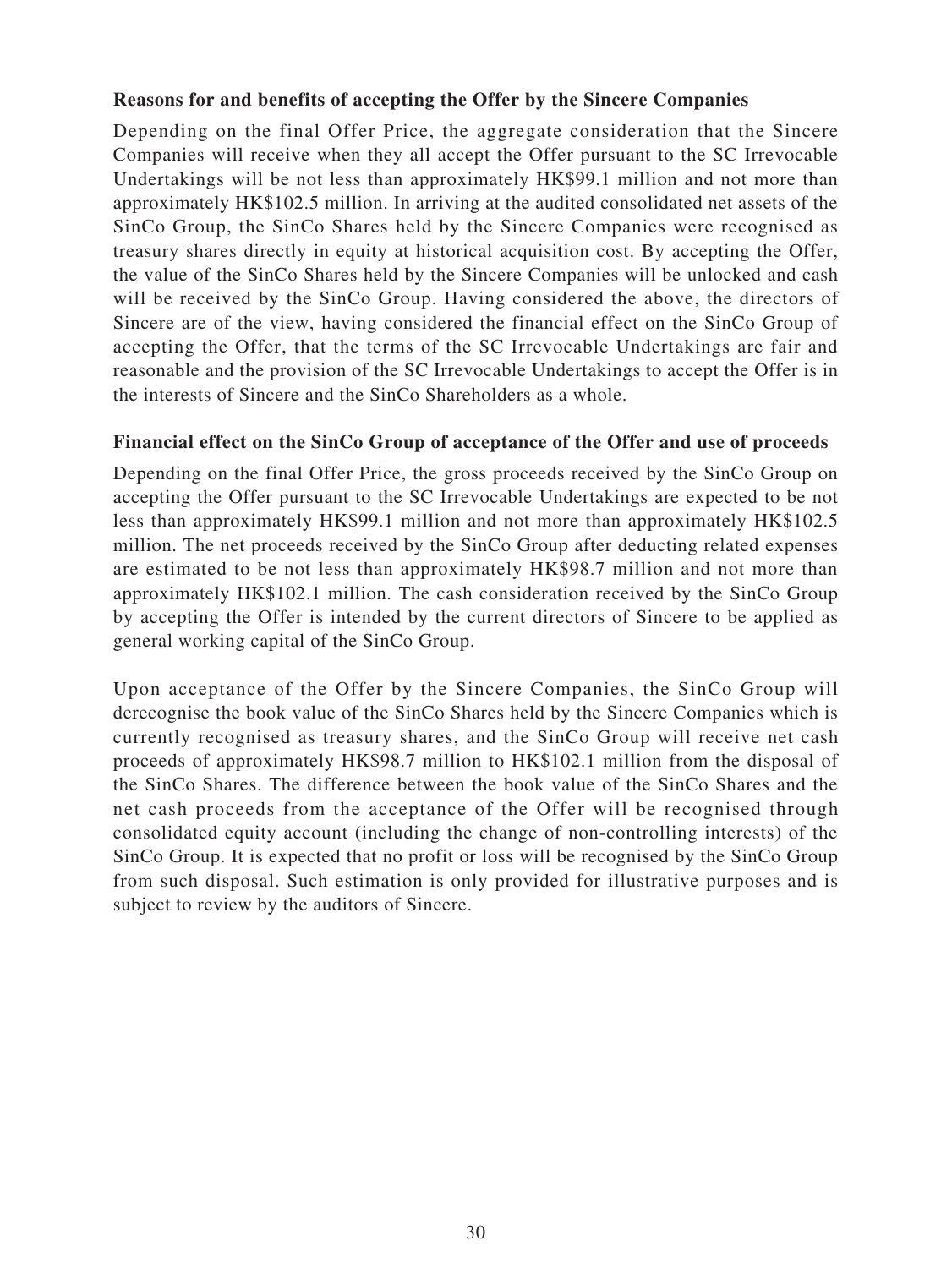### **TAKEOVERS CODE IMPLICATIONS**

## **The Offer**

The making of the Offer is subject to the satisfaction or waiver (as the case may be) of the Pre-Conditions.

#### **No-bid Confirmation**

Each of the Sincere Companies is a public company for the purposes of the Takeovers Code. In the event that the Offeror and parties acting in concert with it acquire more than 50% of the voting rights, i.e. statutory control, in Sincere upon closing of the Offer, the Offeror may be required to make a general offer for all the shares in each of the Sincere Companies not then owned by it and parties acting in concert with it in respect of the relevant company under the "chain principle" under Note 8 to Rule 26.1 of the Takeovers Code. Considering (i) Sincere's holdings in the Sincere Companies are not significant to its assets and profits based on its latest published audited consolidated accounts for the year ended 28 February 2019; and (ii) the main purpose for the Offeror to make the Offer is not to secure control of the Sincere Companies but for the reasons and benefits as mentioned in the paragraph headed "Reasons benefits of the Offer for the Offeror" in this joint announcement, and that any such securing of control of the Sincere Companies is only incidental to the Offer, the Offeror will seek confirmation from the Executive that it will not be required to make a general offer for any of the Sincere Companies in the event that it and parties acting in concert with it shall hold or control more than 50% of the SinCo Shares upon closing of the Offer.

**WARNING: The obtaining of the No-bid Confirmation is one of the Pre-Conditions and is not waivable. If the No-bid Confirmation is not obtained from the Executive, the Offer will not proceed.**

### **ESTABLISHMENT OF THE SINCO IBC AND APPOINTMENT OF THE SINCO IFA**

Sincere has established the SinCo IBC, comprising all independent non-executive directors of Sincere, being Mr. King Wing Ma, Mr. Eric K K Lo, Mr. Peter Tan and Mr. Anders W L Lau, to advise the independent SinCo Shareholders in respect of the terms of the Offer and as to acceptance of the Offer. Mr. Charles M.W. Chan, a non-executive director, is not part of the SinCo IBC because of his interest in the WD Irrevocable Undertaking through Win Dynamic.

The SinCo IFA will be appointed by Sincere with the approval of the SinCo IBC to advise the SinCo IBC in respect of the Offer. A further announcement will be made as soon as practicable after the SinCo IFA has been appointed.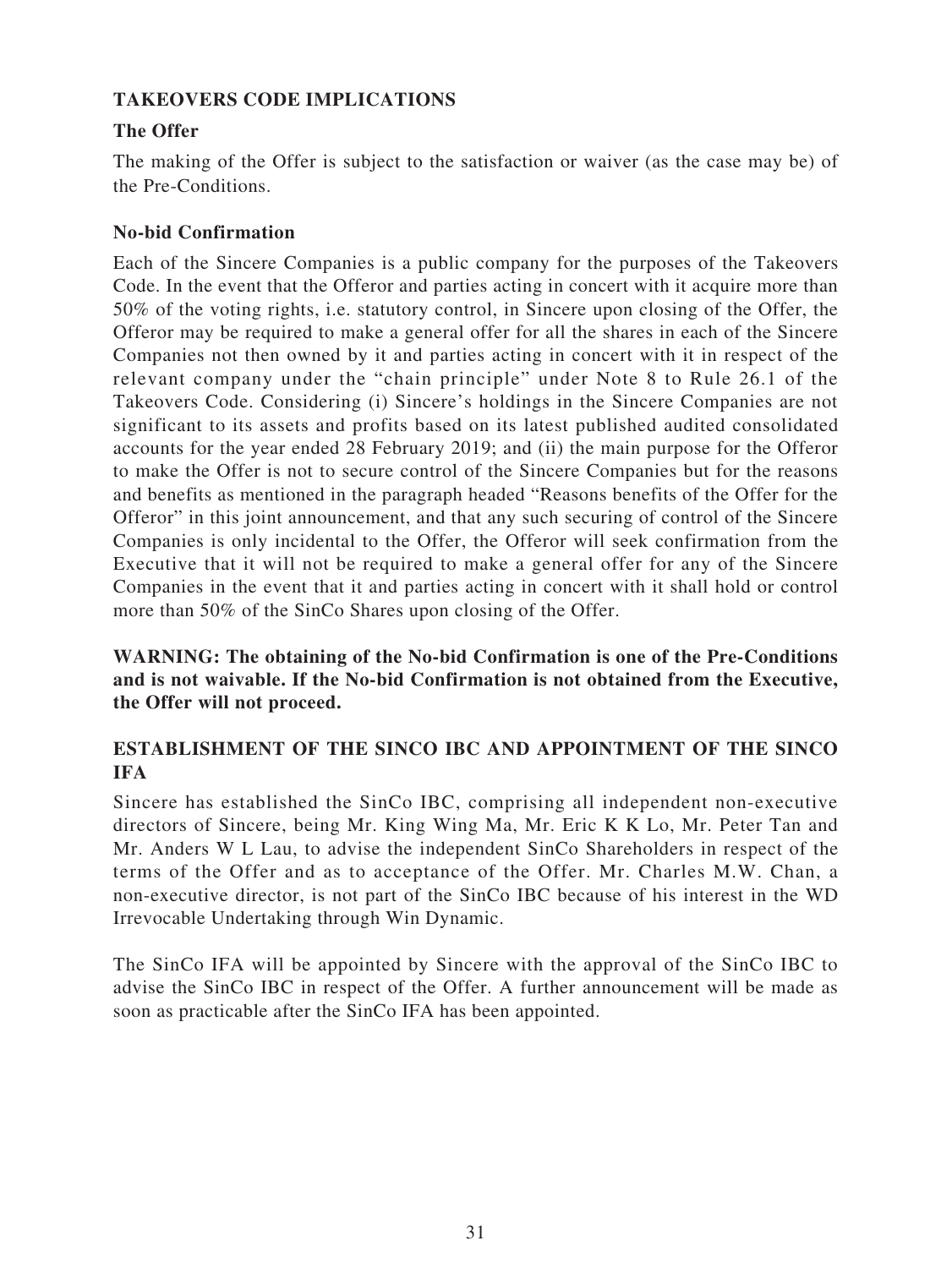## **DESPATCH OF COMPOSITE DOCUMENT**

Pursuant to the Takeovers Code, within 21 days after the date of this joint announcement or such later date as the Executive may approve, the Offeror is required to despatch an offer document in relation to the Offer and Sincere is required to send to the SinCo Shareholders within 14 days of the posting of the offer document a response circular containing, among other things, financial information of Sincere and other information required under the Takeovers Code. It is the intention of the Offeror and Sincere that the offer document and the offeree board circular in respect of the Offer be combined in the Composite Document. Pursuant to Note 2 to Rule 8.2 of the Takeovers Code, the consent of the Executive is required if the making of the Offer is subject to the prior fulfilment or waiver (as the case may be) of the Pre-Conditions and the Pre-Conditions cannot be fulfilled within the time period required by Rule 8.2 of the Takeovers Code.

As the making of the Offer is conditional upon satisfaction or, where permitted, waiver of the Pre-Conditions, an application will be made to the Executive to extend the deadline for the despatch of the Composite Document, together with the form of acceptance and transfer or cancellation, as the case may be, to a date within seven days after the satisfaction or waiver (as the case may be) of the Pre-Conditions or such later date as the Executive may approve. Further announcement(s) will be made in this regard as and when necessary.

### **DEALINGS DISCLOSURE**

In accordance with Rule 3.8 of the Takeovers Code, the respective associates of the Offeror and Sincere (including but not limited to a person who owns or controls 5% or more of any class of relevant securities of the Offeror and Sincere or any person who as a result of any transaction owns or controls 5% or more of any class of relevant securities of the Offeror and Sincere) are reminded to disclose their dealings in the relevant securities (as defined under Note 4 to Rule 22 of the Takeovers Code) of Sincere. Reproduced below is the full text of Note 11 to Rule 22 of the Takeovers Code in accordance with Rule 3.8 of the Takeovers Code:

#### *"Responsibilities of stockbrokers, banks and other intermediaries*

*Stockbrokers, banks and others who deal in relevant securities on behalf of clients have a general duty to ensure, so far as they are able, that those clients are aware of the disclosure obligations attaching to associates of an offeror or the offeree company and other persons under Rule 22 and that those clients are willing to comply with them.*

*Principal traders and dealers who deal directly with investors should, in appropriate cases, likewise draw attention to the relevant Rules. However, this does not apply when the total value of dealings (excluding stamp duty and commission) in any relevant security undertaken for a client during any 7 day period is less than \$1 million.*

*This dispensation does not alter the obligation of principals, associates and other persons themselves to initiate disclosure of their own dealings, whatever total value is involved.*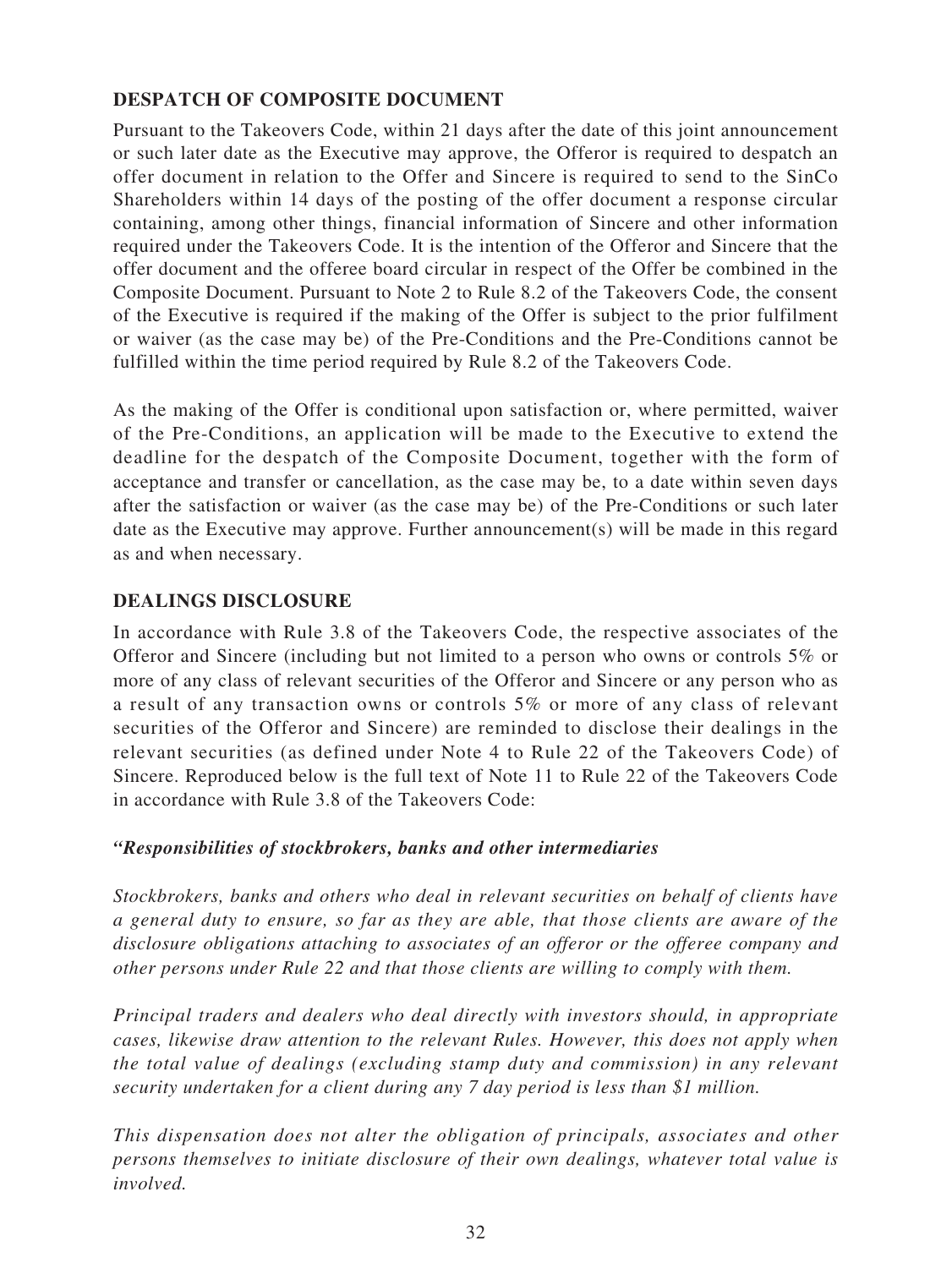*Intermediaries are expected to co-operate with the Executive in its dealings enquiries. Therefore, those who deal in relevant securities should appreciate that stockbrokers and other intermediaries will supply the Executive with relevant information as to those dealings, including identities of clients, as part of that co-operation."*

### **WARNING OF THE RISKS OF DEALING IN SHARES**

**The Realord Shareholders, the SinCo Shareholders and prospective investors should note that the making of the Offer is conditional upon the satisfaction or waiver (as the case may be) of the Pre-Conditions. The Offer is a possibility only and may or may not be made.**

**Closing of the Offer is subject to the condition of the Offer being fulfilled and the Offer becoming unconditional.**

**The Realord Shareholders, the SinCo Shareholders and prospective investors are advised to exercise caution when dealing in the securities of the Offeror or Sincere, and if they are in any doubt about their position, they should consult their professional advisers.**

### **RESUMPTION OF TRADING**

At the request of the Offeror, trading in the Realord Shares on the Main Board of the Stock Exchange was suspended with effect from 9:00 a.m. on 5 May 2020 pending the release of this joint announcement. An application has been made by the Offeror to the Stock Exchange for resumption of trading in the Realord Shares on the Stock Exchange with effect from 9:00 a.m. on 18 May 2020.

At the request of Sincere, trading in the SinCo Shares on the Main Board of the Stock Exchange was suspended with effect from 9:00 a.m. on 5 May 2020 pending the release of this joint announcement. An application has been made by Sincere to the Stock Exchange for resumption of trading in the SinCo Shares on the Stock Exchange with effect from 9:00 a.m. on 18 May 2020.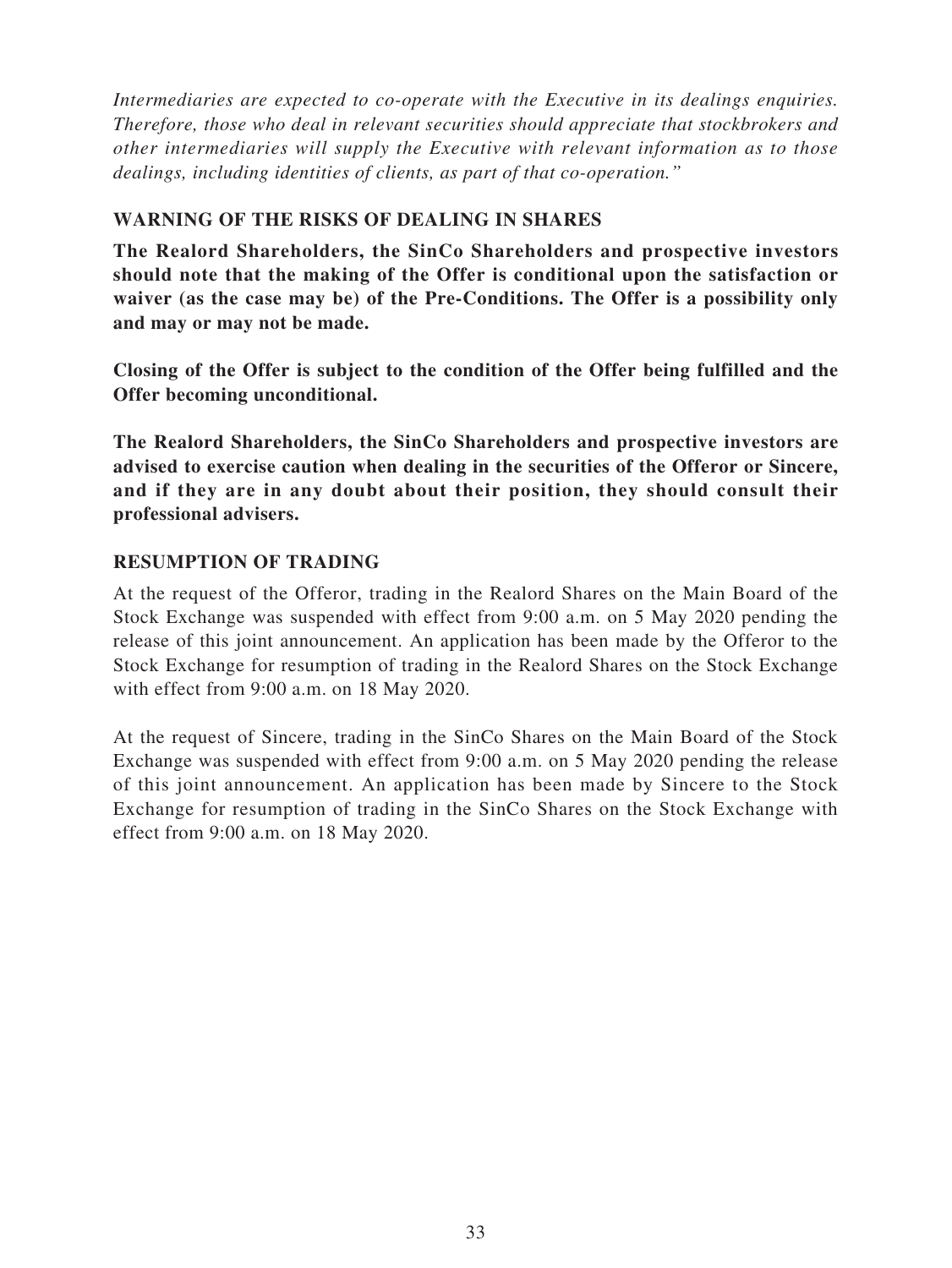## **DEFINITIONS**

In this joint announcement, unless the context otherwise requires, the following expressions have the following meanings:

| "2020 Annual Report"  | the meaning ascribed thereto in the paragraph headed "The<br>Offer" in this joint announcement                                                                                                                                                                                                                                                                     |
|-----------------------|--------------------------------------------------------------------------------------------------------------------------------------------------------------------------------------------------------------------------------------------------------------------------------------------------------------------------------------------------------------------|
| "2020 Final Dividend" | dividend for the year ended 29 February 2020 which may be<br>recommended to be paid to the SinCo Shareholders by the<br>board of directors of Sincere                                                                                                                                                                                                              |
| "acting in concert"   | the meaning ascribed thereto under the Takeovers Code                                                                                                                                                                                                                                                                                                              |
| "Altus Capital"       | Altus Capital Limited, a corporation licensed to carry out<br>type 4 (advising on securities), type 6 (advising on corporate<br>finance) and type 9 (asset management) regulated activities<br>under the SFO, being the financial adviser to the Offeror in<br>relation to the Offer                                                                               |
| "associate"           | the meaning ascribed thereto under the Takeovers Code                                                                                                                                                                                                                                                                                                              |
| "business day"        | the meaning ascribed thereto under the Takeovers Code                                                                                                                                                                                                                                                                                                              |
| "Closing Date"        | the date which is the 14th day after the date on which the<br>Offer is declared unconditional as to acceptances provided<br>that the Offer will be open for acceptance for at least 21 days<br>following the despatch of the Composite Document, or any<br>subsequent closing date as may be decided and announced<br>by the Offeror and approved by the Executive |
| "Composite Document"  | the composite offer and response document expected to be<br>jointly issued by the Offeror and Sincere in connection with<br>the Offer in accordance with the Takeovers Code                                                                                                                                                                                        |
| "connected persons"   | the meaning ascribed thereto under the Listing Rules                                                                                                                                                                                                                                                                                                               |
| "Dr. Lin Xiaohui"     | Lin Xiaohui, the chairman and executive director of the<br>Offeror and the owner as to 70% of the issued share capital<br>of MHL, which is the controlling shareholder of the Offeror                                                                                                                                                                              |
| "Executive"           | the Executive Director of the Corporate Finance Division of<br>the SFC or any of his delegate $(s)$                                                                                                                                                                                                                                                                |
| "February 2020 NAV"   | the meaning ascribed thereto in the paragraph headed "The<br>Offer" in this joint announcement                                                                                                                                                                                                                                                                     |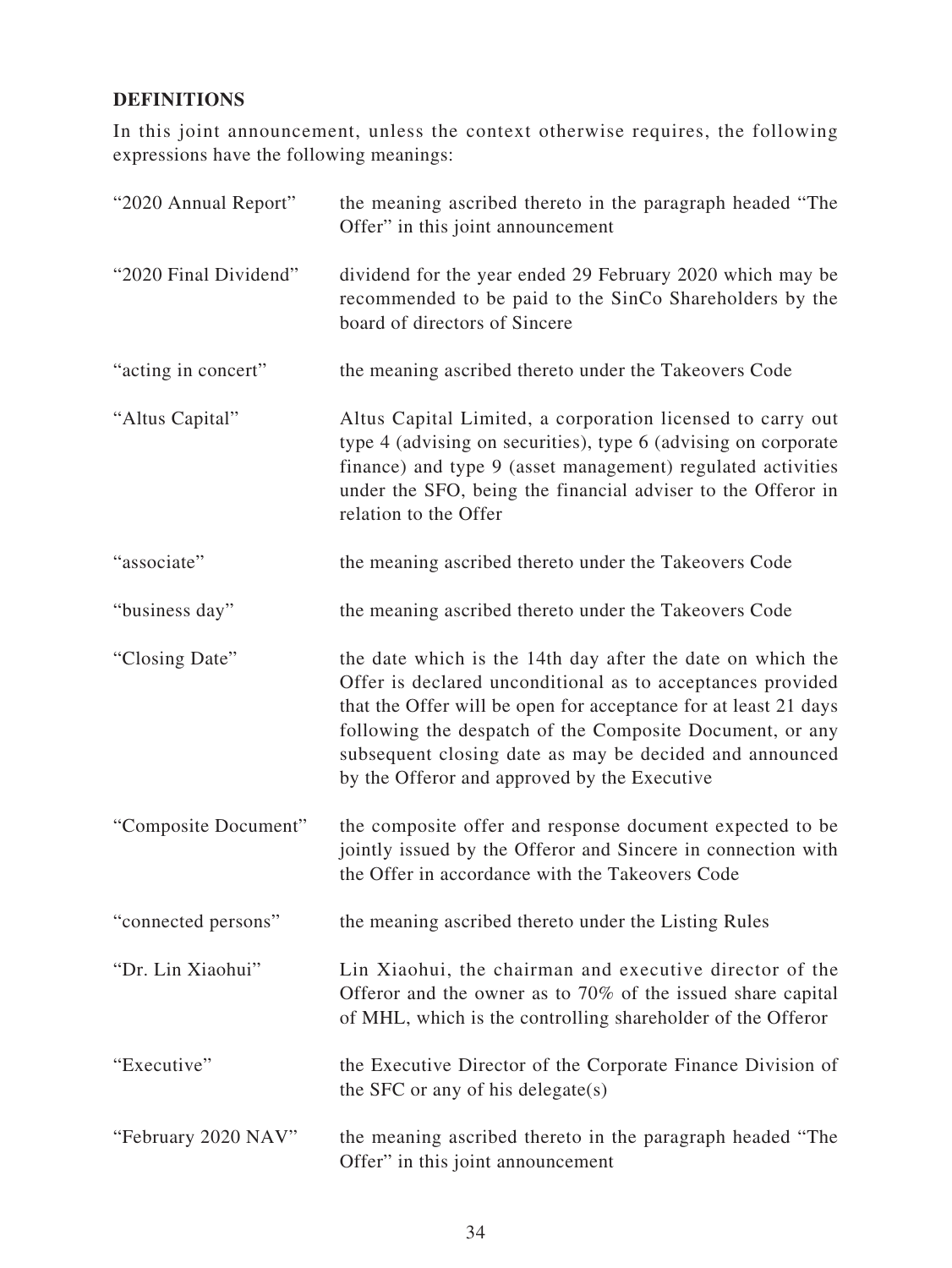| "Hong Kong"                   | the Hong Kong Special Administrative Region of the PRC                                                                                                                                                                                                                                            |
|-------------------------------|---------------------------------------------------------------------------------------------------------------------------------------------------------------------------------------------------------------------------------------------------------------------------------------------------|
| "Initial Offer Price"         | HK\$0.3806 per SinCo Share, subject to upward adjustment                                                                                                                                                                                                                                          |
| "Insurance Authority"         | the Insurance Authority established under the Insurance<br>Ordinance                                                                                                                                                                                                                              |
| "Insurance Ordinance"         | the Insurance Ordinance (Chapter 41 of the Laws of Hong<br>Kong)                                                                                                                                                                                                                                  |
| "Irrevocable<br>Undertakings" | the SC Irrevocable Undertakings and the WD Irrevocable<br>Undertaking                                                                                                                                                                                                                             |
| "Last Trading Date"           | 4 May 2020, being the last trading day of the Shares on the<br>Stock Exchange prior to the issuance of this joint<br>announcement                                                                                                                                                                 |
| "Listing Rules"               | the Rules Governing the Listing of Securities on the Stock<br>Exchange                                                                                                                                                                                                                            |
| "MHL"                         | Manureen Holdings Limited, a company incorporated in the<br>British Virgin Islands with limited liability, and the<br>controlling shareholder of the Offeror, which is owned as to<br>70% by Dr. Lin Xiaohui and as to 30% by Madam Su<br>Jiaohua                                                 |
| "Madam Su Jiaohua"            | Su Jiaohua, spouse of Dr. Lin Xiaohui and the owner of 30%<br>of the issued share capital of MHL, which is the controlling<br>shareholder of the Offeror                                                                                                                                          |
| "Main Board"                  | the main board maintained and operated by the Stock<br>Exchange                                                                                                                                                                                                                                   |
| "Maximum Offer Price"         | HK\$0.3935 per SinCo Share                                                                                                                                                                                                                                                                        |
| "No-bid Confirmation"         | confirmation from the Executive that the Offeror will not be<br>required to make general offers for each of the Sincere<br>Companies following the completion of the Offer                                                                                                                        |
| "Offer"                       | the pre-conditional voluntary cash general offer intended to<br>be made by Realord Asia Pacific for and on behalf of the<br>Offeror to acquire all of the issued SinCo Shares on the<br>terms and conditions to be set out in the Composite<br>Document and in compliance with the Takeovers Code |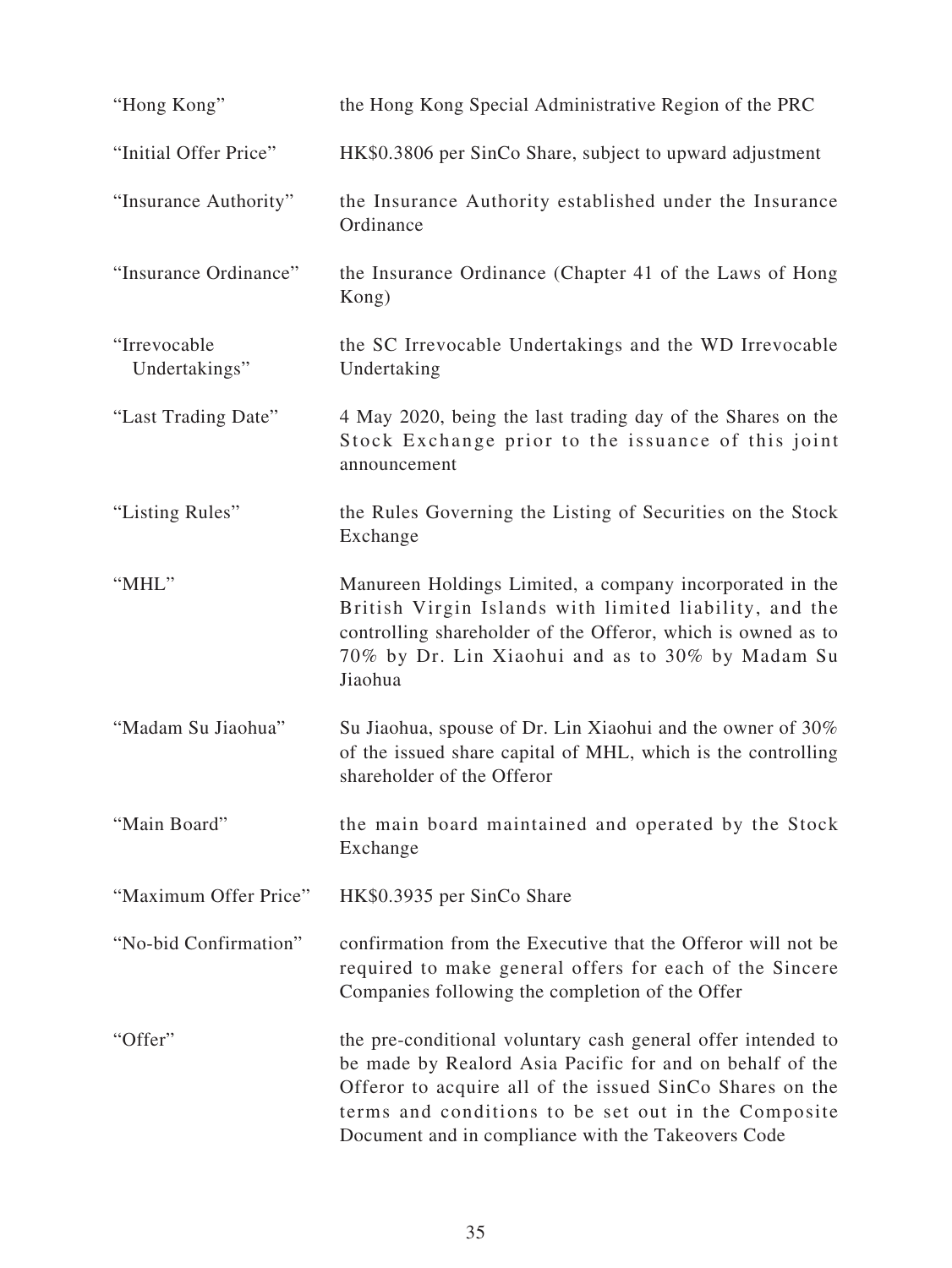| "Offer Period"                     | the meaning ascribed thereto under the Takeovers Code                                                                                                                                                                                                                                                                                  |
|------------------------------------|----------------------------------------------------------------------------------------------------------------------------------------------------------------------------------------------------------------------------------------------------------------------------------------------------------------------------------------|
| "Offer Price"                      | the offer price per SinCo Share under the Offer, subject to<br>upward adjustment                                                                                                                                                                                                                                                       |
| "Offeror" or "Realord"             | Realord Group Holdings Limited, a company incorporated in<br>Bermuda with limited liability and the Shares of which are<br>listed on the Main Board of the Stock Exchange (stock code:<br>1196)                                                                                                                                        |
| "Optima Capital"                   | Optima Capital Limited, a non wholly-owned subsidiary of<br>Realord and a corporation licensed to carry out type 1<br>(dealing in securities), type 4 (advising on securities) and<br>type 6 (advising on corporate finance) regulated activities<br>under the SFO, being the financial adviser to Sincere in<br>relation to the Offer |
| "Overseas SinCo<br>Shareholder(s)" | SinCo Shareholders whose names appear on the register of<br>members of Sincere during the acceptance period under the<br>Offer and whose addresses as shown on such register are<br>outside Hong Kong                                                                                                                                  |
| "Perfumery"                        | The Sincere Company (Perfumery Manufacturers), Limited,<br>a company incorporated in Hong Kong with limited liability<br>and accounted for as a subsidiary of Sincere                                                                                                                                                                  |
| "PRC"                              | the People's Republic of China which, for the purpose of this<br>joint announcement, does not include Hong Kong, the Macau<br>Special Administrative Region and Taiwan                                                                                                                                                                 |
| "Pre-Conditions"                   | the pre-conditions of the Offer described in the section<br>headed "The Pre-Conditions" in this joint announcement                                                                                                                                                                                                                     |
| "Pre-Conditions<br>Long Stop Date" | 30 April 2021, being the long stop date for the satisfaction or<br>waiver (as the case may be) of the Pre-Conditions in respect<br>of the Offer or such other date as the Offeror and Sincere<br>may agree with the consent of the Executive                                                                                           |
| "Profit Warning"<br>Announcement"  | the meaning ascribed thereto in the paragraph headed "Profit"<br>Warning Announcement" in this joint announcement                                                                                                                                                                                                                      |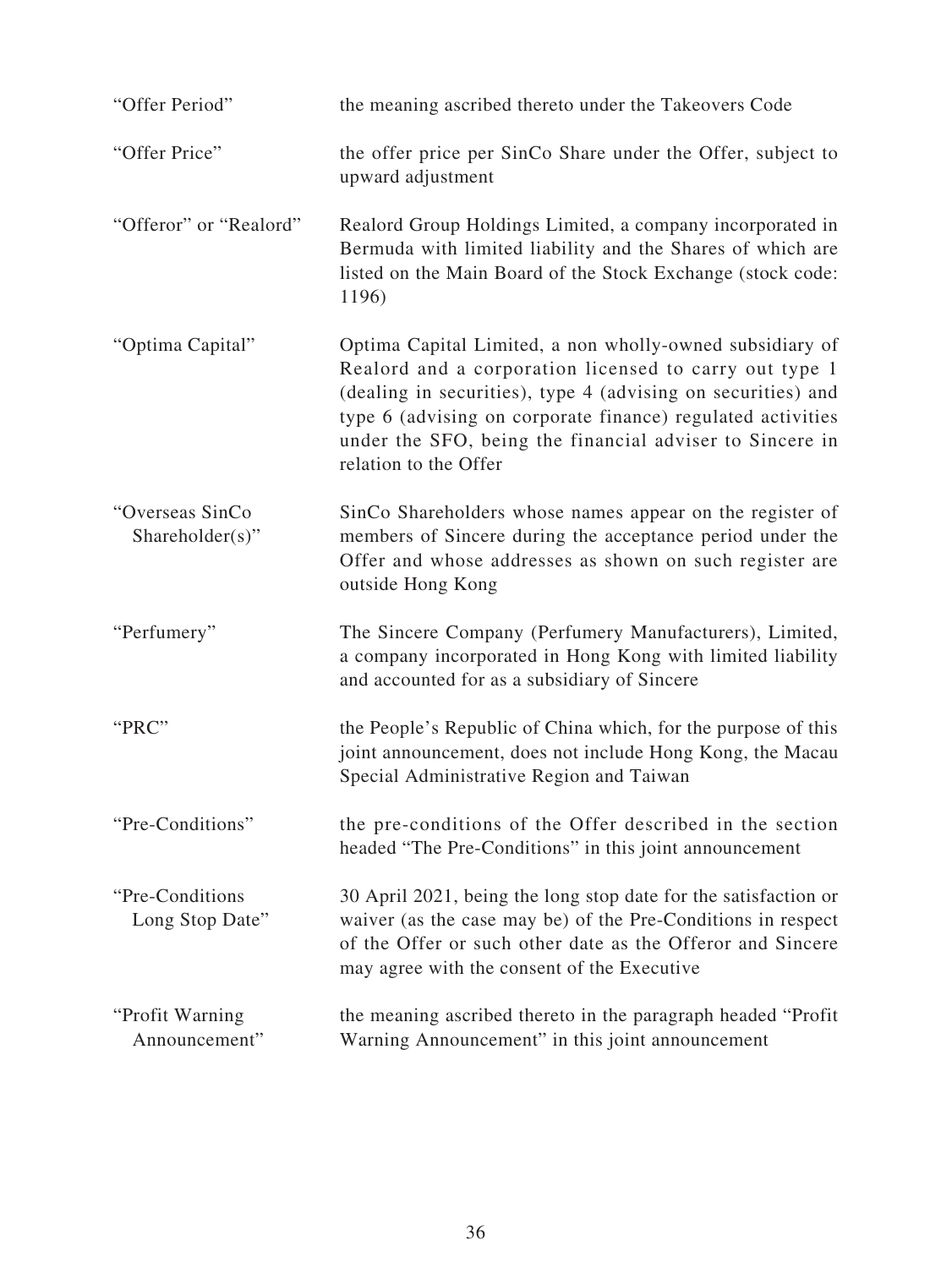| "Realord Asia Pacific"           | Realord Asia Pacific Securities Limited (formerly known as<br>Realord Manureen Securities Limited), a non wholly-owned<br>subsidiary of the Offeror and a corporation licensed to carry<br>out type 1 (dealing in securities) regulated activity under the<br>SFO, which is making the Offer on behalf of the Offeror |
|----------------------------------|-----------------------------------------------------------------------------------------------------------------------------------------------------------------------------------------------------------------------------------------------------------------------------------------------------------------------|
| "Realord Finance"                | Realord Finance Limited, a wholly-owned subsidiary of the<br>Offeror principally engaged in the money lending business                                                                                                                                                                                                |
| "Realord Group"                  | the Offeror and its subsidiaries                                                                                                                                                                                                                                                                                      |
| "Realord Shareholders"           | holders of Realord Shares                                                                                                                                                                                                                                                                                             |
| "Realord Shares"                 | ordinary shares in the issued share capital of the Offeror                                                                                                                                                                                                                                                            |
| "SC Irrevocable<br>Undertakings" | collectively, the irrevocable undertakings to accept the Offer<br>all dated 15 May 2020 given by each of the Sincere<br>Companies to the Offeror as described in the section headed<br>"The Irrevocable Undertakings" in this joint announcement                                                                      |
| "SFC"                            | the Securities and Futures Commission of Hong Kong                                                                                                                                                                                                                                                                    |
| "SFO"                            | the Securities and Futures Ordinance (Chapter 571 of the<br>Laws of Hong Kong)                                                                                                                                                                                                                                        |
| "Sincere"                        | The Sincere Company, Limited, a company incorporated in<br>Hong Kong with limited liability and the Shares of which are<br>listed on the Main Board of the Stock Exchange (stock code:<br>0244)                                                                                                                       |
| "Sincere Companies"              | Sincere LA, Sincere II and Perfumery                                                                                                                                                                                                                                                                                  |
| "Sincere II"                     | The Sincere Insurance & Investment Company, Limited, a<br>company incorporated in Hong Kong with limited liability<br>and accounted for as a subsidiary of Sincere                                                                                                                                                    |
| "Sincere LA"                     | The Sincere Life Assurance Company Limited, a company<br>incorporated in Hong Kong with limited liability and<br>accounted for as a subsidiary of Sincere                                                                                                                                                             |
| "SinCo Group"                    | Sincere and its subsidiaries                                                                                                                                                                                                                                                                                          |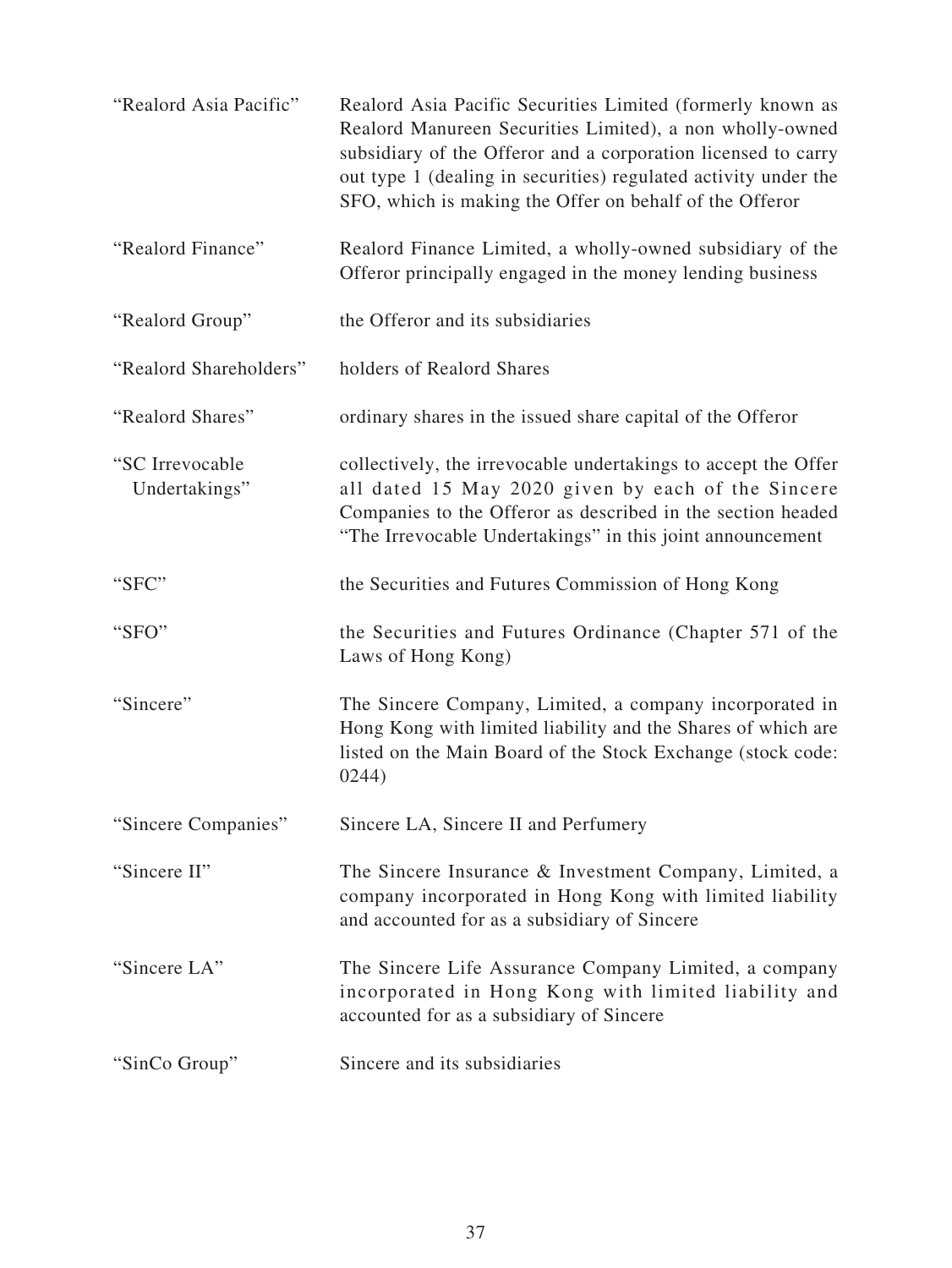| "SinCo IBC"                     | the independent committee of the board of directors of<br>Sincere comprising all the independent non-executive<br>directors of Sincere, namely Mr. King Wing Ma, Mr. Eric K<br>K Lo, Mr. Peter Tan and Mr. Anders W L Lau, which has<br>been established to advise the independent SinCo<br>Shareholders in respect of the Offer |
|---------------------------------|----------------------------------------------------------------------------------------------------------------------------------------------------------------------------------------------------------------------------------------------------------------------------------------------------------------------------------|
| "SinCo IFA"                     | the independent financial adviser which will be appointed by<br>Sincere with the approval of the SinCo IBC to advise the<br>SinCo IBC in respect of the Offer                                                                                                                                                                    |
| "SinCo Shareholders"            | holders of SinCo Shares                                                                                                                                                                                                                                                                                                          |
| "SinCo Shares"                  | ordinary shares in the issued share capital of Sincere                                                                                                                                                                                                                                                                           |
| "Stock Exchange"                | The Stock Exchange of Hong Kong Limited                                                                                                                                                                                                                                                                                          |
| "Takeovers Code"                | the Hong Kong Code on Takeovers and Mergers (as amended<br>and supplemented from time to time)                                                                                                                                                                                                                                   |
| "WD Irrevocable<br>Undertaking" | the irrevocable undertaking to accept the Offer dated 15 May<br>2020 given by Win Dynamic to the Offeror as described in<br>the section headed "The Irrevocable Undertakings" in this<br>joint announcement                                                                                                                      |
| "Win Dynamic"                   | Win Dynamic Limited, a company incorporated in Hong<br>Kong with limited liability and the controlling shareholder of<br>Sincere, which is owned as to 70% by Mr. Philip K H Ma<br>and 30% by Mr. Charles M W Chan                                                                                                               |
| "HK\$"                          | Hong Kong dollars, the lawful currency of Hong Kong                                                                                                                                                                                                                                                                              |
| $``\%"$                         | per cent.                                                                                                                                                                                                                                                                                                                        |

By order of the board of **Realord Group Holdings Limited Lin Xiaohui**  *Chairman*

By order of the Board **The Sincere Company, Limited Philip K H Ma**  *Chairman & CEO*

Hong Kong, 15 May 2020